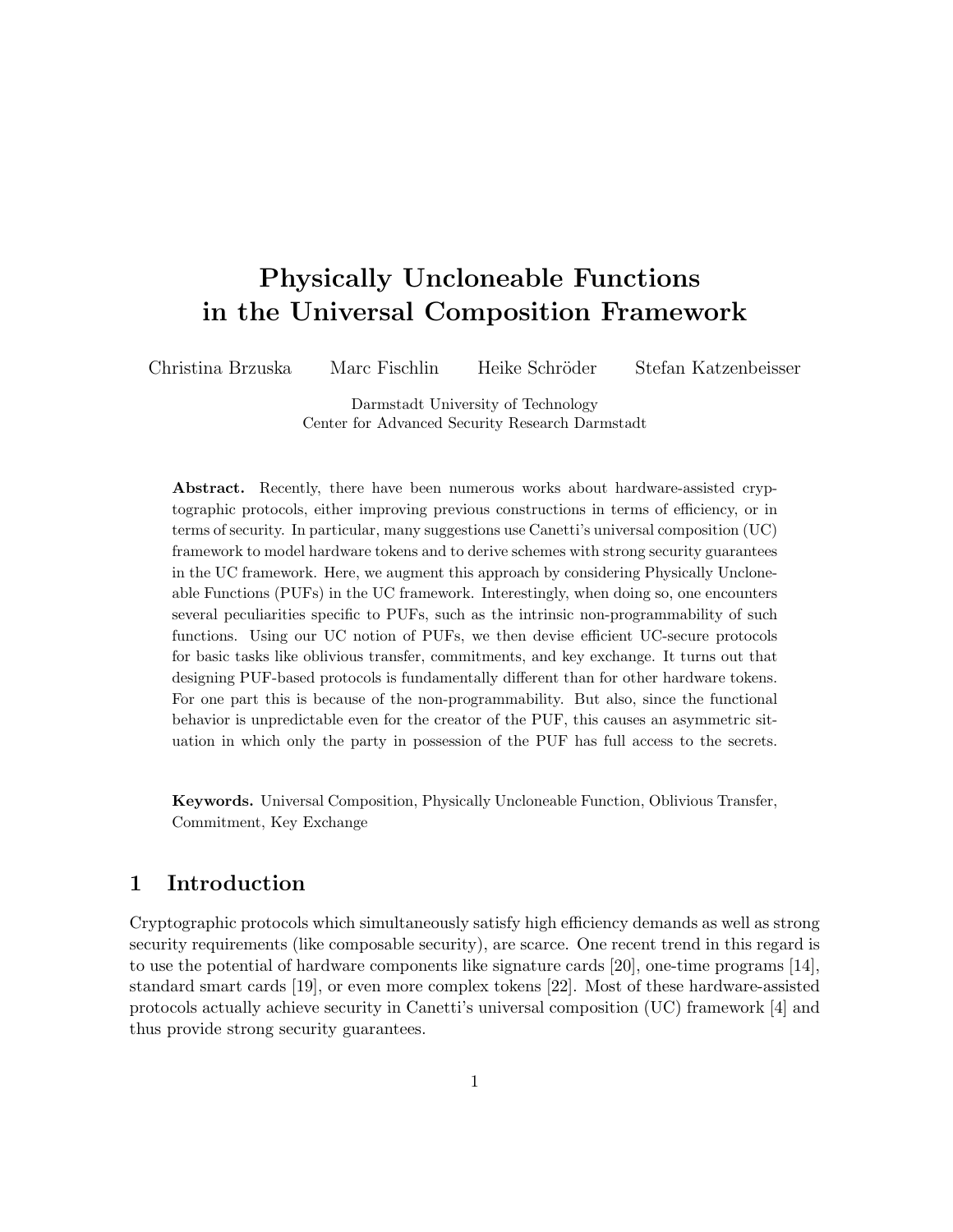### 1.1 Physically Uncloneable Functions

Here we consider another type of hardware component which recently gained a lot of attention because of the irresistible progress in their realization: Physically Uncloneable Functions (PUFs) [29, 28]. Basically, a PUF is a function derived through a complex physical manufacturing process such that the behavior of the PUF is hard to clone. The PUF itself can be evaluated by a physical stimulus (aka. challenge) on which it provides a noisy response.

Modeling PUFs appropriately is a highly non-trivial task. Most importantly, there are different types of PUFs with different (physical) properties. Furthermore, there does not seem to be a general agreement upon common security properties of PUFs even for a single type only (e.g., whether a PUF is one-way or not, or if the output is pseudorandom). We refer the reader to [31, 25] for a comprehensive overview. We thus consider a very minimalistic model which basically says that only the party in possession of a PUF can evaluate it by sending some stimulus to the PUF and observing the output, and where learning outputs for some stimuli does not facilitate the task of predicting the function's output for other stimuli.

There have been several approaches to define PUFs cryptographically [29, 17, 12, 2, 31, 11, 32]. However, these definitions usually are either rather informal, or follow the more stringent game-based approach, but stipulate uncloneability and tamper-resistance as an external property "outside of the game". A recent exception is the work of Armknecht et al. [1] which provides a game-based definition for uncloneability on a physical level. In the UC world, such features are more handy to specify. We hence follow previous approaches for other token-based protocols to model PUFs formally in the UC framework, exposing several peculiarities for this kind of hardware.

#### 1.2 PUFs and the UC Framework

The UC Framework. The UC framework supports an easy modeling of tamper-proof hardware tokens via ideal functionalities. Roughly, the ideal functionality captures the abstract security properties of the token, and one considers a hybrid world in which real-world protocols and parties also have access to this ideal functionality (and thus the token). This is the approach which has been used extensively in the literature [22, 19, 26, 16, 15] and which we also use to model PUFs in the UC framework, in particular, to model restricted access depending on possession of the token or uncloneability.

In its original form the hybrid model supports the decomposition of cryptographic tasks into basic building blocks and to conclude security of protocols which are composed out of such building blocks. Loosely speaking, Canetti's composition theorem —or, actually a corollary of a more general statement— says that, if a protocol  $\pi^{\mathcal{F}}$  UC-securely realizes some functionality G in the hybrid world with efficient functionality F, and some protocol  $\rho$  UC-securely realizes F, then the composed protocol  $\pi^{\rho}$  which invokes  $\rho$  whenever  $\pi$  would call F, also UC-securely realizes  $\mathcal{G}$ .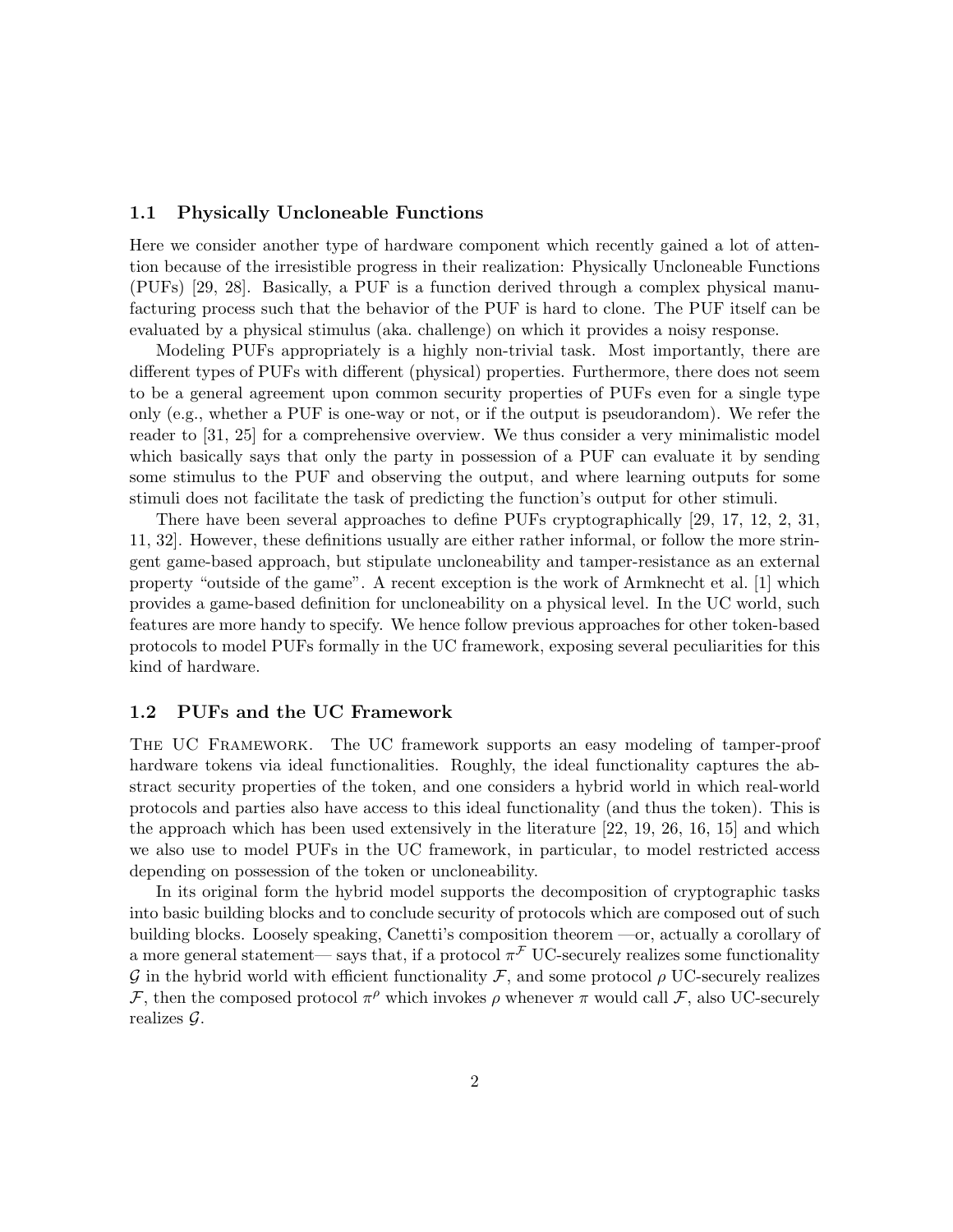PUFs in the UC Framework. Our ideal functionality for PUFs only allows the party in possession to stimulate it in order to retrieve a response, thus ensuring restricted access. Uncloneability is enforced through unpredictability. Parties can hand over the PUF to other parties, but then we allow the adversary temporary access before the PUF reaches the recipient. This models the classical example of PUF-augmented credit cards, sent via postal service, which are read out before getting delivered. As in other works about hardware based tokens, we assume some kind of tamper-evidence in the sense that the receiver can later verify the authenticity and integrity of the PUF. We note that this need not be ensured by the PUF technology itself. One may also consider reliable delivery (in which case the adversary may have read-only access during the manufacturing process).

Our ideal functionality covers different kinds of PUF technologies and comprises even PUFs with small input or output size (in which case unpredictability should be understood relative to the small output size). We note that for designing secure *protocols*, the intermediate access of the adversary also necessitates that the challenge space of the PUF is super-polynomial; else the adversary could clone the PUF easily. This domain requirement may currently not be true for all kinds of PUF technology; we comment on this at the end of the paper.

The usage of hardware components in the UC context, especially of PUFs, causes several unpleasant side effects, though. At foremost, PUFs are not known to be implementable by probabilistic polynomial-time (PPT) Turing machines; the manufacturing process seems to be inherently based on physical properties. Hence, while the claims in the hybrid model are technically sound, any realization in practice through actual PUFs leaves a gap in the security claim of the composed protocol, as, strictly speaking, the composition theorem only applies to probabilistic polynomial-time computable functionalities  $\mathcal{F}$ . Fortunately, Canetti [4] proves the composition theorem to hold for a broader class of interactive Turing machines, and we sketch in Appendix B that the same holds for PUFs.

The uninstantiability of PUFs through efficient algorithms causes another issue when it comes to complex cryptographic protocols. For any PUF-based protocol relying on further cryptographic assumptions like the hardness of computing discrete logarithms, the assumption would need to hold relative to the additional computational power given through PUFs. That is, the underlying problem must be hard to solve even for attackers with "more than probabilistic polynomial-time power". It is therefore advantageous to avoid additional cryptographic assumptions in protocols and provide solutions with statistical security.

Non-Programmability. For PUFs, another aspect is the intrinsic non-programmability of these tokens: Even the manufacturer usually has no control over the functional behavior. Hence, the ability of the ideal-world simulator to adapt the outcome of a PUF measurement adaptively, as guaranteed when modeling the PUF through an ideal functionality in the hybrid world, appears to be exceedingly optimistic. A similar observation has been made by Nielsen [27] about the (non-)programmability of random oracles in the UC framework.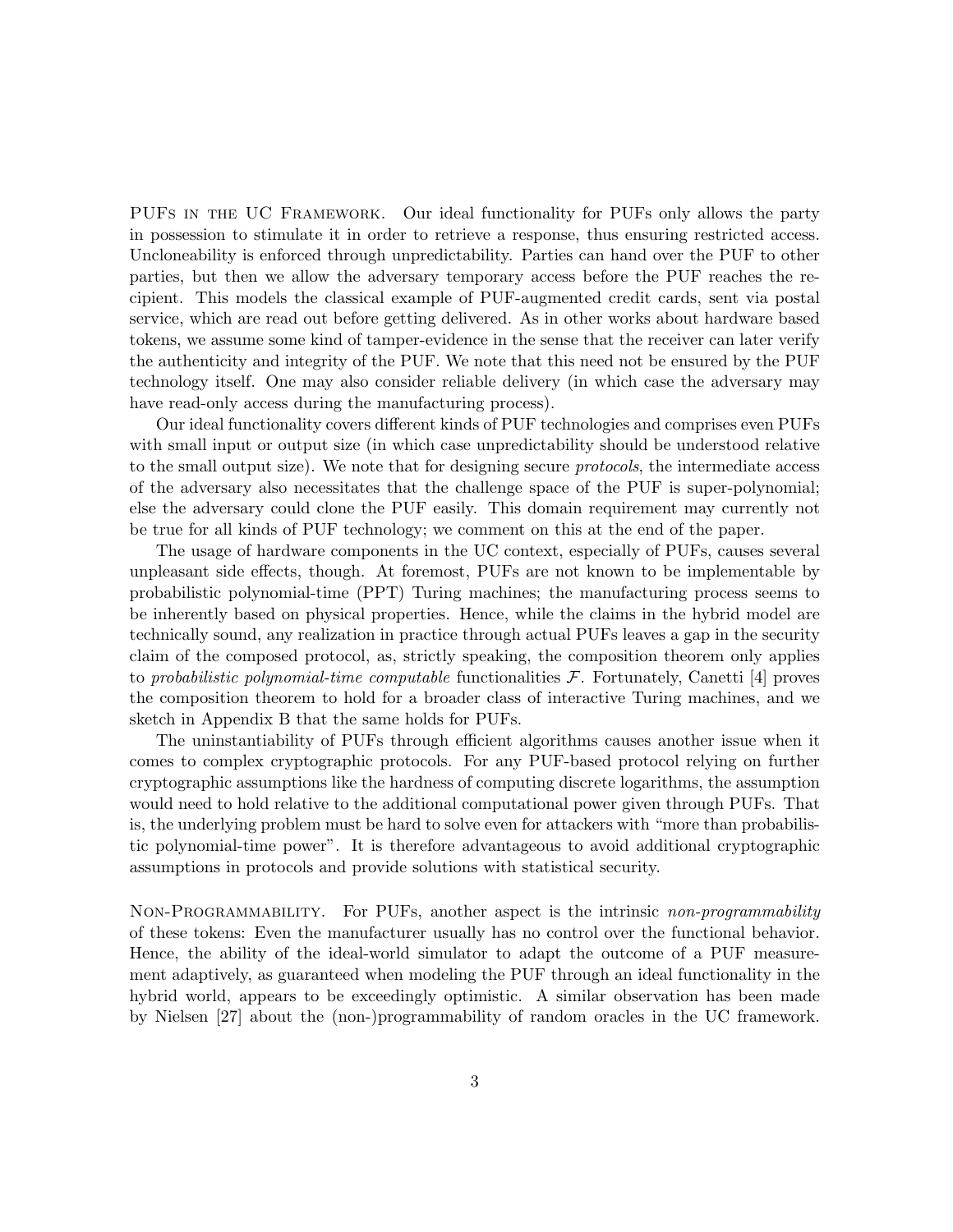Roughly, Nielsen takes away the ability of the simulator to program the random oracle by giving the environment direct access to the random oracle. To support the argument in favor of non-programmable PUFs we also note that for random oracles it is straightforward to program consistently given a partial view of the function for other values, namely, by providing independent random values; for PUFs this is less clear since one would need to take the (not necessarily efficiently computable) conditional distribution of the specific PUF type into account.

We adopt Nielsen's approach and augment the environment's ability by giving it also access to the concrete PUF instantiation used in a protocol. Unlike in the case of the publicly available random oracle, though, the environment can only access this PUF when it is in possession of the adversary, i.e., we assume that a PUF, once in possession of the user, can only be accessed by this user. This approach corresponds to the case that the user somewhat prevents further unauthorized access then. In a stronger version one could also allow further "uncontrolled" interaction between the environment, i.e., other protocols, and the PUF even then. This would somehow correspond to a permanently shared PUF functionality in the GUC model [5]. However, many advantages of deploying PUFs for designing efficient protocols would then disappear. With the restriction on temporary access we can still devise efficient solutions, e.g., circumventing impossibility results for UC commitment schemes in the plain model [6] and for GUC commitment schemes in the common reference string model [5].

# 1.3 PUF-based Protocols in the UC Framework

We finally exemplify the usability of our PUF modeling by presenting PUF-based protocols for three classical areas: oblivious transfer (OT), commitments, and key exchange. Our protocols are UC-secure in the hybrid world (where we grant the environment access to the PUF instantiation as described above), and typically require only a few operations besides PUF evaluations. In particular, all protocols require only sending one party a token in the first step. The protocols do not rely on additional cryptographic assumptions, except for authenticated channels.

Designing PUF-based protocols is not just a matter of adopting other token-based solutions. One reason is clearly the non-programmability property which is usually not stipulated for other tokens (cf. [22, 14]). In fact, most protocols take advantage of the ability to adapt the token's outputs on the fly. But more importantly, the main difference between PUFs and other tokens is that PUFs are by nature even unpredictable for the manufacturer. It follows that only the party in possession of the PUF has full access to the secrets; other parties may only draw from a small set of previously sampled values. In comparison, for the wrapper tokens [22], for example, the creator still knows the program placed inside the token, and the token holder can fully access this program in a black-box way. Hence, both parties somehow share a complete view of the secret. For PUFs the situation is rather "asymmetric".

Our oblivious transfer protocol bears some similarity to a PUF-based protocol of Rührmair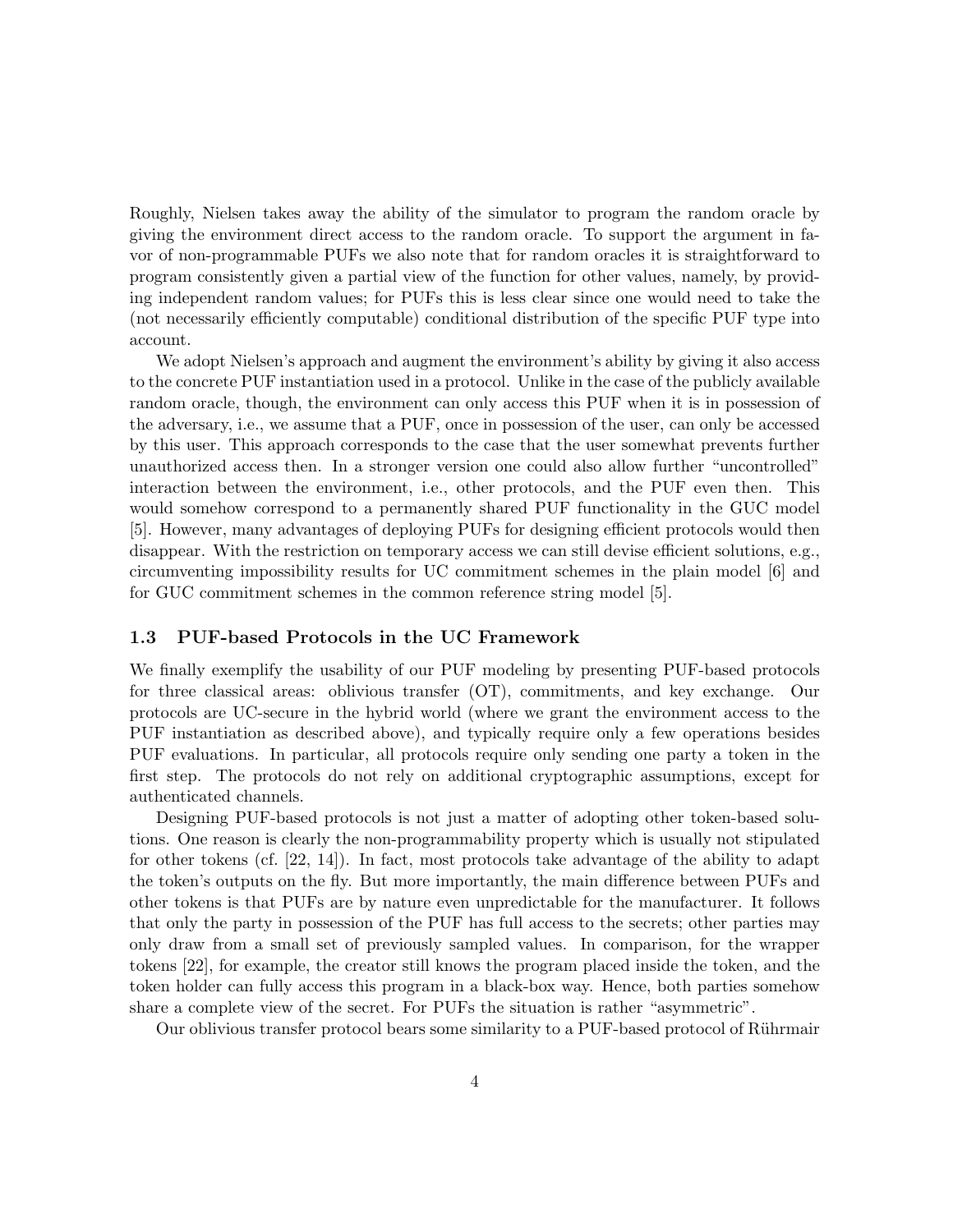[30]. His protocol, however, has a high round complexity due to an interactive hashing step, and does not provide a formal security proof. Still, [30] points out that, using symmetry of oblivious transfer [40] in the sense that one can change the roles of sender and receiver, one obtains an oblivious transfer protocol in which the other party sends the PUF. We confirm that this symmetry also holds in the UC setting.

Designing a UC-secure commitment scheme with the help of our PUFs turns out to be quite challenging. The non-programmability of our PUFs inhibits equivocality, a property which allows to adapt committed values appropriately, and which is usually required for such commitments [6]. We therefore use our PUF-based oblivious transfer protocol to derive a UC-secure bit commitment scheme. Interestingly, while the standard construction of commitment schemes out of OT [9] uses cut-and-choose techniques with a linear number of oblivious transfers, our transformation does not add any significant overhead. It only needs a single execution of the OT protocol and one extra message. We were not able to trace this idea back to any previous work.

A noteworthy aspect is that, while our OT protocol only withstands static corruptions, our derived commitment scheme is secure in presence of adaptive corruptions. The reason is that for commitments, in contrast to OT, the receiver does not obtain any external input; the values used in the OT sub protocol are chosen internally. This facilitates the simulation of the receiver's side. Hence, if we use our transformation we derive an adaptively secure commitment protocol from a concrete statically secure OT protocol!

Finally, our key exchange protocol follows the folklore approach of using essentially the PUF to transport the key, only that our protocol is stated and formalized in the UC framework. That is, the sender samples some challenge-response pairs, sends the PUF, and later reveals a challenge to the receiver who recoves the image with the help of the PUF. Both parties use the images as the key, after applying a fuzzy extractor for error corretion and smoothing the output. It is clear that for a key exchange protocol where only one party sends a PUF, some additional, one-sided authentication mechanism is required. Else the adversary with temporary access to the PUF could impersonate the honest sender.

All our protocols allow to re-use the PUF for multiple executions. By the unpredictable nature of PUFs, however, it is clear that the number of executions must be fixed in advance and must be known to the parties: The sender, once having sent the PUF, cannot access the PUF anymore and must thus challenge the PUF before sufficiently often, unless the PUF is frequently exchanged or further PUF tokens are sent. An interesting feature of PUFs is that, unlike other hardware tokens (e.g., [22]), protocols using PUFs are automatically secure against reset attacks because they implement (noisy) functions.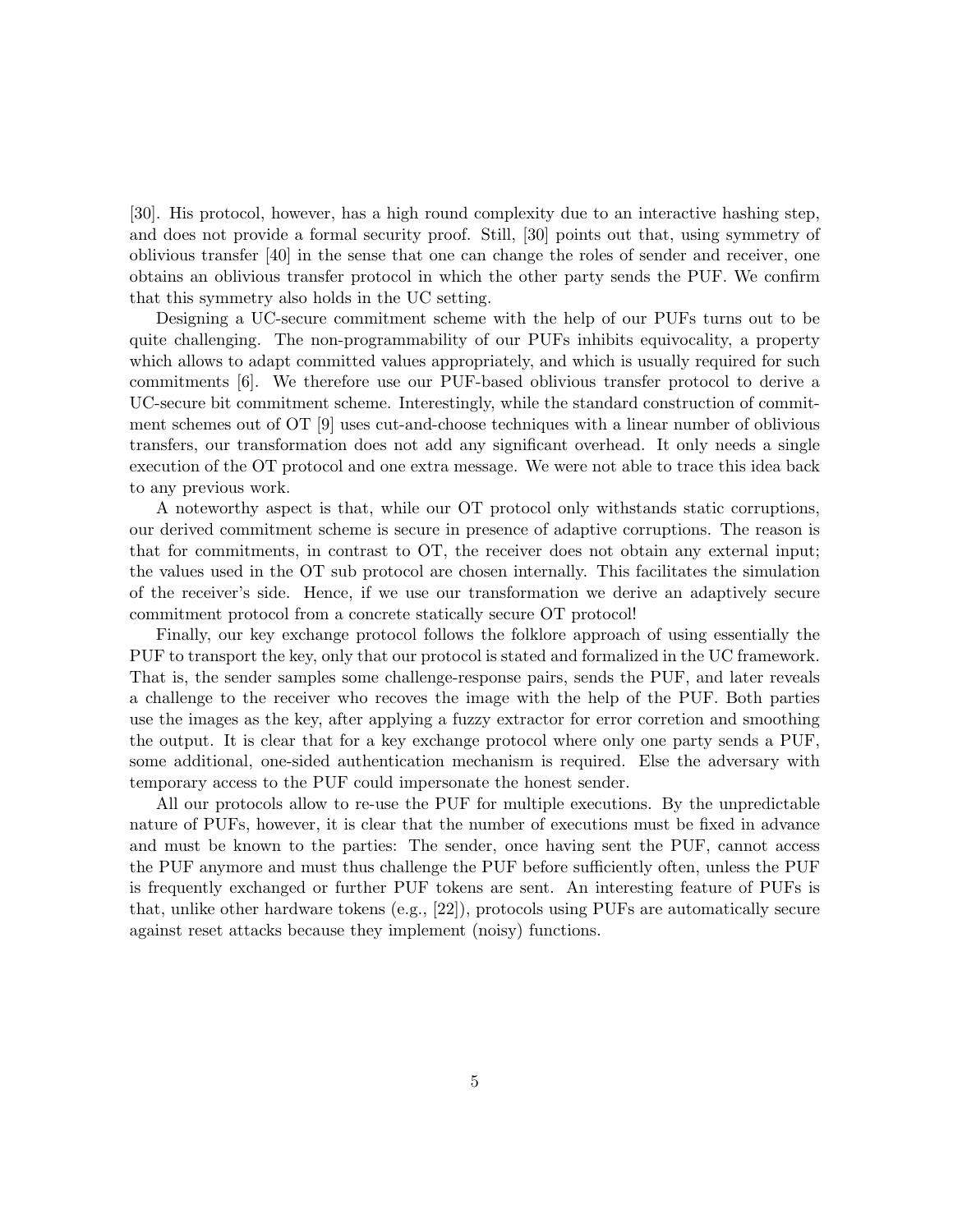# 2 Physically Uncloneable Functions

A Physically Uncloneable Function (PUF) is a source of randomness that is implemented by a physical system. Roughly speaking, the randomness of PUFs relies on uncontrollable manufacturing variations during their fabrication. For PUF evaluation, the physical system is queried with a stimulus, usually called challenge. The device then produces a physical output, which is usually referred to as response. A pair of a stimulus and an output is called a challenge/response pair (CRP). Furthermore, a PUF, being a physical system, might not necessarily implement a mathematical function, i.e., querying the PUF twice on the same challenge may yield distinct responses. However, we require such "noise" to be bounded so that the two responses are closely related in terms of distance.

# 2.1 Defining PUFs

A PUF-family  $P$  consists of two (not necessarily efficient) algorithms Sample and Eval. The index sampling algorithm Sample which obtains as input the security parameter and returns as output an index id of the PUF family corresponds to the PUF fabrication process. The evaluation algorithm Eval takes as input a challenge  $c$ , evaluates the PUF on  $c$ , and generates as output the corresponding response  $r$ .

Note that we require the challenge space to be equal to a full set of strings of a certain length. For some classes of PUFs, this is naturally satisfied, for example arbiter PUFs and SRAM PUFs (see [25]). For others types this can be achieved through appropriate encoding, as for angles in optical PUFs.

**Definition 2.1 (Physically Uncloneable Functions)** Let rg be the dimension of the range of the PUF responses of the PUF family, and let  $d_{\text{noise}}$  be a bound on the PUF's noise. A pair  $P = ($ Sample, Eval) is a family of  $(rg, d_{noise})$ -PUFs if it satisfies the following properties:

- Index Sampling. Let  $\mathcal{I}_{\lambda}$  be an index set. The sampling algorithm Sample outputs, on input the security parameter  $1^{\lambda}$ , an index id  $\in \mathcal{I}_{\lambda}$ . We do not require that the index sampling can be done efficiently. Each index  $id \in \mathcal{I}_{\lambda}$  corresponds to a set  $\mathcal{D}_{id}$  of distributions. For each challenge  $c \in \{0,1\}^{\lambda}$ ,  $\mathcal{D}_{\text{id}}$  contains a distribution  $\mathcal{D}_{\text{id}}(c)$  on  $\{0,1\}^{rg(\lambda)}$ . We do not require that  $\mathcal{D}_{\text{id}}$  has a short description or an efficient sampling algorithm.
- **Evaluation.** The evaluation algorithm Eval gets as input a tuple  $(1^{\lambda}, id, c)$ , where  $c \in \{0, 1\}^{\lambda}$ . It outputs a response  $r \in \{0,1\}^{rg(\lambda)}$  according to distribution  $\mathcal{D}_{\mathsf{id}}(c)$ . It is not required that Eval is a PPT algorithm.
- **Bounded Noise.** For all indices id  $\in \mathcal{I}$ , for all challenges  $c \in \{0,1\}^{\lambda}$ , we have that when running Eval $(1^{\lambda}, id, c)$  twice, then the Hamming distance of any two outputs  $r_1$ ,  $r_2$  of the algorithm is smaller than  $d_{\text{noise}}(\lambda)$ .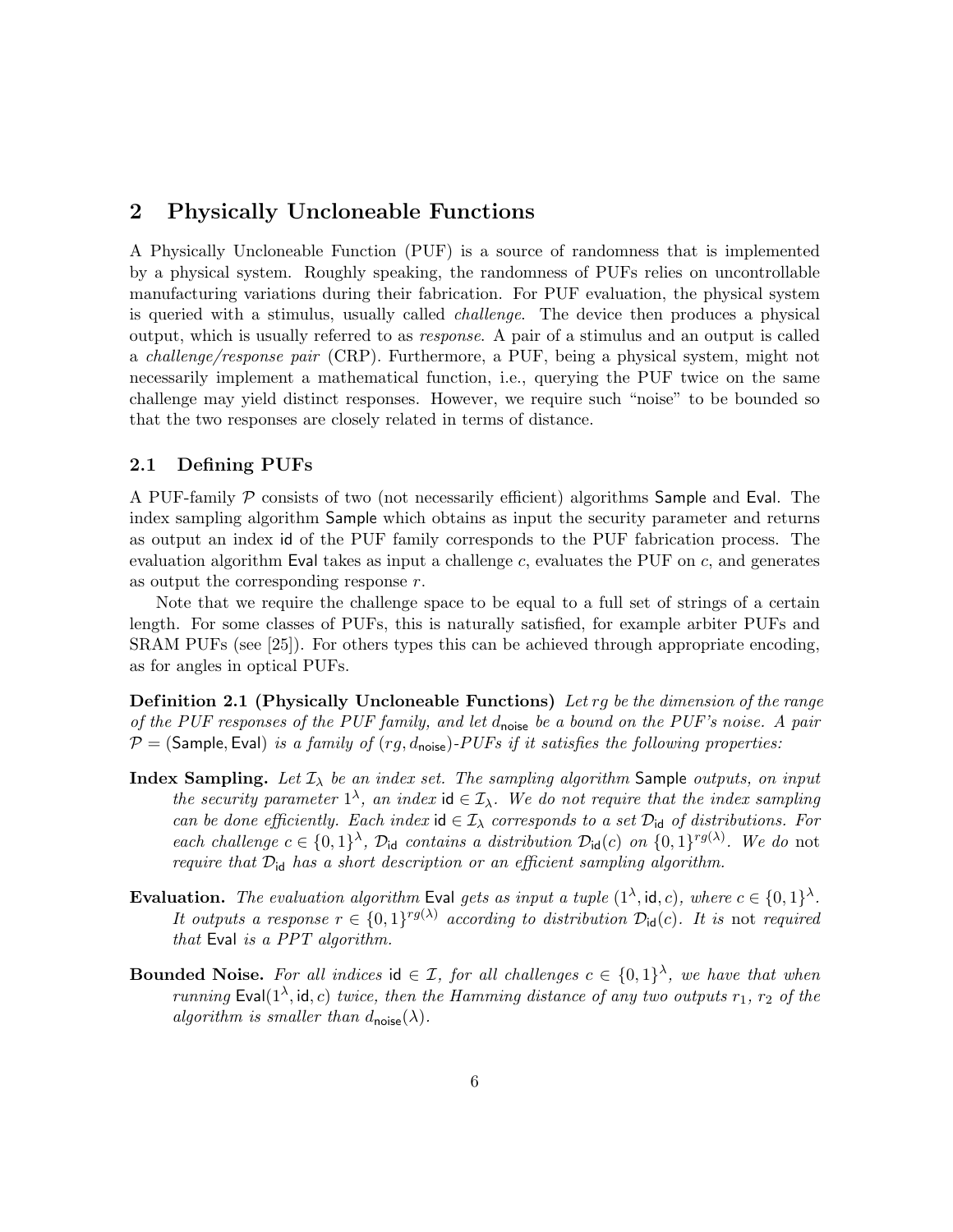Instead of  $\mathcal{D}_{\text{id}}(c)$ , we usually write PUF<sub>id</sub>(c). Moreover, if misunderstandings are unlikely to occur, we write  $\mathcal{D}(c)$  instead of  $\mathcal{D}_{\text{id}}(c)$  and PUF instead of PUF<sub>id</sub>. Finally, we usually write *rg* instead of  $rg(\lambda)$  and *I* instead of  $\mathcal{I}_{\lambda}$ .

#### 2.2 Security of PUFs

Various security properties of PUFs have been introduced in the literature (see [25, 31] for overviews) such as unpredictability, uncloneability, bounded noise, uncorrelated outputs, onewayness, and tamper-evidence. We give a detailed analysis of these properties in Appendix C as well as the relation to our security notions. The main security properties of PUFs are uncloneability and unpredictability. Unpredictability is covered via an entropy condition on the PUF distribution. This condition also implies mild forms of uncloneability as well as uncorrelated outputs, see Appendix C.2. Moreover, one usually requires that tampering with PUFs can be detected easily, the idea being that a user does not use the PUF anymore after detecting it has been tampered with. Our UC-functionality will cover this property implicitly, as we permit the adversary black-box access to the PUF and the choice of delivering the PUF or not. Tampering with the PUF is treated as not delivering it. For an explicit treatment of tamper-evidence, see Appendix C.5.

We will now turn to our main security definition of PUFs, namely the unpredictability. The behavior of the PUF on input a challenge c should be unpredictable, i.e., have some significant amount of intrinsic entropy, even if the PUF has been measured before on several challenge values. Here, (*conditional*) min-entropy is a main tool. It indicates the residual min-entropy on a response value for a challenge c, when one has already measured the PUF on (not necessarily different) challenges  $c_1, ..., c_\ell$  before. Since the random responses are not under adversarial control we can look at the residual entropy for the answer to r by taking the (weighted) average over all possible response values  $r_1, ..., r_\ell$ . Demanding that a PUF has a certain *average* min-entropy [10] is weaker than asking for all possible responses  $r_1, ..., r_\ell$ , that the residual entropy remains above a certain level. This weaker requirement suffices for our purposes. However, the challenges c are chosen by the adversary such that we will ask the average min-entropy to be high for all challenges and defined by the maximal probability of a possible response r.

**Definition 2.2 (Average Min-Entropy)** The average min-entropy of  $PUF(c)$  conditioned on the measurements of challenges  $\mathcal{C} = (c_1, \ldots, c_\ell)$  is defined by

$$
\tilde{H}_{\infty}(\text{PUF}(c)|\text{PUF}(\mathcal{C}))
$$
\n
$$
:= -\log \left( \mathbb{E}_{r_i \leftarrow \text{PUF}(c_i)} \left[ \max_{r} \Pr[\text{PUF}(c) = r | r_1 = \text{PUF}(c_1), \dots, r_\ell = \text{PUF}(c_\ell)] \right] \right)
$$
\n
$$
:= -\log \left( \mathbb{E}_{r_i \leftarrow \text{PUF}(c_i)} \left[ 2^{-H_{\infty}(\text{PUF}(c) | r_1 = \text{PUF}(c_1), \dots, r_\ell = \text{PUF}(c_\ell))} \right] \right)
$$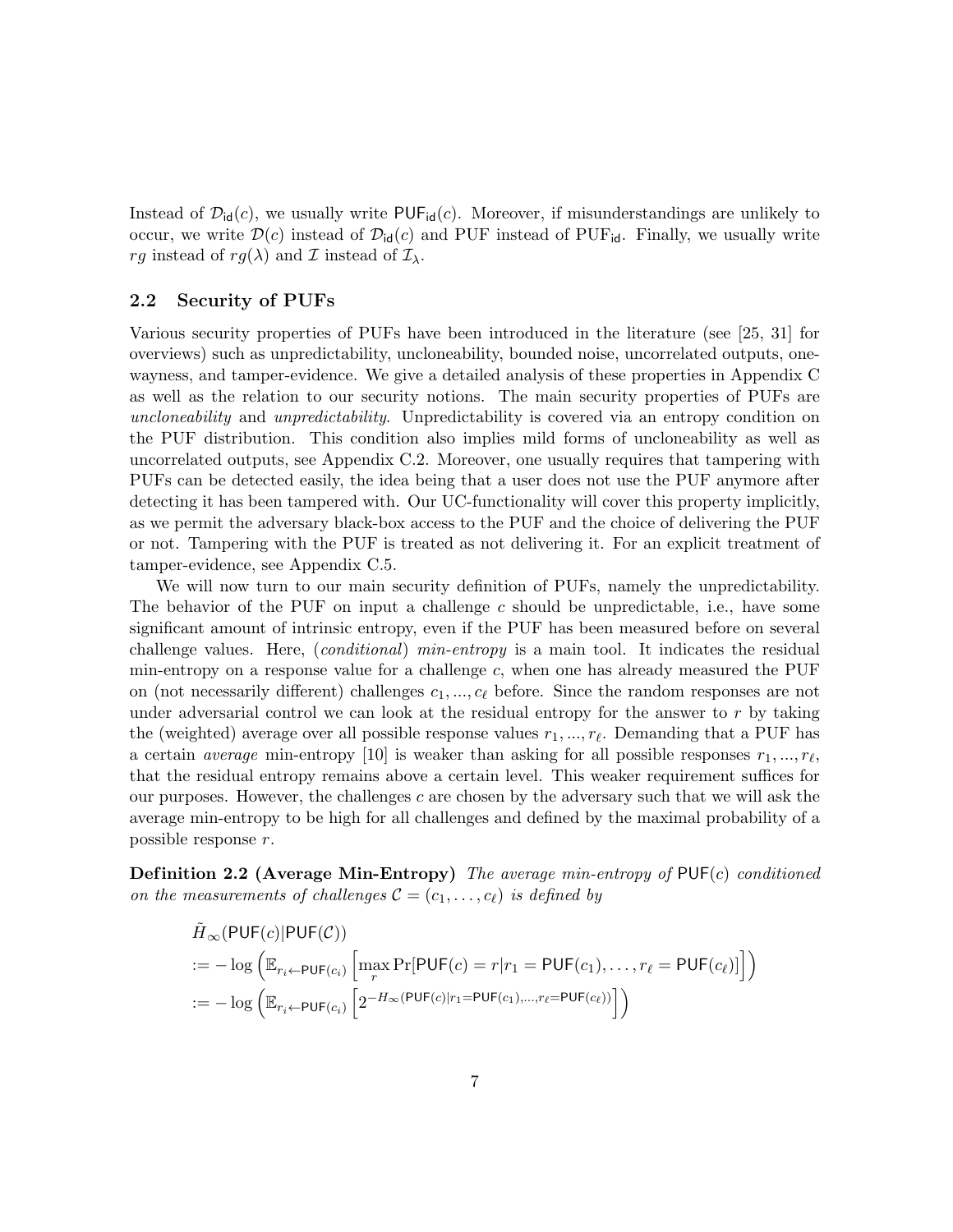where the probability is taken over the choice of id from  $\mathcal I$  and the choice of possible PUF responses on challenge c. The term  $\text{PUF}(\mathcal{C})$  denotes a sequence of random variables  $\text{PUF}(c_1), ...,$  $PUF(c_{\ell})$  each corresponding to an evaluation of the PUF on challenge  $c_k$ .

We also write  $H_{\infty}(\text{PUF}(c)|\mathcal{C})$  as an abbreviation for  $H_{\infty}(\text{PUF}(c)|\text{PUF}(\mathcal{C}))$ . We now turn to our definition of unpredictability, which is derived from the notion of unpredictability for random variables.

Definition 2.3 (Unpredictability) We call a  $(rg, d_{noise})$ -PUF family  $P =$  (Sample, Eval) for security parameter  $1^{\lambda}$  is  $(d_{\text{min}}(\lambda), m(\lambda))$ -unpredictable if for any  $c \in \{0,1\}^{\lambda}$  and any challenge list  $\mathcal{C} = (c_1, \ldots, c_\ell)$ , one has that, if for all  $1 \leq k \leq \ell$  the Hamming distance satisfies  $dis_{\text{ham}}(c, c_k) \geq d_{\text{min}}(\lambda)$ , then the average min-entropy satisfies  $\tilde{H}_{\infty}(\text{PUF}(c)|\text{PUF}(C)) \geq m(\lambda)$ . Such a PUF-family is called a  $(rg, d_{\text{noise}}, d_{\text{min}}, m)$ -PUF family.

Note that one could also define a computational version of unpredictability via computational min-entropy (aka. HILL entropy, named after [18]) where the entropy is defined via the entropy of computationally indistinguishable random variables. All proofs considered in this paper carry through when replacing statistical by computational min-entropy; we nonetheless use the statistical variant for sake of simplicity. As explained in the introduction, indistinguishability for defining computational min-entropy then needs to be considered with respect to distinguishers that have PUF power (see also Section B), and not with respect to mere PPT algorithms.

Also, one could define unpredictability in terms of a game where an efficient adversary, after seeing some challenge/response pairs, tries to predict the response for another challenge which is not within close distance to the previous queries (see Appendix C.2); the success probability should then be negligible. Clearly, the PUF would need super-logarithmic minentropy in the above sense to make it unpredictable according to this game, but the lower bound on the entropy would vary with the adversary. We do not take this approach because the fuzzy extractors, which are necessary to eliminate the noise of a PUF, usually need a *fixed* lower bound on the min-entropy in order to be applicable. Also, while it is easy to incorporate a distributional property as above into the ideal functionality, using game-based properties to specify abstract and ideal security requirements appears to be very peculiar.

# 3 PUFs and Fuzzy Extractors

By nature, PUF evaluation is noisy, so that same stimuli results in closely related but different outputs. We use fuzzy extractors of Dodis et al. [10] to convert noisy, high-entropy measurements of PUFs into reproducible random values.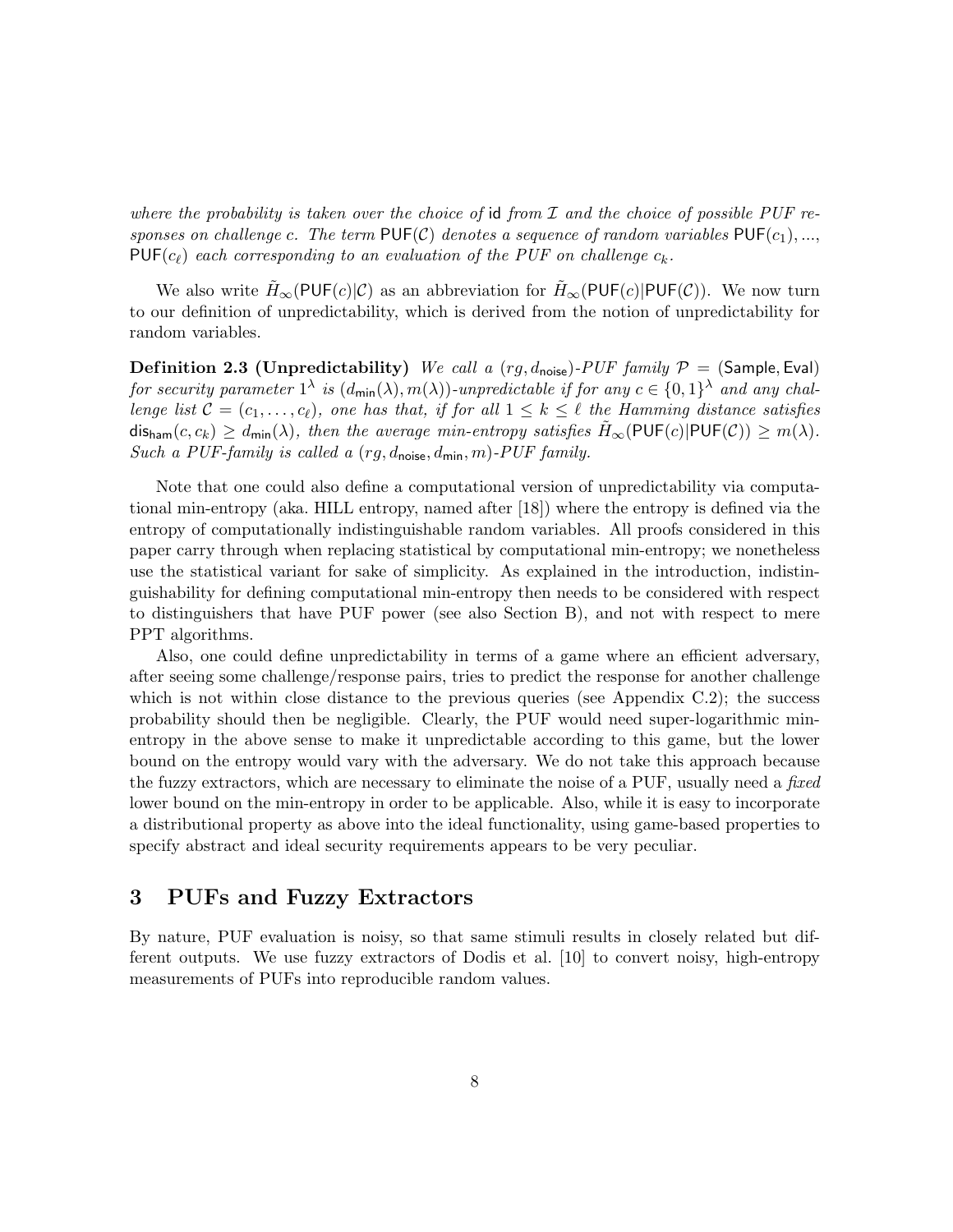#### 3.1 Fuzzy Extractors

A fuzzy extractor consists of a pair of algorithms (Gen, Rep). The generation algorithm Gen takes as input a noisy measurement w and generates as output a secret st together with helper data p. The helper data can be stored publicly, since it does not reveal information about the secret. It is later used to reproduce the same secret  $st$  from related measurements. That is, the reproduction algorithm Rep takes as input a noisy measurement  $w'$  and helper data p. If w and  $w'$  are sufficiently close, Rep gives the same reply  $st$ . The value  $st$  is distributed almost uniformly and thereby allows to be used for cryptographic purposes.

In the following we use  $U_{\ell}$  to denote the uniform distribution on  $\ell$ -bit binary strings. Furthermore, a set M with a distance function  $dis: M \times M \leftarrow \mathbb{R}^+ = [0, \infty)$  is called a metric space. The statistical distance SD of two probability distributions  $A$  and  $B$  is defined as  $SD(A, B) = \frac{1}{2} \sum_{v} |Pr(A = v) - Pr(B = v)|.$ 

**Definition 3.1** Let dis be a distance function for metric space M. A  $(m, \ell, t, \epsilon)$ -fuzzy extractor consists of two efficient randomized algorithms (Gen, Rep):

- Gen: The algorithm Gen outputs on input  $w \in \mathcal{M}$  a secret string  $st \in \{0,1\}^{\ell}$  and a helper data string  $p \in \{0,1\}^*$ .
- Rep: The algorithm Rep takes an element  $w' \in \mathcal{M}$  and a helper data string  $p \in \{0,1\}^*$  and outputs a string st.
- Correctness: If  $dis(w, w') \leq t$  and  $(st, p) \leftarrow Gen(w)$ , then  $Rep(w', p) = st$ .
- **Security:** For any distribution W on the metric space M of min-entropy m, the first component of the random variable  $(st, p)$ , defined by drawing w according to W and then applying Gen, is distributed almost uniformly, even if p is observed, i.e.,  $SD((st, p), (U_{\ell}, p)) \leq$  $\epsilon$ .

### 3.2 Applying Fuzzy Extractors to PUFs

We now determine parameters to combine a PUF and the fuzzy extractor in order to achieve almost uniformly random values. Let  $\lambda$  be the security parameter. We let the parameters of the fuzzy extractor depend on the parameters of the PUF. Assume that we have a  $(rq(\lambda), d_{\text{noise}}(\lambda), d_{\text{min}}(\lambda), m(\lambda))$ -PUF family with  $d_{\text{min}}$  being in the order of  $o(\lambda/\log \lambda)$ . We now determine the corresponding parameters for the fuzzy extractor as follows. Let  $\ell(\lambda) := \lambda$ be the length parameter for value st. Let  $\epsilon(\lambda)$  be a negligible function and let  $t(\lambda) = d_{\text{noise}}(\lambda)$ . For each  $\lambda$ , let (Gen, Rep) be a  $(m(\lambda), \ell(\lambda), t(\lambda), \epsilon(\lambda))$ -fuzzy extractor. The metric space M is  $\{0,1\}^{rg(\lambda)}$  with Hamming distance dis<sub>ham</sub>.<sup>1</sup>

<sup>&</sup>lt;sup>1</sup>Note that such fuzzy extractors only exist if  $r_q(\lambda)$  and  $m(\lambda)$  are sufficiently large. In order to achieve this, several PUFs can be combined. When combining two PUFs of the same family,  $rg$  gets doubled and so does  $m$ .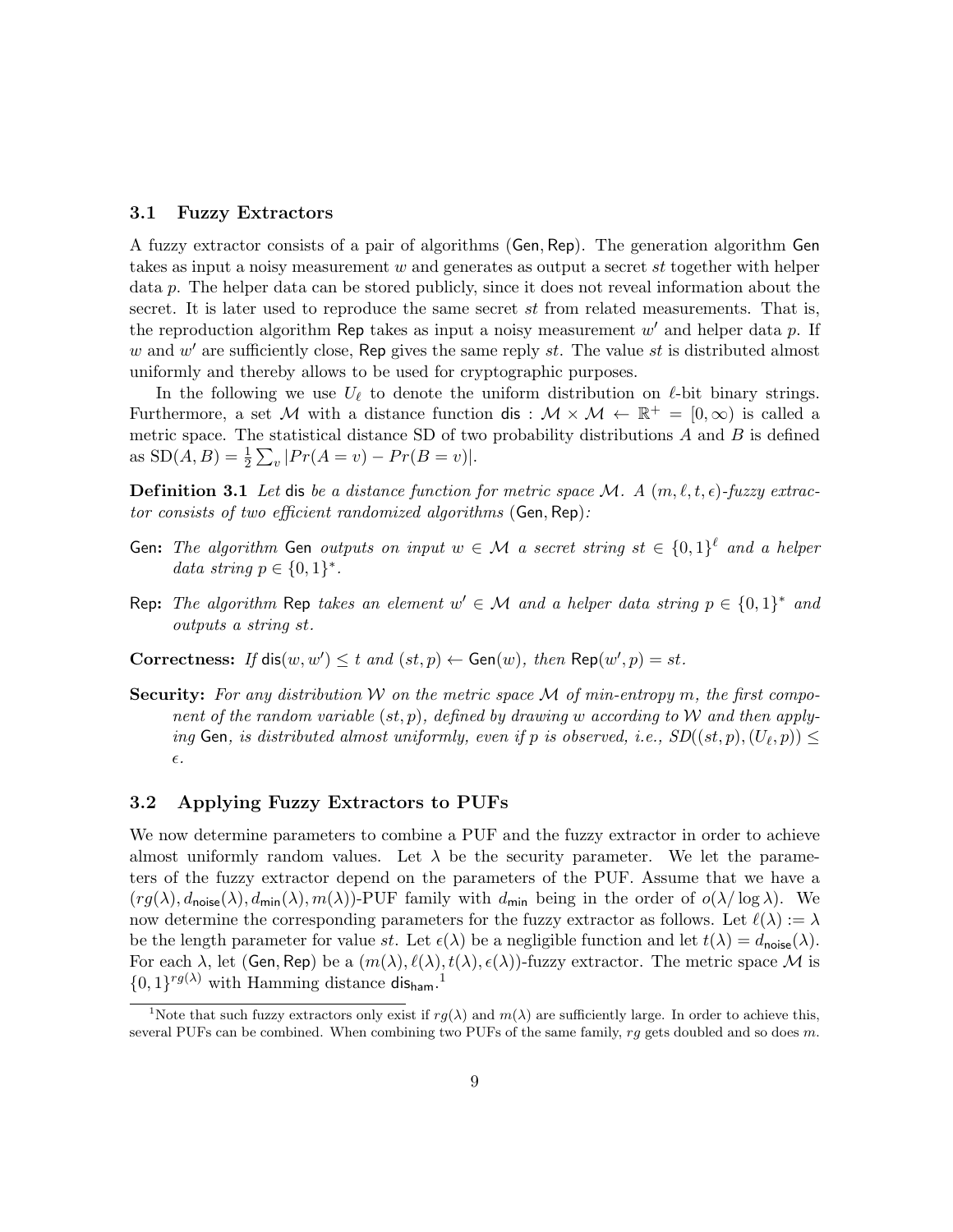**Definition 3.2** If a PUF and a fuzzy extractor (Gen, Rep) satisfy the above requirements, then they are said to have matching parameters.

If a PUF and a fuzzy extractor have matching parameters, then the properties well-spread domain, extraction independence and response consistency follow.

- **Well-Spread Domain:** For all polynomials  $p(\lambda)$  and all sets of challenges  $c_1, ..., c_{p(\lambda)}$ , the probability of a random challenge to be within distance smaller  $d_{\text{min}}$  of any of the  $c_k$  is negligible.
- **Extraction Independence:** For all challenges  $c_1, ..., c_{p(\lambda)}$ , it holds that the PUF evaluation on a challenge c with  $dis(c_k, c) > d_{\text{min}}$  for all  $1 \leq k \leq p(\lambda)$  and subsequent application of Gen yields an almost uniform value  $st$  even for those who observe  $p$ .
- Response Consistency: The fuzzy extractor helps to map two evaluations of the same PUF to the same random string, i.e., if PUF is measured on challenge c twice and returns  $r$ and r', then for  $(st, p) \leftarrow \text{Gen}(r)$ , one has  $st \leftarrow \text{Rep}(r', p)$ .

We now prove that a PUF and a fuzzy extractor with matching parameters have a well-spread domain and meet extraction independence as well as response consistency.

Consider the well-spread domain property: the number of challenges in  $\{0,1\}^{\lambda}$  within distance smaller  $d_{\text{min}}$  of at least one of the  $c_k$  can be upper bounded by the number of elements in a ball of radius  $d_{\text{min}}$  multiplied with the number  $p(\lambda)$  of challenges, i.e.,

$$
p(\lambda) \sum_{i=1}^{d_{\min}(\lambda)} {\lambda \choose i} \le p(\lambda) \lambda^{d_{\min}(\lambda)},
$$

which is a negligible fraction of  $2^{\lambda}$ , as the term

$$
p(\lambda) \lambda^{d_{\min}(\lambda)} 2^{-\lambda} = p(\lambda) 2^{d_{\min}(\lambda) \log \lambda - \lambda}
$$

is negligible if  $d_{\text{min}}(\lambda) = o(\lambda/\log \lambda)$ .

For extraction independence, we observe that  $H_{\infty}(\text{PUF}(c)|\mathcal{C})$  is greater than  $m(\lambda)$ . Thus, evaluating a PUF on challenge  $c$  corresponds to drawing a random value  $r$  from a distribution on the metric space  $\{0,1\}^{rg(\lambda)}$  which has entropy greater than  $m(\lambda)$ . Hence, the distribution of the random variable  $(st, p)$  defined by drawing a response r from PUF(c), conditioned on  $(r_1, c_1), ..., (r_{p(\lambda)}, c_{p(\lambda)})$  and applying Gen to it, is statistically close to uniform, i.e.,  $SD((st, p), (U_\lambda, p)) \leq \epsilon$  by definition of the fuzzy extractor.

Thus, if there are PUFs with  $m(\lambda)$  being non-negligible they can be combined to a useful PUF-family — even if a PUF-family has less than one bit entropy, it still can be combined to obtain a good PUF-family with outputs which has high entropy of many bits. Thus, we may assume that the PUF has corresponding parameters.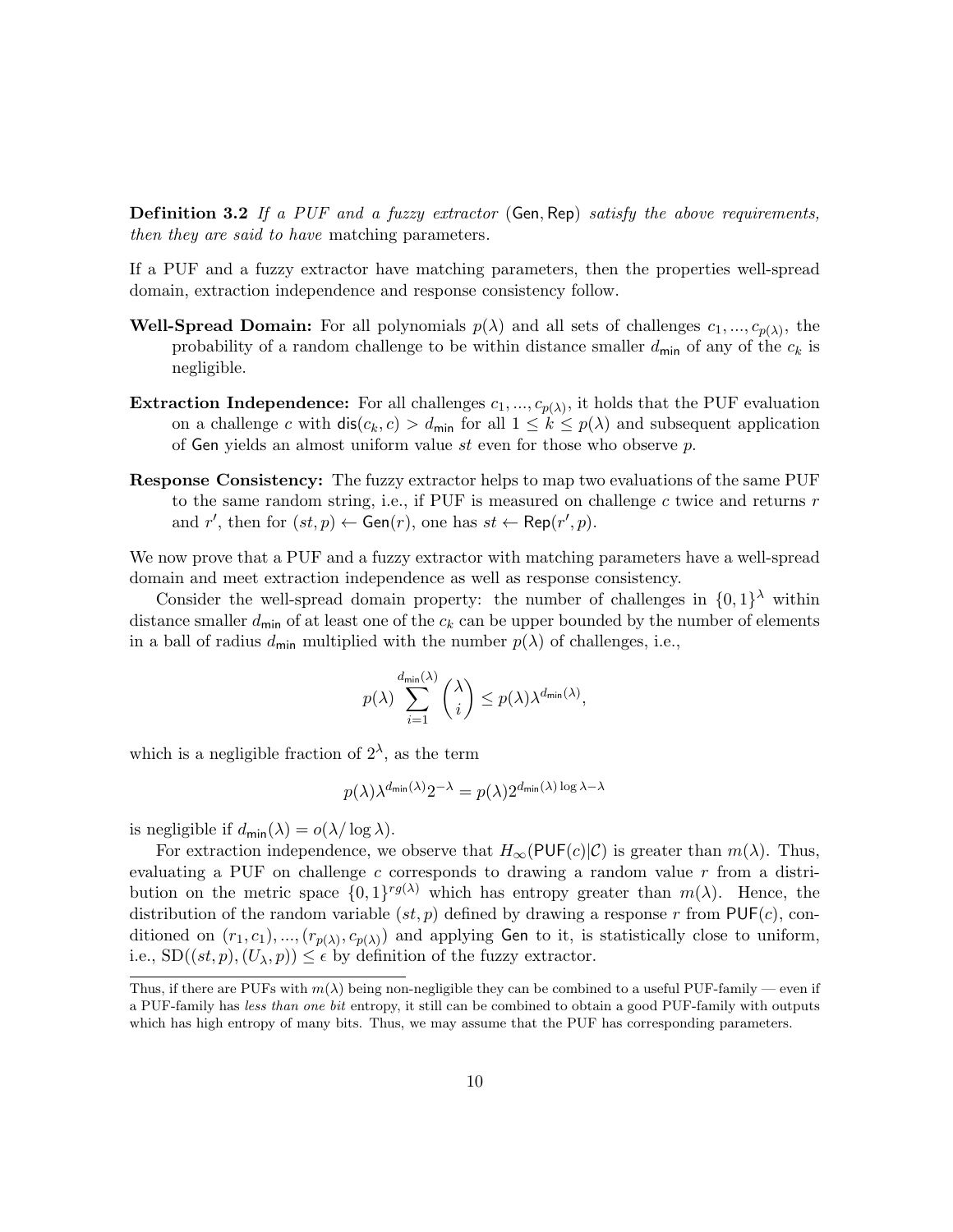Finally, for the response consistency, we notice that  $d_{\text{min}}(\lambda) = t(\lambda)$ . Thus, the bounded noise property of the PUF assures that two PUF evaluations yield responses  $r, r'$  with distance smaller than  $t(\lambda)$ . Thus, the properties of the fuzzy extractor assure that for  $(st, p) \leftarrow$  Gen $(r)$ , one has that  $\mathsf{Rep}(p, r')$  outputs st.

# 4 Universally Composable Security and PUFs

We model PUFs in the universal composition framework introduced by Canetti in [4]. Note that we use, among other things, well-studied UC basics, such as authenticated message transmissions, which we now shortly review.

# 4.1 Authenticated Communication in UC

The UC functionality  $\mathcal{F}_{\text{auth}}$  for authenticated message transmission [4] is presented in Figure 1. The functionality prevents tampering and/or injecting messages. That is, a party  $P_i$  will receive a message msg from a party  $P_i$  only if  $P_i$  has sent msg to  $P_j$ .

 $\mathcal{F}_{\text{auth}}$  runs with parties  $P_1, ..., P_n$  and adversary  $\mathcal{S}.$ • Whenever  $P_i$  writes (send<sub>auth</sub>, sid, ssid,  $P_i$ ,  $P_j$ , msg) on  $\mathcal{F}_{\mathsf{auth}}$ 's input tape then  $\mathcal{F}_{\mathsf{auth}}$ proceeds with the following actions:  $*$  Store the tuple (sid, ssid,  $P_i$ ,  $P_j$ , msg) and output (send<sub>auth</sub>, sid, ssid,  $P_i$ ,  $P_j$ , msg) to the adversary  $S$ . • Whenever S writes (send<sub>auth</sub>, sid, ssid,  $P_i$ ,  $P_j$ , msg) on  $\mathcal{F}_{\text{auth}}$ 's input tape check if a tuple (sid, ssid,  $P_i$ ,  $P_j$ , msg) is stored. If so, write (send<sub>auth</sub>, sid, ssid,  $P_i$ ,  $P_j$ , msg) on  $P_j$ 's communication input tape. Else, ignore the input.

Figure 1: The ideal functionality for message authentication adapted from [4].

# 4.2 Modeling PUFs in UC

In the following we propose an ideal functionality  $\mathcal{F}_{\text{PUF}}$  that will model PUFs. The functionality is presented in Figure 2 and handles the following operations: (1) a party  $P_i$  is allocated a PUF; (2)  $P_i$  can query the PUF; (3)  $P_i$  gives the PUF to another party  $P_j$  who can also query the device; (4) an adversary can query the PUF during transition.

The functionality  $\mathcal{F}_{\text{PUF}}$  maintains a list  $\mathcal L$  of tuples (sid,  $P_i$ , id,  $\tau$ ) where sid is the (public) session identifier and id is the (internal) PUF-identifier, essentially describing the output distribution. Note that the PUF itself does not use sid. The element  $\tau \in \{\text{trans}(P_i), \text{notrans}\}\$ denotes whether the PUF is in transition to  $P_i$ . For trans( $P_i$ ), indicating that the PUF is in transition to  $P_i$ , the adversary is able to query the PUF. In turn, if it is set to notrans then only the possessing party can query the PUF.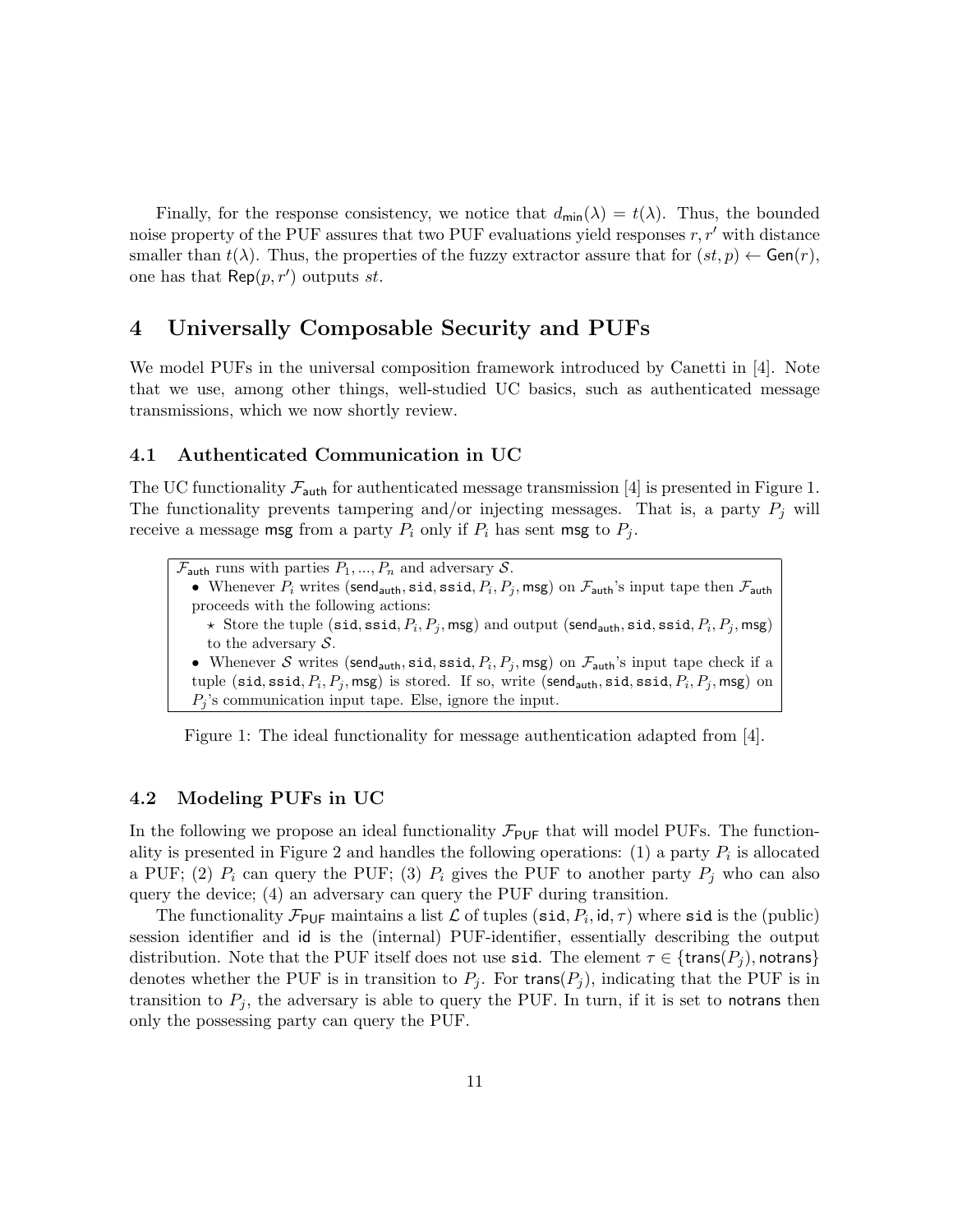The PUF functionality  $\mathcal{F}_{\text{PUF}}$  is indexed by the PUF parameters  $(rg, d_{\text{noise}}, d_{\text{min}}, m)$ -PUF and gets the security parameter  $\lambda$  in unary encoding as additional input. It is required to satisfy the bounded noise property for  $d_{\text{noise}}(\lambda)$  and the unpredictability property for  $(d_{\text{min}}(\lambda), m(\lambda))$ . This enforces that the outputs obey the basic entropic requirements of PUFs (analogously to the requirement for the random oracle functionality to produce random and independent outputs). We write  $\mathcal{F}_{\text{PUF}}$  and  $\mathcal{F}_{\text{PUF}}(rg, d_{\text{noise}}, d_{\text{min}}, m)$  interchangeably.

 $\mathcal{F}_{\text{PUF}}(rg, d_{\text{noise}}, d_{\text{min}}, m)$  receives as initial input a security parameter  $1^{\lambda}$  and runs with parties  $P_1, ..., P_n$  and adversary S.

- Whenever a party  $P_i$  writes (init<sub>PUF</sub>, sid,  $P_i$ ) on the input tape of  $\mathcal{F}_{\text{PUF}}$  then  $\mathcal{F}_{\text{PUF}}$ checks whether  $\mathcal L$  already contains a tuple (sid, \*, \*, \*, \*):
	- $\star$  If this is the case then turn into the waiting state.
	- $\star$  Else, draw id ← Sample(1<sup> $\lambda$ </sup>) from the PUF-family. The functionality  $\mathcal{F}_{\text{PUF}}$  puts the following tuple in  $\mathcal{L}$ : (sid, id,  $P_i$ , \*, notrans) and writes (initialized<sub>PUF</sub>, sid) on the communication input tape of  $P_i$ .

• Whenever a party  $P_i$  writes (evalpu<sub>F</sub>, sid,  $P_i$ , c) on  $\mathcal{F}_{\text{PUF}}$ 's input tape then  $\mathcal{F}_{\text{PUF}}$  first checks, if there exists a tuple (sid, id,  $P_i$ , notrans) in  $\mathcal{L}$ :

 $\star$  If this is not the case then turn into the waiting state.

★ Else, run  $r \leftarrow$  Eval $(1^{\lambda}, id, c)$  and write (eval'ed<sub>PUF</sub>, sid, c, r) on  $P_i$ 's communication input tape.

• Whenever a party  $P_i$  sends (handover  $p \in S$ ,  $P_i$ ,  $P_j$ ) to  $\mathcal{F}_{\text{PUF}}$  then  $\mathcal{F}_{\text{PUF}}$  first checks, if there exists a tuple (sid,  $*, P_i$ , notrans) in  $\mathcal{L}$ :

 $\star$  If this is not the case then turn into the waiting state.

 $\star$  Else, modify the tuple (sid, id,  $P_i$ , notrans) to the updated tuple (sid, id,  $\perp$ , trans( $P_i$ )). Write invoke<sub>PUF</sub>(sid,  $P_i$ ,  $P_j$ ) on S's communication input tape to indicate that a handover<sub>PUF</sub> occurs between  $P_i$  and  $P_j$ .

• Whenever the adversary writes (evalpure, sid, S, c) on the input tape of  $\mathcal{F}_{\text{PUF}}$  then  $\mathcal{F}_{\text{PUF}}$ first checks, if  $\mathcal L$  contains a tuple (sid, id,  $\bot$ , trans(\*)):

- $\star\,$  If this is not the case then turn into the waiting state.
- ★ Else, run  $r \leftarrow$  Eval $(1^{\lambda}, id, c)$  and return (eval′ed<sub>PUF</sub>, sid,  $c, r$ ) to  $S$ .

• Whenever the adversary writes (ready<sub>PUF</sub>, sid, S) on  $\mathcal{F}_{\text{PUF}}$ 's input tape then  $\mathcal{F}_{\text{PUF}}$ searches for a tuple (sid, id,  $\bot$ , trans( $P_i$ )) in  $\mathcal{L}$ :

 $\star$  If such a tuple does not exist then turn into the waiting state.

 $\star$  Else, modify the tuple (sid, id,  $\perp$ , trans $(P_i)$ ) to the updated tuple (sid, id,  $P_i$ , notrans). Write the message (handover $p_{\mathsf{UP}},$  sid,  $P_i$ ) on  $P_j$ 's communication input tape and store the tuple (received  $p_{\text{UF}}$ , sid,  $P_i$ ).

• Whenever the adversary sends (received<sub>PUF</sub>, sid,  $P_i$ ) to  $\mathcal{F}_{\text{PUF}}$ ,  $\mathcal{F}_{\text{PUF}}$  checks if a tuple (received<sub>PUF</sub>, sid,  $P_i$ ) has been stored. If so, it writes this tuple to the communication input tape of  $P_i$ . Else,  $\mathcal{F}_{\text{PUF}}$  turns into the waiting state.

Figure 2: The ideal functionality  $\mathcal{F}_{\text{PUF}}$  for PUFs.

Also note that our definition requires that a PUF is somehow certified. That is, the adversary cannot replace a PUF sent to an honest party by a fake token including some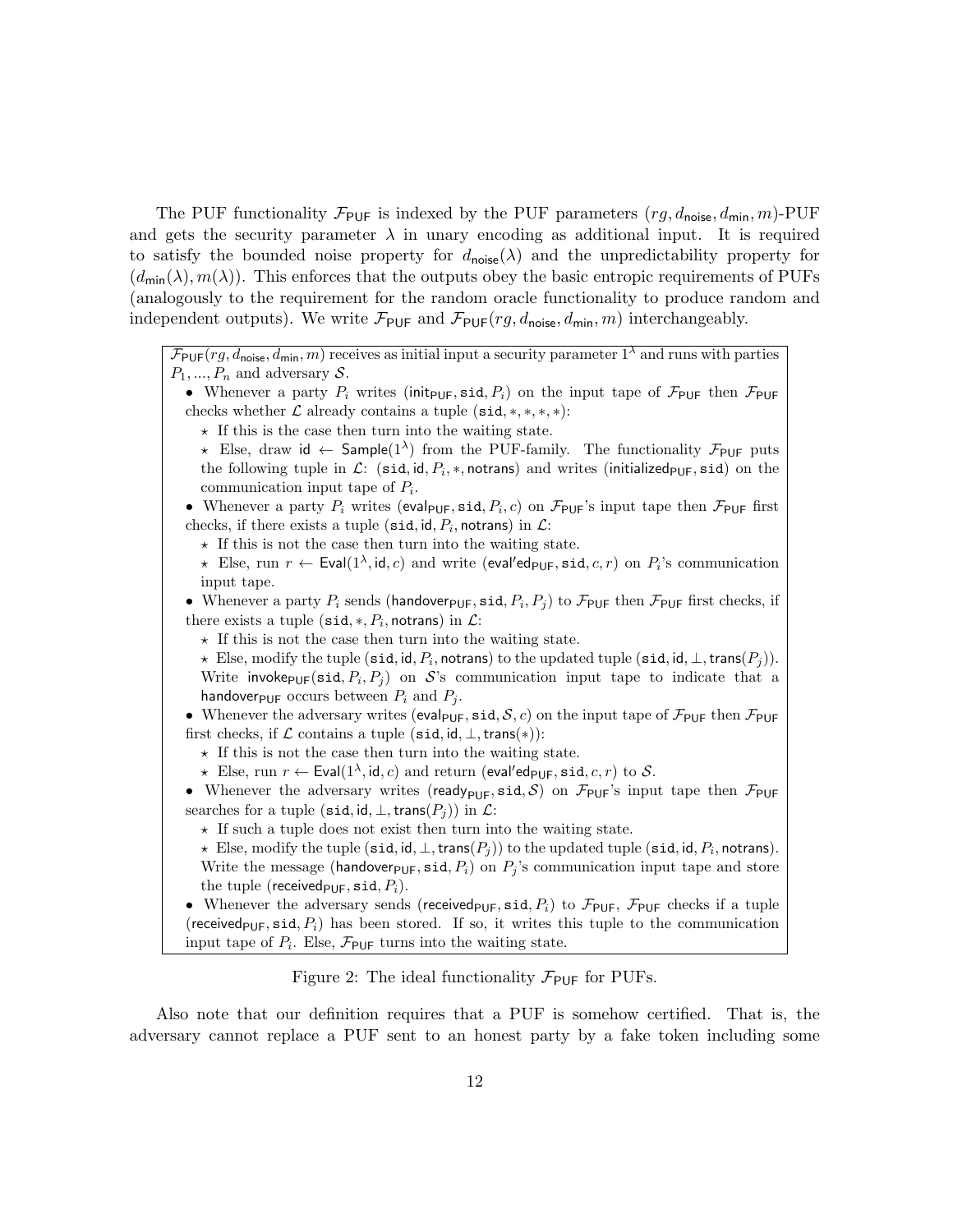"software emulation"; the adversary can only measure the PUF when in transition. The receiver can verify the constitution and authenticity of the received hardware.

#### 4.3 Non-Programmability

As explained in the introduction we envision a non-programmable version of PUFs. The functionality above, if used in the standard way within the hybrid model, would be programmable, though, because the environment would not have direct access (even if the PUF is in possession of the adversary). One way to enforce non-programmability is to switch to the extended UC (EUC) model [5] where all parties, including the environment, share the above functionality. The PUF could then also be evaluated by the environment in which case the simulator is informed about the challenge and response.

To simplify we linger within the basic UC framework and instead allow the environment to dispatch special PUF queries to the adversary/simulator. This query needs to be answered faithfully by forwarding it to a genuine PUF instance, and the response is handed back to the environment. Put differently, we put some restriction on the how the simulator behaves, formally giving a UC-security proof which would transfer to the EUC model.

# 5 Oblivious Transfer with PUFs

In a 1-out-of-2 oblivious transfer ( $\overline{OT}$ ) protocol the sender possesses two secrets  $s_0, s_1$  and the receiver holds a selection bit  $b \in \{0,1\}$ , thereby choosing one of the two secrets. A 1-out-of-2 OT-protocol assures that at the end of the protocol execution, the receiver learns the secret  $s_b$ , but nothing about  $s_{1-b}$ , and the sender does not learn anything about the selection bit b.

Oblivious Transfer is a widely used cryptographic primitive for many cryptographic applications [23, 9, 13]. However, in many of those applications a bottleneck of OT is the computational requirements since, for instance, several public key operations are necessary. We here show how to avoid the number of public key operations by adopting hardware. In the following, we recall the oblivious transfer ideal functionality and then provide a PUF-based oblivious transfer protocol.

As noted in the introduction, we envision a scenario in which the PUF is used multiple times. In the plain UC model, however, a fresh PUF would need be sent for each OT execution. An alternative would be to switch to the joint-state theorem (JUC) [8] for the UC framework. However, JUC applies a transformation to the original protocol, and if a single session of a PUF protocol requires to hand over a PUF once, the JUC transformation would also require a handover per session. Nothing would be gained. Thus, we define and analyze multi-session protocols instead of the more common one-session protocols.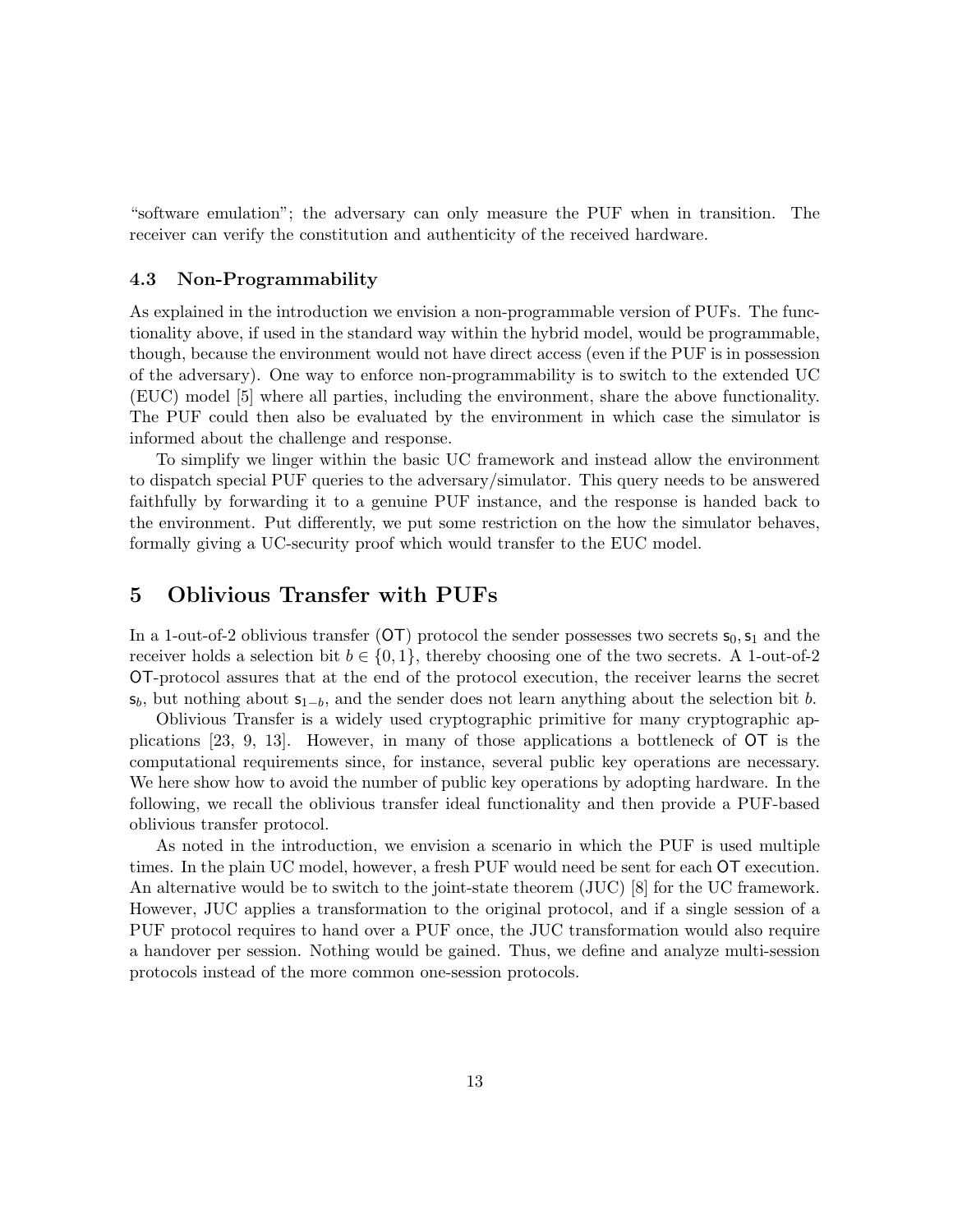### 5.1 The Oblivious Transfer Ideal Functionality

1-out-of-2 oblivious transfer is an interaction between a sender  $P_i$  and a receiver  $P_j$  where the environment  $\mathcal Z$  provides  $P_i$  with two inputs  $\mathsf{s}_0,\mathsf{s}_1$  and  $P_j$  with an input bit b. As soon as both parties provided their inputs (and the simulator  $S$  allows delivery), the ideal functionality returns the secret  $s_b$  to the receiver. The ideal functionality for oblivious transfer  $\mathcal{F}_{\text{OT}}$  is given in Figure 3. We stress that this functionality only supports static corruption and can be used a bounded number of times, and only by the parties which have exchanged the PUF. Each execution will be accompanied by a unique sub session identifier ssid.

 $\mathcal{F}_{\text{OT}}$  is parameterized by an integer N and receives as input a security parameter  $1^{\lambda}$ , and runs with parties  $P_1, ..., P_n$  and adversary S. The functionality initially sets  $(n, S, R)$  $(1, \perp, \perp).$ 

In the following, the functionality ignores any input if  $n > N$ , or if  $n > 1$  and  $(S, R) \neq$  $(P_i, P_j)$  for the parties' identities  $(P_i, P_j)$  in the input. Else,

• Whenever  $P_i$  writes (send<sub>OT</sub>, sid, ssid,  $P_i$ ,  $P_j$ ,  $(s_0, s_1)$ ) with  $s_0, s_1 \in \{0, 1\}^{\lambda} \cup$  $\{\perp\}$  on  $\mathcal{F}_{\text{OT}}$ 's input tape,  $\mathcal{F}_{\text{OT}}$  stores (send<sub>OT</sub>, sid, ssid,  $P_i$ ,  $P_j$ , (s<sub>0</sub>, s<sub>1</sub>)) and writes (send<sub>OT</sub>, sid, ssid,  $P_i$ ,  $P_j$ ) to the communication input tape of S. The functionality increments n to  $n + 1$  and stores  $(S, R) = (P_i, P_j)$  if  $n = 2$  now.

• Whenever  $P_j$  writes (choose – secret<sub>OT</sub>, sid, ssid,  $P_i$ ,  $P_j$ , b) on the input tape of  $\mathcal{F}_{\text{OT}}$ , the functionality  $\mathcal{F}_{OT}$  stores this tuple and writes (choose – secret<sub>OT</sub>, ssid, sid,  $P_i$ ,  $P_j$ ) on the input tape of  $S$ .

When S writes (deliver<sub>OT</sub>, sid, ssid,  $P_i$ ,  $P_j$ ) on  $\mathcal{F}_{OT}$ 's input communication tape then  $\mathcal{F}_{OT}$  checks if tuples (send<sub>OT</sub>, sid, ssid,  $P_i$ ,  $P_j$ ,  $(s_0, s_1)$ ) and (choose – secret<sub>OT</sub>, sid, ssid,  $P_i$ ,  $P_j$ , b) have been stored. If so, write (deliver<sub>OT</sub>, sid, ssid,  $P_i$ ,  $P_j$ ,  $s_b$ ) on the input communication tape of  $P_j$ .

Figure 3: The ideal functionality for oblivious transfer adapted from [4].

### 5.2 Oblivious Transfer Scheme

In Figure 4, we provide an oblivious transfer protocol. For simplicity of exposition, we use the following notation. For a possibly empty set C we let  $\text{dis}(c, C) > d_{\text{min}}$  denote the check that each element  $c_i$  in C satisfies the bound  $dis(c, c_i) > d_{min}$ . If not, we assume that the corresponding party aborts. Also, when interacting with the PUF (functionality), we simply write for example  $r \leftarrow (eval_{PUF}, sid_0, P_i, c)$  to denote the fact that, for a call  $(eval_{PUF}, sid_0, P_i, c)$ the functionality has replied with (eval'ed<sub>PUF</sub>,  $\text{sid}_0, c, r$ ). Here,  $\text{sid}_0$  is the session identifier for  $\mathcal{F}_{\text{PUF}}$ , as opposed to sid and ssid for the oblivious transfer protocol.

We note that the protocol does not achieve perfect completeness in the sense that executions between honest parties may fail. The probability for this is negligible, though. This follows straightforwardly again from the fact that the domain is well-spread: All (at most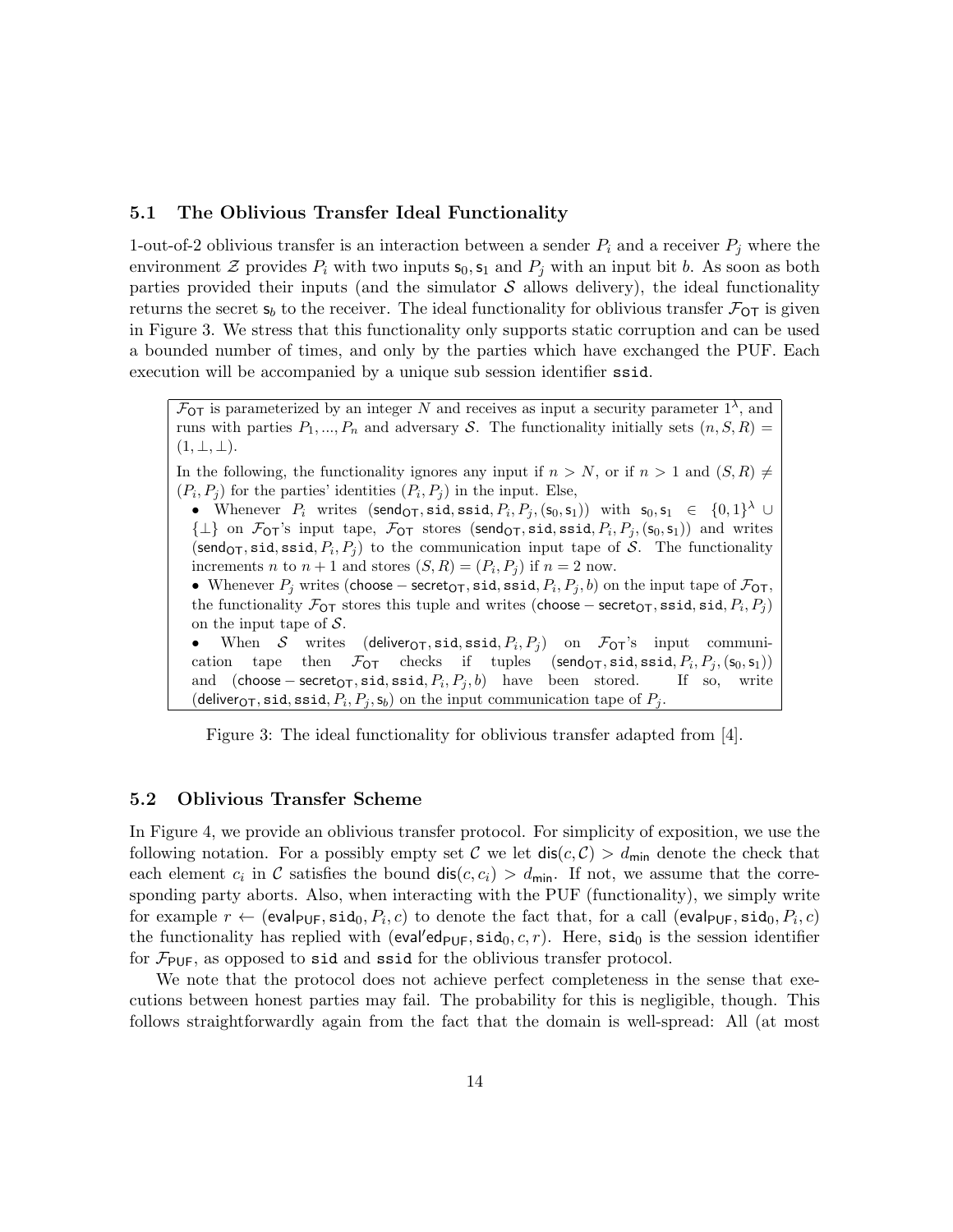polynomial) challenges are independent random values such that one is within small distance of the others with negligible probability only. If all challenges are sufficiently far apart, the receiver always obtains the correct value.

| Sender $P_i$                                             | session sid                                                                                                                                                              | Receiver $P_i$                                                 |  |
|----------------------------------------------------------|--------------------------------------------------------------------------------------------------------------------------------------------------------------------------|----------------------------------------------------------------|--|
|                                                          |                                                                                                                                                                          | $(\textsf{init}_{\textsf{PIF}}, \textsf{sid}_0, P_i, \lambda)$ |  |
|                                                          |                                                                                                                                                                          | $k = 1, , N: c_k \leftarrow \{0, 1\}^{\lambda}$                |  |
|                                                          |                                                                                                                                                                          | $r_k \leftarrow (eval_{\text{PIF}}, \text{sid}_0, P_i, c_k)$   |  |
| $\mathcal{C} := \emptyset$                               | (handover <sub>PUF</sub> , $\texttt{sid}_0, P_i, P_j)$                                                                                                                   | $\mathcal{L} := (c_1, r_1, , c_{\ell}, r_{\ell})$              |  |
|                                                          |                                                                                                                                                                          | $\mathcal{C} := \emptyset$                                     |  |
| Repeat at most $N$ times with fresh ssid                 |                                                                                                                                                                          |                                                                |  |
| Input: $s_0, s_1 \in \{0, 1\}^{\lambda}$ , sid           |                                                                                                                                                                          | Input: $b \in \{0,1\}$ , sid                                   |  |
| $x_0, x_1 \stackrel{\$}{\leftarrow} \{0,1\}^{\lambda}$   | $(\mathsf{send_{auth}}, \mathsf{sid}, \mathsf{ssid}, P_i, \Pr_j, (x_0, x_1))$                                                                                            | Draw $(c, r) \overset{\$}{\leftarrow} \mathcal{L}$             |  |
|                                                          |                                                                                                                                                                          | $v := c \oplus x_b, c' := c \oplus x_0 \oplus x_1$             |  |
| $dis(v \oplus x_0, C) > d_{\text{min}}$ ?                | $(\mathsf{send_{auth}}, \mathsf{sid}, \mathsf{ssid}, P_i, P_j, v)$                                                                                                       | $dis(c, C) > d_{min}$ ?                                        |  |
| $dis(v \oplus x_1, C) > d_{\min}$ ?                      |                                                                                                                                                                          | $dis(c', C) > d_{min}$ ?                                       |  |
| Add $v \oplus x_0, v \oplus x_1$ to C                    |                                                                                                                                                                          | Add c, c' to $\mathcal C$                                      |  |
| $r'_0 \leftarrow (eval_{PUF}, sid_0, P_i, v \oplus x_0)$ |                                                                                                                                                                          | Delete $(c, r)$ in $\mathcal L$                                |  |
| $r'_1 \leftarrow (eval_{PUF}, sid_0, P_i, v \oplus x_1)$ |                                                                                                                                                                          |                                                                |  |
| $(st_0, p_0) \leftarrow \mathsf{Gen}(r'_0)$              |                                                                                                                                                                          |                                                                |  |
| $(st_1, p_0) \leftarrow \mathsf{Gen}(r'_1)$              |                                                                                                                                                                          |                                                                |  |
|                                                          | $S_0 := s_0 \oplus st_0$ , $S_1 := s_1 \oplus st_1$ (send <sub>auth</sub> , sid, ssid, $P_i$ , $P_j$ , $(S_0, p_0, S_1, p_1)$ ), $st'_b \leftarrow \mathsf{Rep}(r, p_b)$ |                                                                |  |
|                                                          |                                                                                                                                                                          | $s_b = S_b \oplus st'_b$                                       |  |

Figure 4: Oblivious transfer Scheme with PUFs.

We now sketch the security arguments for the OT-protocol in Figure 4, i.e., at the end of the OT protocol (1) a malicious sender learns nothing about the bit b and (2) a malicious receiver learns only the secret  $s_b$  and remains oblivious about  $s_{1-b}$ . For case (1), the receiver chooses the challenge c at random. Thus,  $v = c \oplus x_b$  hides  $x_b$  information-theoretically and thus also b. We now consider case (2). For simplicity, assume that  $b = 0$ . Then, the sender shall remain oblivious about any information about  $s_1$ . If  $st_1$  looks uniform to the sender, then  $s_1$  is information-theoretically hidden. If the fuzzy extractor and the PUF have matching parameters (see Definition 3.2), then with overwhelming probability this is the case, as — due to the well-spread domain property (see Subsection 3.2) — the probability that the receiver queried the PUF on values  $c_k$  with  $dis_{ham}(c_k, v \oplus x_1) < d_{min}$  is negligible, and the checks on the sender side about list  $\mathcal L$  provided that the sender does not reveal PUF responses to critical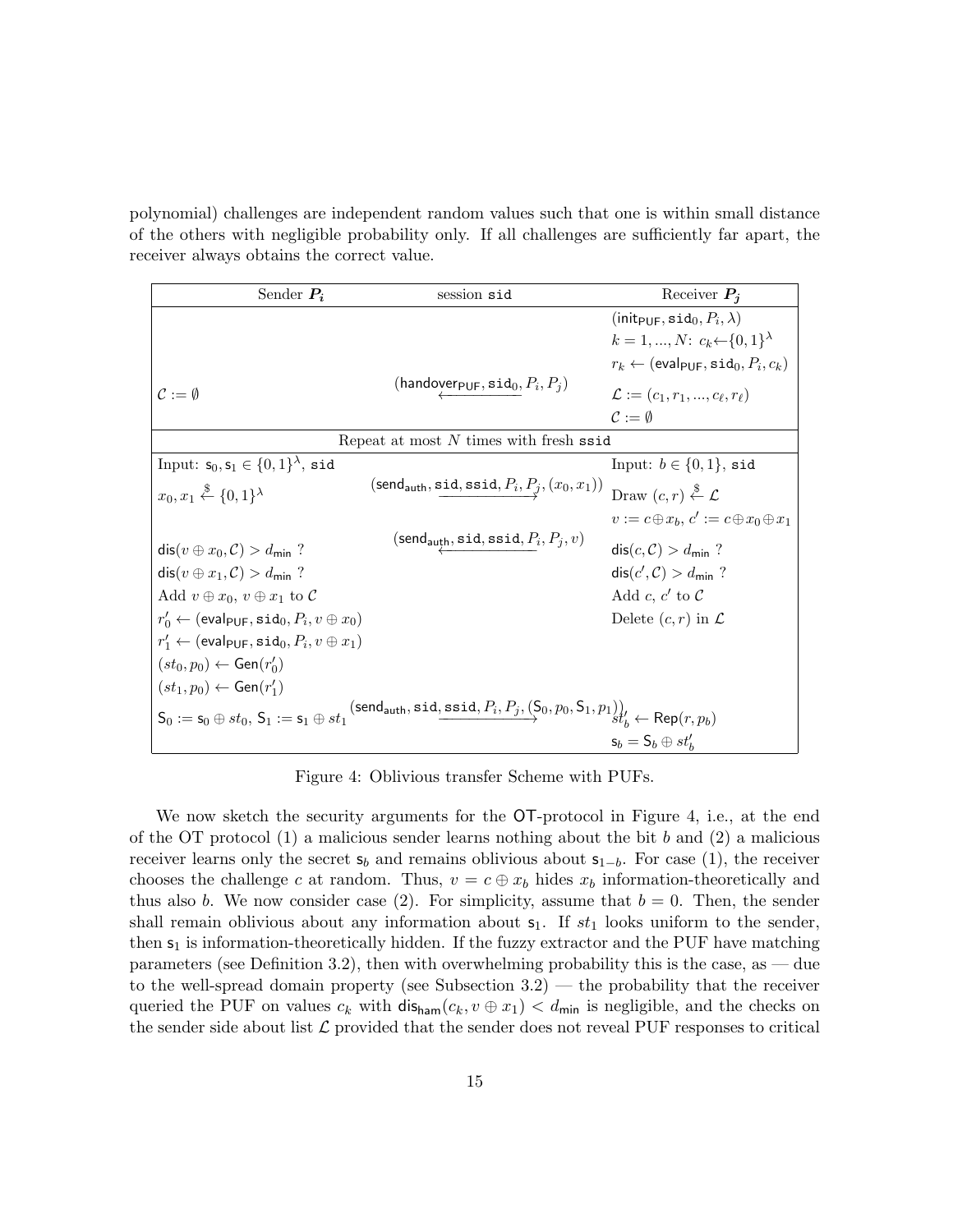challenges.

**Theorem 5.1** Assuming that (Gen, Rep) is a  $(m, \ell, t, \epsilon)$ -fuzzy generator, and PUF = (Sample, Eval) is a PUF-family with matching parameters (see Definition 3.2), then protocol PUFOT securely realizes the functionality  $\mathcal{F}_{OT}$  in the  $\mathcal{F}_{PUF}$ -hybrid model.

Security holds in a statistical sense, i.e., the environment's views in the two worlds are statistically close. This remains true for unbounded algorithms  $A, S$ , and  $B, \Sigma$ , as long as the number of PUF evaluations is polynomially bounded. The proof is delegated to Appendix A.

#### 5.3 Oblivious Transfer with Sender-PUF

Our OT-protocol requires the receiver to send a PUF to the sender. Sometimes it may be desirable to have the sender prepare the PUF, though. This can be achieved by switching the roles of the sender and the receiver via the protocol by Wolf and Wullschleger [40], but at the expense of having to run linear many  $\overline{OT}$  executions for strings of length  $\lambda$ . This is unavoidable since the receiver in an OT-protocol just enters a bit such that, when acting as a sender, it can only transmit a single bit. In this protocol the sender of the outer OT-protocol acts as a receiver in the inner OT-protocol, thus sending the PUF.

The protocol in [40] requires only a single round of additional communication. It is UCsecure in the  $\mathcal{F}_{\text{OT}}$ -hybrid world and inherits the security properties (statistical vs. computational security, and adaptive vs. static corruptions). With a linear overhead [3] and another extra round of communication one can then get an OT-protocol for strings, which is also UC-secure in the  $\mathcal{F}_{\text{OT}}$ -hybrid world for bit-functionality  $\mathcal{F}_{\text{OT}}$ . The final protocol is now a UC-secure OT-protocol for strings with linear many calls to  $\mathcal{F}_{OT}$ , a few extra rounds, and inheriting all security characteristics from  $\mathcal{F}_{OT}$ .

# 6 PUF-based Commitment Scheme

A commitment scheme is a two-party protocol between a sender and a receiver where the sender (also called committer) first sends a disguised version of the value to the receiver such that, later, only this value can be revealed. More precisely, a commitment scheme allows the committer to compute to a value msg a pair (com, decom) such that com reveals nothing about the value msg but using the pair (com, decom) one can open msg. Moreover it should be infeasible to find a value decom' such that (com, decom') reveals  $\mathsf{msg}' \neq \mathsf{msg}$ .

### 6.1 The Commitment Scheme Ideal Functionality

In the UC world, the commitment scheme is realized by the (bounded) functionality  $\mathcal{F}_{com}$  as follows:  $\mathcal{F}_{\text{com}}$  receives an input (commit, sid, ssid, msg) from some committer  $P_i$  where msg is the value committed to. After verifying the validity of the session identifier  $\text{sid}, \mathcal{F}_{\text{com}}$  records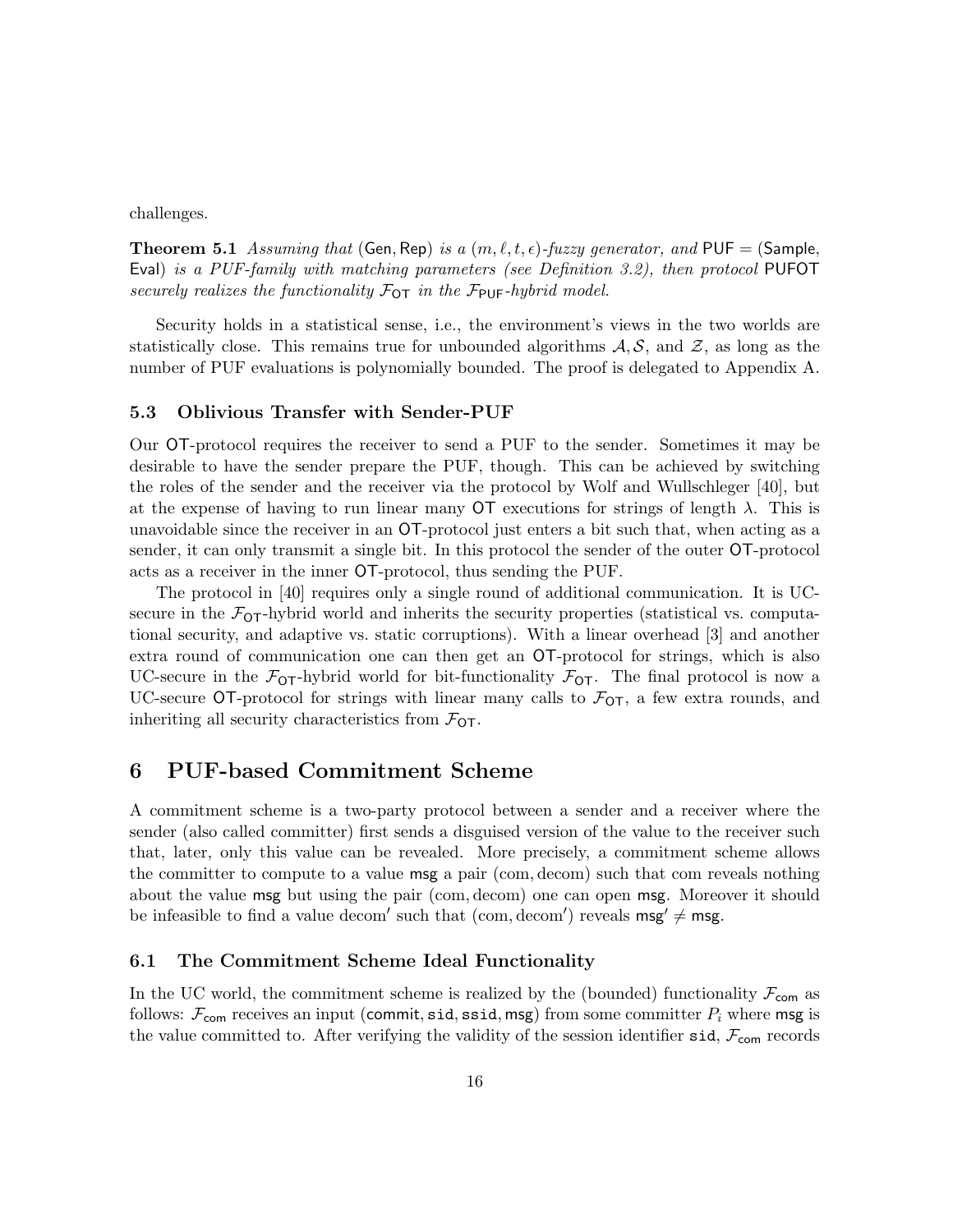the value msg. Subsequently, the functionality lets both the receiver  $P_j$  and the adversary S know that the committer has committed to some value by computing a public delayed output (receipt, sid, ssid) and sending it to  $P_i$  (this phase is called the commitment phase).

To initiate the decommitment phase, the committer  $P_i$  sends (open, sid, ssid) to the functionality  $\mathcal{F}_{com}$ . Thereupon,  $\mathcal{F}_{com}$  checks if there exists a value msg; if so, the functionality computes a public delayed output (open, sid, ssid, msg) and sends it to  $P_i$ . When the adversary corrupts the committer by sending (corrupt – committer, sid, ssid) to  $\mathcal{F}_{com}$ , the functionality reveals the recorded value msg to the adversary  $S$ . Furthermore, if the receipt value was not yet delivered to  $P_j$ , then  $\mathcal{F}_{com}$  allows the adversary to modify the committed value. This is in order to deal with adaptive corruptions. The ideal functionality for commitment schemes  $\mathcal{F}_{\text{com}}$  is given in Figure 5.

 $\mathcal{F}_{\text{com}}$  is parameterized by an integer N and runs with parties  $P_i, P_j$ , and adversary S. It initially sets  $(n, S, R) = (1, \perp, \perp).$ 

The functionality ignores any commit-input if  $n > N$ , or if  $n > 1$  and  $(S, R) \neq (P_i, P_j)$  for the parties' identities in the input. Else,

• Upon receiving input (commit, sid, ssid,  $P_i$ ,  $P_j$ , msg) from party  $P_i$ ,  $\mathcal{F}_{com}$  proceeds as follows:

 $\star$  Records msg, generate a public delayed output (receipt, sid, ssid), and send the output to  $P_j$ . Increment n to  $n+1$  and store  $(S, R) = (P_i, P_j)$  if now  $n = 2$ .

- Upon receiving input (open, sid, ssid) from party  $P_i$ ,  $\mathcal{F}_{com}$  proceeds as follows:  $\star$  If a value msg is recorded, generate a public delayed output (open, sid, ssid, msg) and send it to  $P_i$ .
	- $\star$  Otherwise, do nothing.
- Upon receiving the input (corrupt committer, sid, ssid) from the adversary  $S, \mathcal{F}_{com}$ proceeds as follows:
	- $\star$  Send the value msg to S.
	- $\star$  If S provides a value msg' and the receipt output was not yet written on  $P_j$ 's tape, then  $S$  can change the recorded value to  $msg'.$

Figure 5: The ideal functionality for commitment schemes adapted from [4].

# 6.2 PUF-based Commitment Scheme

We now provide a *universal* transformation from OT-protocols to bit commitment schemes which —to our knowledge— has not been considered so far. Previous transformations [23, 9] rely on cut-and-choose and require linear many executions of the OT-protocol. Our transformation only requires a single additional message to be sent after executing the OT-protocol. The main idea of the protocol in Figure 6 is to inverse the roles of the sender and the receiver.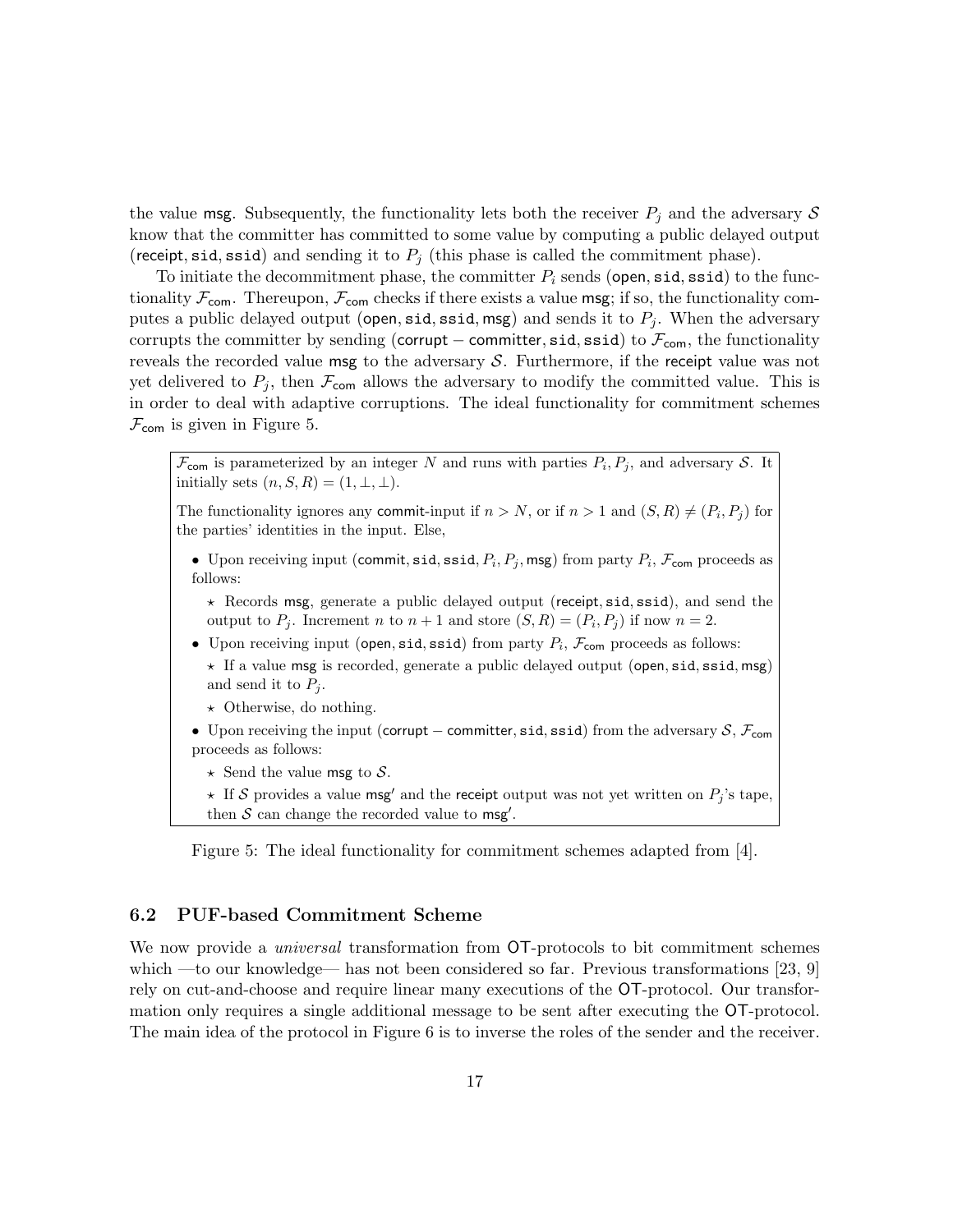The OT-protocol transfers two secrets, and the committer only learns one of them, namely the one corresponding to its secret bit b. This secret is then used to open the commitment.



Figure 6: Commitment scheme with  $\mathcal{F}_{\Omega T}$ .

# **Theorem 6.1** The commitment protocol in Figure 6 securely UC-realizes the functionality  $\mathcal{F}_{\text{com}}$  in the  $\mathcal{F}_{\text{OT}}$ -hybrid model.

If functionality  $\mathcal{F}_{\text{OT}}$  is replaced by some OT-protocol, then the derived commitment protocol basically inherits the characteristics of the OT-protocol. That is, it is secure against adaptive corruptions if OT is, and it is statistically secure if OT is. Remarkably, we show in the next section that our PUF-based OT-protocol, while being only statically secure, makes the commitment scheme even adaptively secure.

We merely provide a proof sketch for Theorem 6.1 here. Note that in the case where both users are honest, only the modeling of the final message needs to be taken into consideration. The simulator learns the secret bit b from the commitment functionality  $\mathcal{F}_{com}$ . It then draws a random string  $v$  from  $\{0,1\}^{\lambda}$  and sends (send<sub>auth</sub>, sid, ssid,  $b, v$ ). If the receiver is dishonest, then it provides  $\mathcal{F}_{OT}$  with two secrets  $s_0, s_1$ . The simulator lets the sender provide a random bit b' to the simulated  $\mathcal{F}_{OT}$ . It receives back the secret  $s_{b'}$ . In the opening phase, S learns the (real) secret bit b from the commitment functionality and simulates the final protocol message as (send<sub>auth</sub>, sid, ssid, b, s<sub>b</sub>). If the sender is corrupt then it provides the simulated  $\mathcal{F}_{OT}$  with a secret bit b. The simulator creates two random strings  $s_0, s_1$  and passes them to the simulated  $\mathcal{F}_{\text{OT}}$  which passes  $s_b$  to the receiver. The simulator commits to the sender's bit b in the ideal world. If the sender sends a message (send<sub>auth</sub>, sid, ssid, b, v) then S checks if  $s_b = v$ . If so, it instructs  $\mathcal{F}_{\text{com}}$  to open the commitment.

All simulations are perfect.

### 6.3 Adaptively Secure Commitments

Consider the concrete commitment protocol where we plug in our OT-protocol from the previous section into the abstract scheme above (and work in the  $\mathcal{F}_{\text{PUF}}$ -hybrid model instead of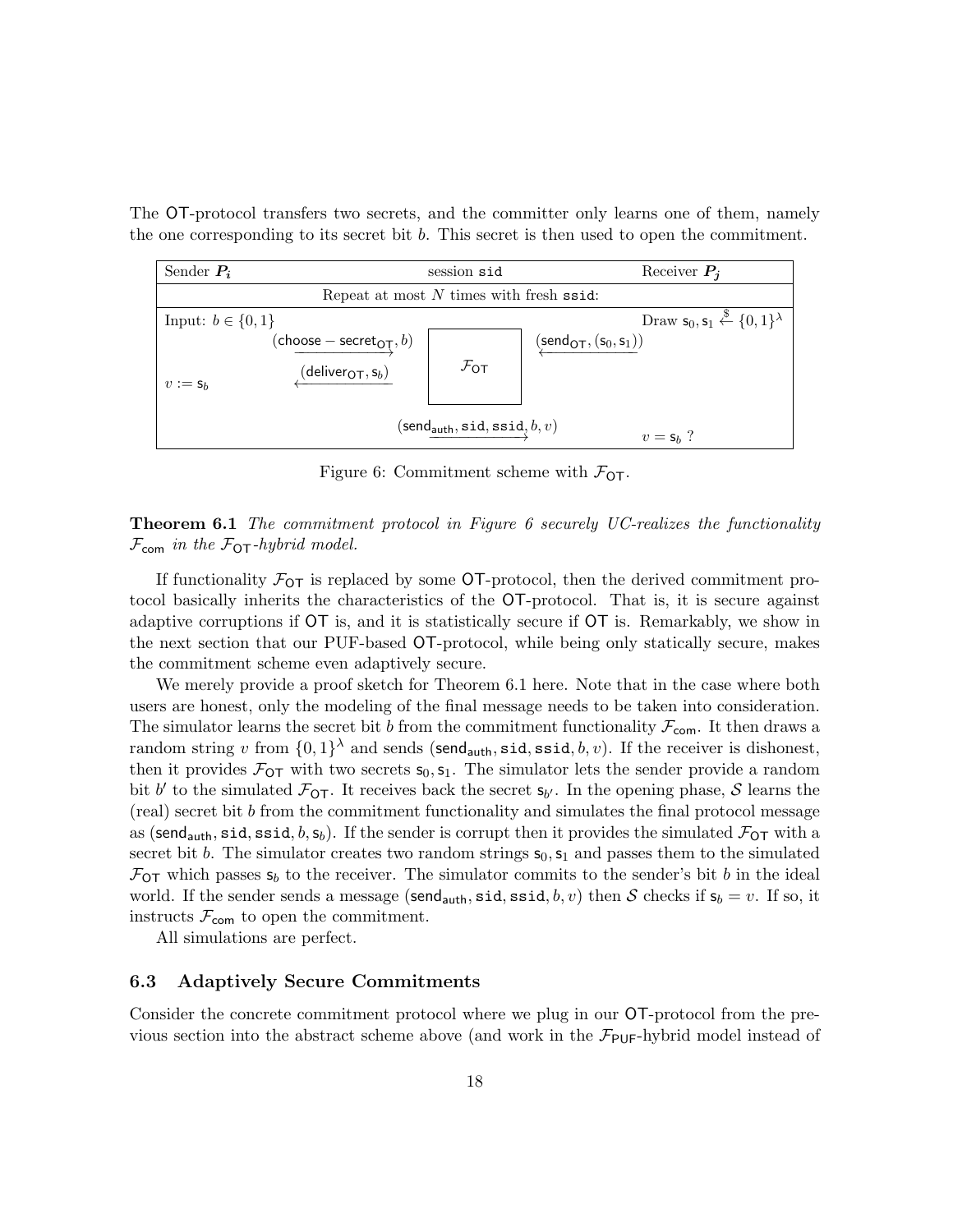the  $\mathcal{F}_{\text{OT}}$ -hybrid model then), then we observe the following: In the commitment phase (i.e., the OT-phase), the message sent by the OT-receiver (=commitment sender) is statistically independent from its secret input: the OT-receiver merely sends a single uniformly random message.

For the OT-sender, this is not the case: When having access to the PUF, one can extract both secrets from the mere transcript of the protocol. This enables the simulator  $S$  to derive both secrets from the protocol, as it accesses the PUF. It can thus provide the simulated committer with open messages for both bit values. As the remaining part of the committer's state merely consists in challenge-response-pairs, the simulator can thus provide genuine internal state.

# 7 Key Exchange with PUFs

In a key exchange (ke) protocol two parties interact over an insecure network to establish a common secret key  $\kappa$ . This common secret key can then be used to build a secure channel or to ensure confidentiality of transmitted data.

# 7.1 The Key Exchange Ideal Functionality

The main idea of the key exchange ideal functionality  $\mathcal{F}_{\text{ke}}$  is the following: if both parties are honest, the functionality provides them with a common random value which is invisible to the adversary. If one of them is corrupted, though, the adversary determines the session key entirely thus modeling the participation of a corrupted party. The definition of the key exchange functionality  $\mathcal{F}_{\mathsf{ke}}$  is depicted in Figure 7 adapted from [7].

# 7.2 Minimal Requirements

We present a key exchange protocol in Section 7.3 which sends a PUF in a setup phase. Afterwards, a single message per protocol execution is sent via a unidirectional authenticated channel. As mentioned in the introduction, it is desirable to circumvent the use of complexity-theoretic assumptions. However, for practical reasons, PUF transfers should also be minimized. If only a single PUF transfer occurs, then the assumption of a unidirectional authenticated channel cannot be dropped: The sender of the PUF measured the PUF several times and sent it to the receiver. The adversary can query the PUF during its transition. If the sender does not have any further secret information for authentication, then the adversary can can carry out the same computations as the sender. Thus, the protocol cannot be secure against impersonation attacks. In the following, we use the standard bidirectional  $\mathcal{F}_{\text{auth}}$ functionality. Deriving corresponding unidirectional definitions is straightforward.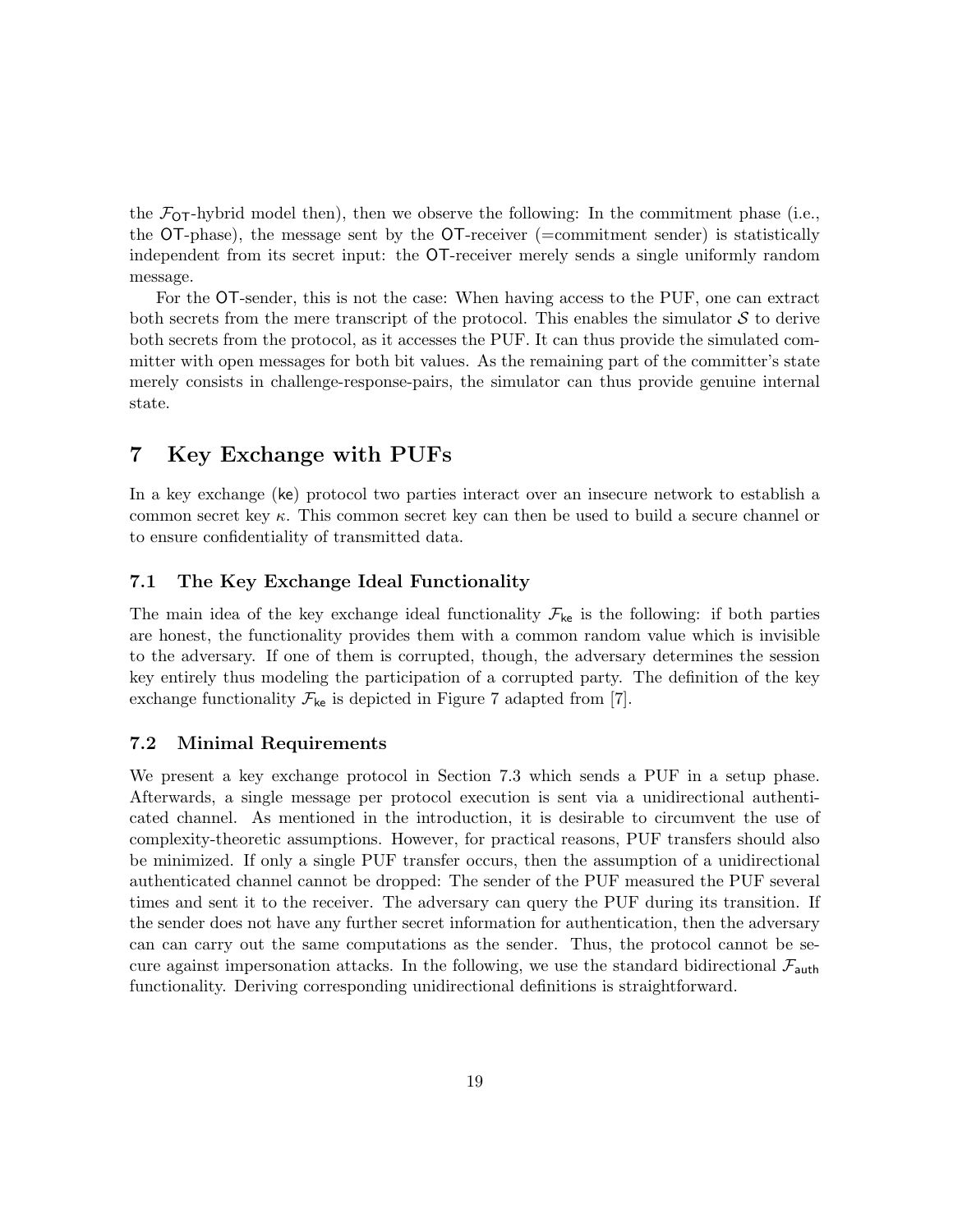$\mathcal{F}_{\text{ke}}$  is parameterized by an integer N and receives as input a security parameter  $1^{\lambda}$ , and runs with parties  $P_1, ..., P_n$  and adversary S.  $\mathcal{F}_{ke}$  obtains a list of corrupt parties. It initially sets  $(n, S, R) = (1, \perp, \perp).$ Ignore any establish – session<sub>ke</sub>-input if  $n > N$ , or if  $n > 1$  and  $(S, R) \neq (P_i, P_j)$  for the parties' identities in the input. Else, • (establish – session<sub>ke</sub>, sid, ssid,  $P_i, P_j$ ) is written on  $\mathcal{F}_{ke}$ 's input tape by a party  $P_i$ . Then  $\mathcal{F}_{ke}$  stores the tuple (establish – session<sub>ke</sub>, sid, ssid,  $P_i$ ,  $P_j$ ) (and refuses if there already is a tuple (establish – session<sub>ke</sub>, sid, ssid,  $P_j, P_i$ ) or a tuple (establish – session<sub>ke</sub>, sid, ssid,  $P_i, P_j$ )).  $\mathcal{F}_{ke}$  outputs (establish – session<sub>ke</sub>, sid, ssid,  $P_i, P_j$ ) to the adversary S. If both users are honest then draw a random value  $\kappa$  from  $\{0,1\}^{\lambda}$  and store the messages (deliver<sub>ke</sub>, sid, ssid,  $\kappa, P_i$ ) and (deliver<sub>ke</sub>, sid, ssid,  $\kappa$ ,  $P_i$ ). Increment n to  $n + 1$ . • When S writes (choose – value<sub>ke</sub>, sid, ssid,  $P_i, P_j, \kappa$ ) on  $\mathcal{F}_{k}$ 's input tape then check whether there is a message (establish – session<sub>ke</sub>, sid, ssid,  $P_i$ ,  $P_j$ ) or a message (establish – session<sub>ke</sub>, sid, ssid,  $P_i$ ,  $P_j$ ) and whether at least one of the users  $P_i$  and  $P_j$  is corrupt. If so, store the messages (deliver<sub>ke</sub>, sid, ssid,  $\kappa, P_i$ ) and (deliver<sub>ke</sub>, sid, ssid,  $\kappa$ ,  $P_i$ ). • S writes (deliver<sub>ke</sub>, sid, ssid,  $P_i$ ) on  $\mathcal{F}_{ke}$ 's input communication tape. Check if a tuple (deliver<sub>ke</sub>, sid, ssid,  $\kappa$ ,  $P_i$ ) is stored. If so, write (deliver<sub>ke</sub>, sid, ssid,  $\kappa$ ,  $P_i$ ) to  $P_i$ 's input

tape and delete (deliver<sub>ke</sub>, sid, ssid,  $\kappa$ ,  $P_i$ ). Else, do nothing.

Figure 7: The key exchange ideal functionality adapted from [7].

# 7.3 PUF-based Key Exchange Scheme

Intuitively, our key exchange protocol proceeds as follows. In an enrollment phase, a server issues a PUF, measures for a set of randomly chosen challenges the corresponding responses, and finally ensures a noisy-free PUF measurement by generating for each response  $r$  a fuzzy extractor secret st from a set of random secrets as well as a corresponding helper data  $p$ . The server then sends the PUF to the client. Upon finishing the enrollment phase the server broadcasts a randomly chosen challenge c including its helper data  $p$  to the client and sets  $\kappa = st$  to obtain the protocol key. The client evaluates the PUF on the challenge c, computes the corresponding fuzzy secret st due to the helper data  $p$ , and obtains the protocol key by setting  $\kappa = st$ . Consequently, both parties use the fuzzy extractor secret st as their common protocol key  $\kappa$ .

**Theorem 7.1** Protocol PUFKE securely realizes functionality  $\mathcal{F}_{\text{ke}}$  in the  $\mathcal{F}_{\text{PUF}}$ -hybrid model.

*Proof.* Throughout all simulations, queries to PUFs are genuinely relayed to the  $S$ 's PUF functionality, and the PUF's answer is honestly delivered to the querying party.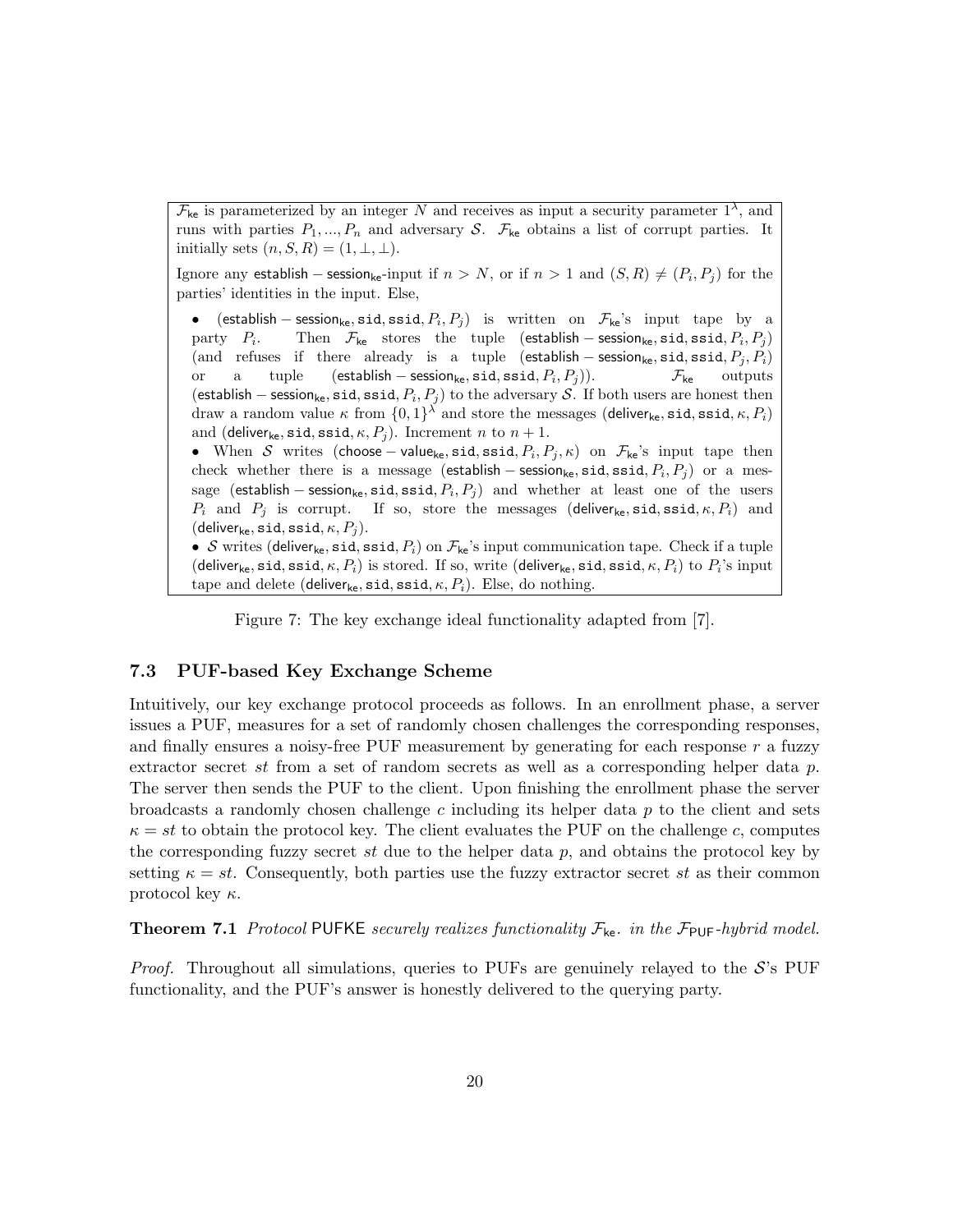| Server $P_i$                                                 |                                                                        | Client $P_i$                              |
|--------------------------------------------------------------|------------------------------------------------------------------------|-------------------------------------------|
| $(\mathsf{init}_{\mathsf{PUF}}, \mathsf{sid}, P_i, \lambda)$ |                                                                        |                                           |
| Repeat $N$ times:                                            |                                                                        |                                           |
| $r \leftarrow$ (eval <sub>PUF</sub> , sid, $P_i$ , c)        |                                                                        |                                           |
| $(st, p) \leftarrow \textsf{Gen}(r)$                         |                                                                        |                                           |
| add $(c, r, st, p)$ to $\mathcal L$                          |                                                                        |                                           |
|                                                              | $(\mathsf{handover}_{\mathsf{PUF}}, \mathsf{sid}, P_i, P_j)$           |                                           |
|                                                              | Repeat at most $N$ times                                               |                                           |
| pick $(c, r, st, p) \leftarrow \mathcal{L}$                  |                                                                        |                                           |
| remove the entry from $\mathcal L$                           | $(\mathsf{send_{auth}}, \mathsf{sid}, \mathsf{ssid}, \c{P_j}, (c, p))$ | $r' \leftarrow (eval_{PUF}, sid, P_i, c)$ |
| $\kappa = st$                                                |                                                                        | $st \leftarrow \mathsf{Rep}(r', p)$       |
|                                                              |                                                                        | $\kappa = st$                             |

Figure 8: PUF-based key exchange scheme.

 $P_i$  and  $P_j$  are honest Whenever the functionality  $\mathcal{F}_{k}$  sends message (establish – session<sub>ke</sub>, sid, ssid,  $P_i, P_j)$  for the first time, the  $\mathcal S$  initiates a PUF and queries it on N random challenges  $c_1, ..., c_N$  to obtain responses  $r_1, ..., r_N$ . It then computes  $(st_i, p_i) \leftarrow \mathsf{Gen}(r_i)$ , and stores all tuples  $(c_i, r_i, st_i, p_i)$  in a list  $\mathcal{L}$ . The simulator S then simulates a handover  $p_{\text{UF}}$  and lets the adversary query the PUF, until the adversary terminates the transition phase. The  $S$  sets the counter  $n$  to 1 and continues with the simulation of the first session. This concludes the simulation of the setup phase.

On receiving a message (establish – session<sub>ke</sub>, sid, ssid,  $P_i, P_j)$ , the simulator  ${\cal S}$  increases the counter n by one and sends (deliver<sub>ke</sub>, sid, ssid,  $P_i$ ) to  $\mathcal{F}_{ke}$ . The party  $P_i$  then writes the key on its local output tape and S is activated again. It simulates that  $P_i$  sends the message (send<sub>auth</sub>, sid, ssid,  $(c_n, p_n)$ ). When the adversary instructs to deliver the latter message to  $P_j$ , then the simulator  $\mathcal S$  sends (deliver<sub>ke</sub>, sid, ssid,  $P_i, P_j$ ) to  $\mathcal F_{\sf ke}$ .

Analysis of the simulation: Due to the well-spread domain property, with overwhelming probability, the adversary did not query the PUF on values closer than  $d_{\text{min}}$  to one of the challenges  $c_i$ . By response independence, the message  $(c_n, p_n)$  is then statistically independent from the value st. Hence, the simulation is sound.

**The Receiver**  $P_i$  is corrupt. The simulation of the setup phase is as in the honest case.

On receiving a message (establish – session<sub>ke</sub>, sid, ssid,  $P_i, P_j)$ , the simulator  ${\cal S}$  increases the counter  $n$  by one and writes (choose – value<sub>ke</sub>, sid, ssid,  $P_i, P_j, st_n)$  on  $\mathcal{F}_{\sf ke}$ 's input tape. It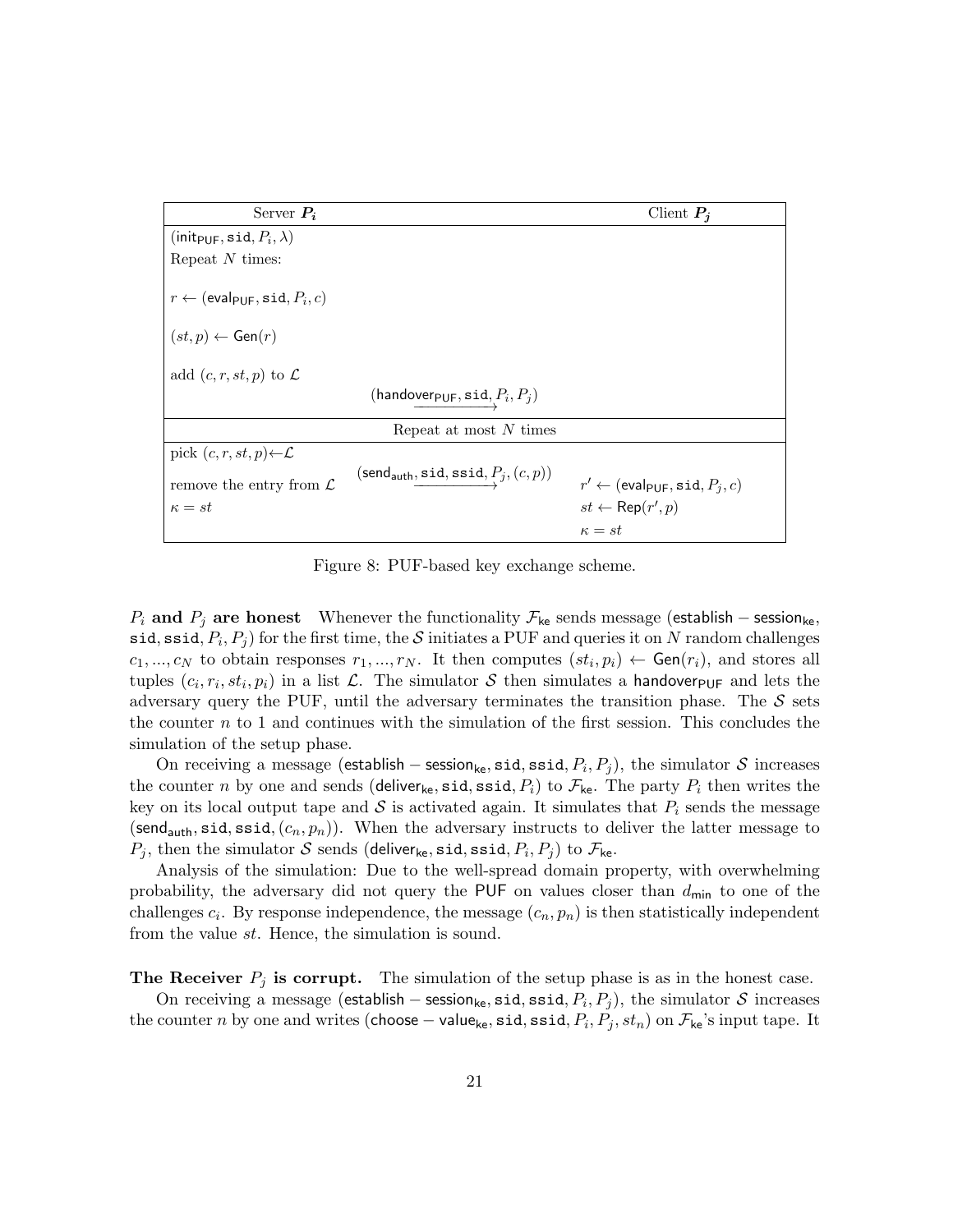is activated again and writes (deliver<sub>ke</sub>, sid, ssid,  $P_i$ ) to  $\mathcal{F}_{k\epsilon}$ . The party  $P_i$  then writes the key on its local output tape and S is activated again. It simulates that  $P_i$  sends (send<sub>auth</sub>, sid, ssid,  $(c_n, p_n)$ ). When the adversary instructs to deliver the latter message to  $P_i$ , then the simulator S sends (deliver<sub>ke</sub>, sid, ssid,  $P_i, P_j)$  to  $\mathcal{F}_{\mathsf{ke}}$ . The simulation is perfect.

**The Sender P<sub>i</sub>** is corrupt. The S allows the malicious user  $P_i$  to instantiate an arbitrary number of PUFs. The receiver only accepts a single handover  $p_{U}F$ . When the adversary instructs to deliver a message (send<sub>auth</sub>, sid, ssid,  $(c, p)$ ) to  $P_j$ , then the S evaluates the PUF on c to obtain response r and computes  $st \leftarrow \mathsf{Rep}(r, p)$ . The S lets the corrupt dummy user  $P_i$  write the message (establish – session<sub>ke</sub>, sid, ssid,  $P_i,P_j)$  on the input tape of  $\mathcal{F}_{\sf ke}$  and subsequently passes the messages (choose  $-$  value<sub>ke</sub>, sid, ssid,  $P_i,P_j,st)$  and (deliver<sub>ke</sub>, sid, ssid,  $P_j)$  to  $\mathcal{F}_{\sf ke}$ . The simulation is perfect.

 $\Box$ 

# 8 Conclusion

While our modeling of PUFs is comprehensive enough to cover different PUF types, based on different technologies, our protocols withstanding temporary adversarial access requires that the challenge space of the PUF is super-polynomial. Else the adversary could perform a full read-out. From a technological point of view, currently only optical PUFs satisfy this (see [25] for an overview). To broaden the set of admissible PUFs one could develop methods to enlarge the challenge space for PUFs, either by technological means or algorithmically via domain extensions. In this case, our ideas can be applied as well, but at the cost of efficiency, essentially increasing the number of PUF tokens to be used.

# Acknowledgments

We thank the anonymous reviewers for valuable comments.

The second author was supported by grants Fi 940/2-1 and Fi 940/3-1 of the German Research Foundation (DFG). This work was also supported by CASED (www.cased.de)

# References

- [1] Frederik Armknecht, Roel Maes, Ahmad-Reza Sadeghi, Francois-Xavier Standaert, and Christian Wachsmann. A formal foundation for the security features of physical functions. To appear at IEEE S&P, 2011.
- [2] Frederik Armknecht, Roel Maes, Ahmad-Reza Sadeghi, Berk Sunar, and Pim Tuyls. Memory leakage-resilient encryption based on physically unclonable functions. In ASI-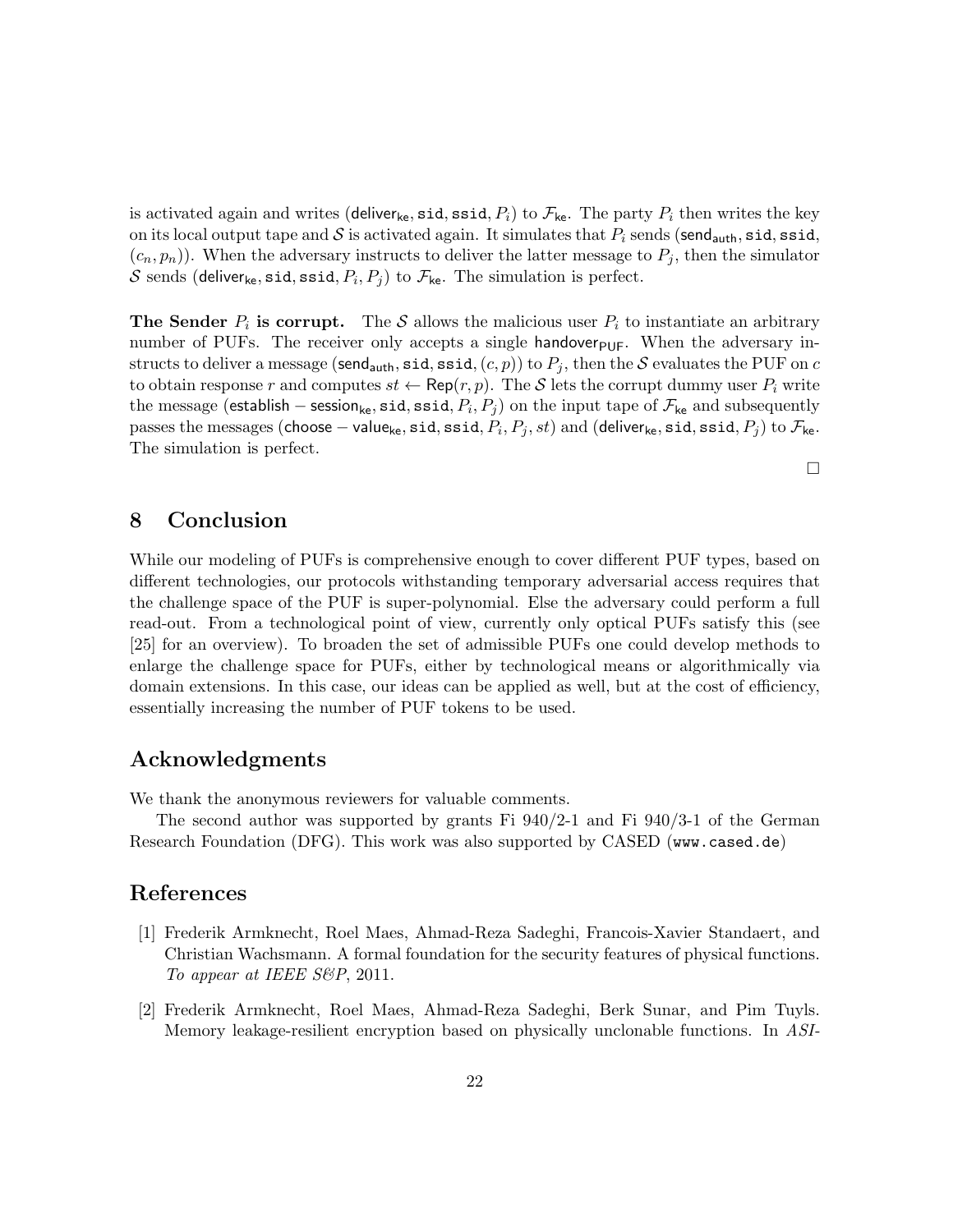ACRYPT, volume 5912 of Lecture Notes in Computer Science, pages 685–702. Springer, 2009.

- [3] Gilles Brassard, Claude Crépeau, and Jean-Marc Robert. Information theoretic reductions among disclosure problems. In FOCS, pages 168–173. IEEE, 1986.
- [4] Ran Canetti. Universally composable security: A new paradigm for cryptographic protocols. In FOCS, pages 136–145, 2001.
- [5] Ran Canetti, Yevgeniy Dodis, Rafael Pass, and Shabsi Walfish. Universally composable security with global setup. In TCC, volume 4392 of Lecture Notes in Computer Science, pages 61–85. Springer, 2007.
- [6] Ran Canetti and Marc Fischlin. Universally composable commitments. In Advances in Cryptology - Crypto 2001, volume 2139 of Lecture Notes in Computer Science, pages 19–40. Springer-Verlag, 2001.
- [7] Ran Canetti and Hugo Krawczyk. Universally composable notions of key exchange and secure channels. In EUROCRYPT, volume 2332 of Lecture Notes in Computer Science, pages 337–351. Springer, 2002.
- [8] Ran Canetti and Tal Rabin. Universal composition with joint state. In Crypto, volume 2729 of Lecture Notes in Computer Science, pages 265–281. Springer, 2003.
- [9] Claude Crépeau. Equivalence between two flavours of oblivious transfers. In CRYPTO'87, volume 293 of Lecture Notes in Computer Science, pages 350–354. Springer, 1988.
- [10] Yevgeniy Dodis, Rafail Ostrovsky, Leonid Reyzin, and Adam Smith. Fuzzy extractors: How to generate strong keys from biometrics and other noisy data. SIAM J. Comput., 38(1):97–139, 2008.
- [11] Keith B. Frikken, Marina Blanton, and Mikhail J. Atallah. Robust authentication using physically unclonable functions. In ISC, volume 5735 of Lecture Notes in Computer Science, pages 262–277. Springer, 2009.
- [12] Blaise Gassend, Marten van Dijk, Dwaine E. Clarke, Emina Torlak, Srinivas Devadas, and Pim Tuyls. Controlled physical random functions and applications. ACM Trans. Inf. Syst. Secur., 10(4), 2008.
- [13] Oded Goldreich, Silvio Micali, and Avi Wigderson. How to play any mental game or a completeness theorem for protocols with honest majority. In STOC, pages 218–229. ACM, 1987.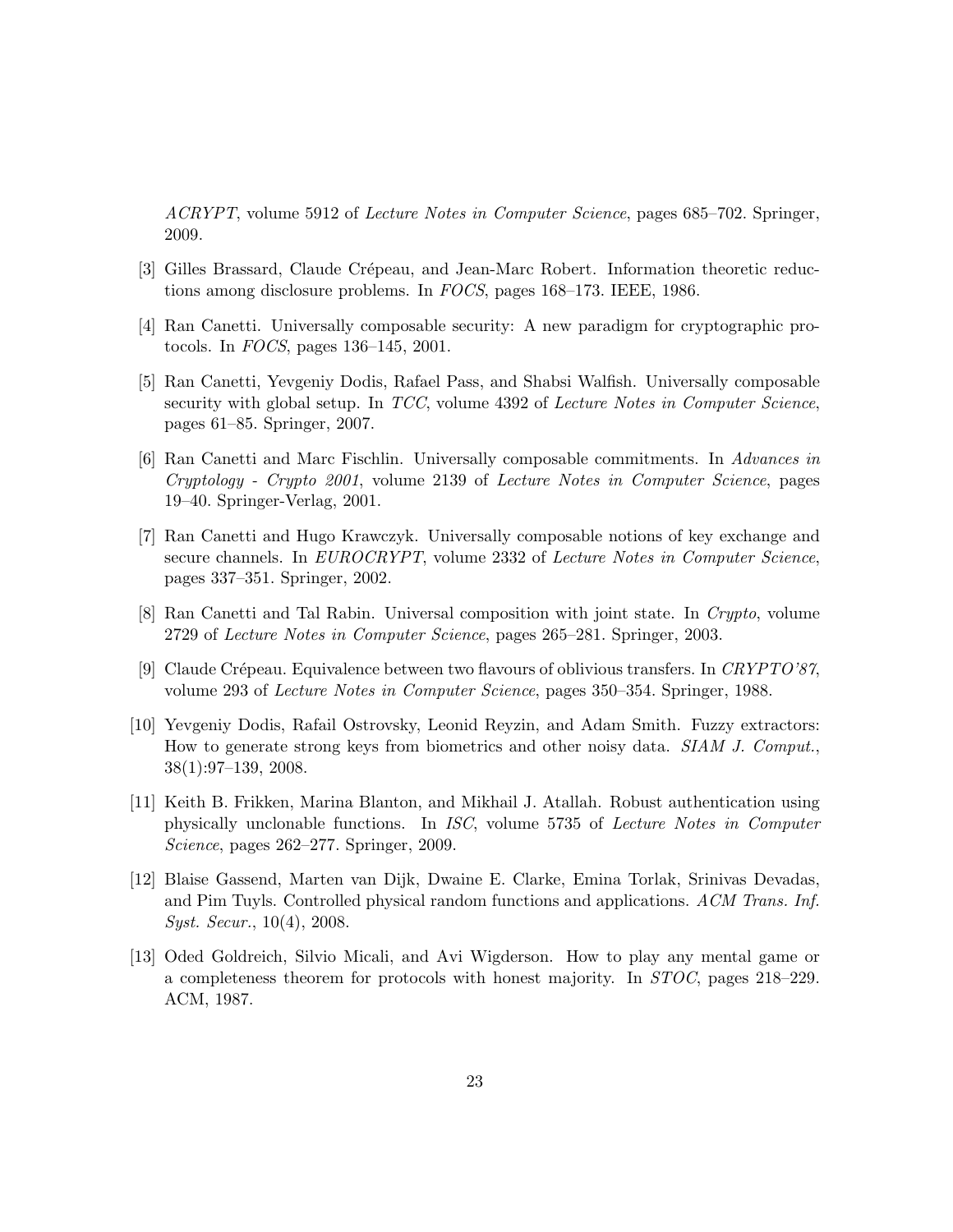- [14] Shafi Goldwasser, Yael Tauman Kalai, and Guy N. Rothblum. One-time programs. In CRYPTO, volume 5157 of Lecture Notes in Computer Science, pages 39–56. Springer, 2008.
- [15] Vipul Goyal, Yuval Ishai, Mohammad Mahmoody, and Amit Sahai. Interactive locking, zero-knowledge pcps, and unconditional cryptography. In CRYPTO, volume 6223 of Lecture Notes in Computer Science, pages 173–190. Springer, 2010.
- [16] Vipul Goyal, Yuval Ishai, Amit Sahai, Ramarathnam Venkatesan, and Akshay Wadia. Founding cryptography on tamper-proof hardware tokens. In TCC, volume 5978 of Lecture Notes in Computer Science, pages 308–326. Springer, 2010.
- [17] Jorge Guajardo, Sandeep S. Kumar, Geert-Jan Schrijen, and Pim Tuyls. Fpga intrinsic pufs and their use for ip protection. In Proceedings of the 9th international workshop on Cryptographic Hardware and Embedded Systems, pages 63–80. Springer-Verlag, 2007.
- [18] Johan Håstad, Russell Impagliazzo, Leonid A. Levin, and Michael Luby. A pseudorandom generator from any one-way function.  $SIAM J. Comput.$  28(4):1364–1396, 1999.
- [19] Carmit Hazay and Yehuda Lindell. Constructions of truly practical secure protocols using standard smartcards. In ACM Conference on Computer and Communications Security, pages 491–500. ACM, 2008.
- [20] Dennis Hofheinz, Dominique Unruh, and Jörn Müller-Quade. Universally composable zero-knowledge arguments and commitments from signature cards. In In Proc. of the 5th Central European Conference on Cryptology MoraviaCrypt 2005, 2005.
- [21] Tanya Ignatenko, Geert-Jan Schrijen, Boris Skoric, Pim Tuyls, and Frans M. J. Willems. Estimating the secrecy rate of physical uncloneable functions with the context-tree weighting method. In Proc. IEEE International Symposium on Information Theory 2006, pages 499–503, Seattle, USA, July 2006.
- [22] Jonathan Katz. Universally composable multi-party computation using tamper-proof hardware. In Moni Naor, editor, EUROCRYPT, volume 4515 of Lecture Notes in Computer Science, pages 115–128. Springer, 2007.
- [23] Joe Kilian. Founding cryptography on oblivious transfer. In STOC, pages 20–31. ACM, 1988.
- [24] Daihyun Lim. Extracting secret keys from integrated circuits. Master's thesis, MIT, 2004.
- [25] Roel Maes and Ingrid Verbauwhede. Physically Unclonable Functions: a Study on the State of the Art and Future Research Directions, section 1. Towards Hardware-Intrinsic Security. Springer, 2010.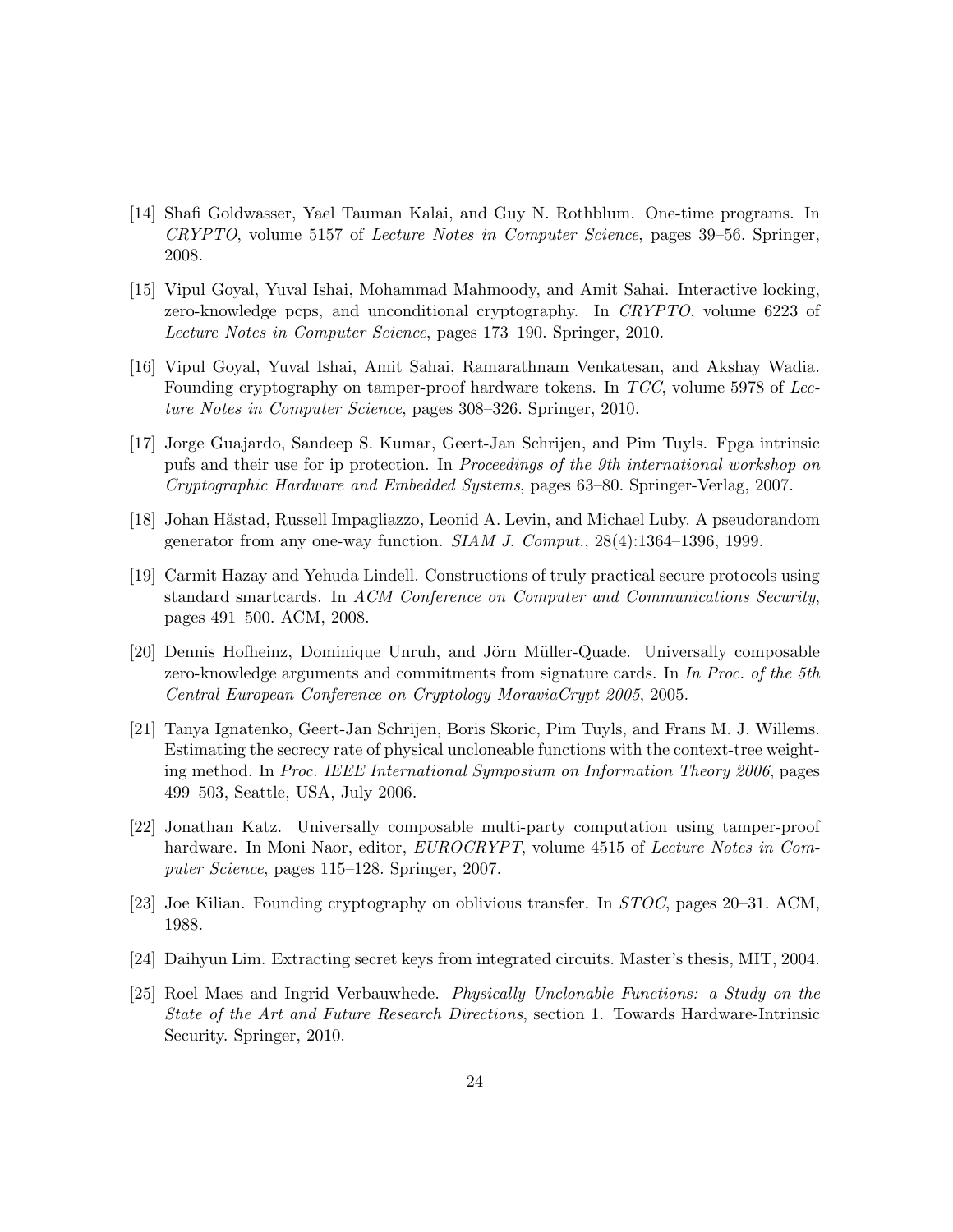- [26] Tal Moran and Gil Segev. David and goliath commitments: Uc computation for asymmetric parties using tamper-proof hardware. In *EUROCRYPT*, volume 4965 of *Lecture* Notes in Computer Science, pages 527–544. Springer, 2008.
- [27] Jesper Buus Nielsen. Separating random oracle proofs from complexity theoretic proofs: The non-committing encryption case. In Crypto, volume 2442 of Lecture Notes in Computer Science, pages 111–126. Springer, 2002.
- [28] R. Pappu, B. Recht, J. Taylor, and N. Gershenfeld. Physical one-way functions. Science, 297:2026–2030, 2002.
- [29] Ravikanth Srinivasa Pappu. Physical One-Way Functions. Phd thesis, Massachusetts Institut of Technology, Massachusetts Institut of Technology, March 2001.
- [30] Ulrich Rührmair. Oblivious transfer based on physical unclonable functions. In TRUST, volume 6101 of Lecture Notes in Computer Science, pages 430–440. Springer, 2010.
- [31] Ulrich Rührmair, Jan Sölter, and Frank Sehnke. On the foundations of physical unclonable functions, 2009.
- [32] Ahmad-Reza Sadeghi, Ivan Visconti, and Christian Wachsmann. Enhancing RFID Security and Privacy by Physically Unclonable Functions. Towards Hardware-Intrinsic Security. Springer, 2010.
- [33] B. Skoric, S. Maubach, T. Kevenaar, and P. Tuyls. Information-theoretic analysis of coating pufs. Technical report, Philips Research Laboratories, 2006.
- [34] Boris Skoric, Stefan Maubach, Tom Kevenaar, and Pim Tuyls. Information-theoretic analysis of capacitive physical unclonable functions. Journal of Applied physics, 100, 2006.
- [35] G. Edward Suh and Srinivas Devadas. Physical unclonable functions for device authentication and secret key generation. In Proceedings of the 44th annual Design Automation Conference, DAC '07, pages 9–14, New York, NY, USA, 2007. ACM.
- [36] P. Tuyls, B. Skoric, S. Stallinga, T. Akkermans, and W. Ophey. Information-theoretic security analysis of physical uncloneable functions. In Andrew S. Patrick and Moti Yung, editors, Financial Cryptography and Data Security, volume 3570. Springer Berlin / Heidelberg, 2005.
- [37] Pim Tuyls, Geert-Jan Schrijen, Boris Skoric, Jan Geloven, Nynke Verhaegh, and Rob Wolters. Read-proof hardware from protective coatings. In CHES, pages 369–383, 2006.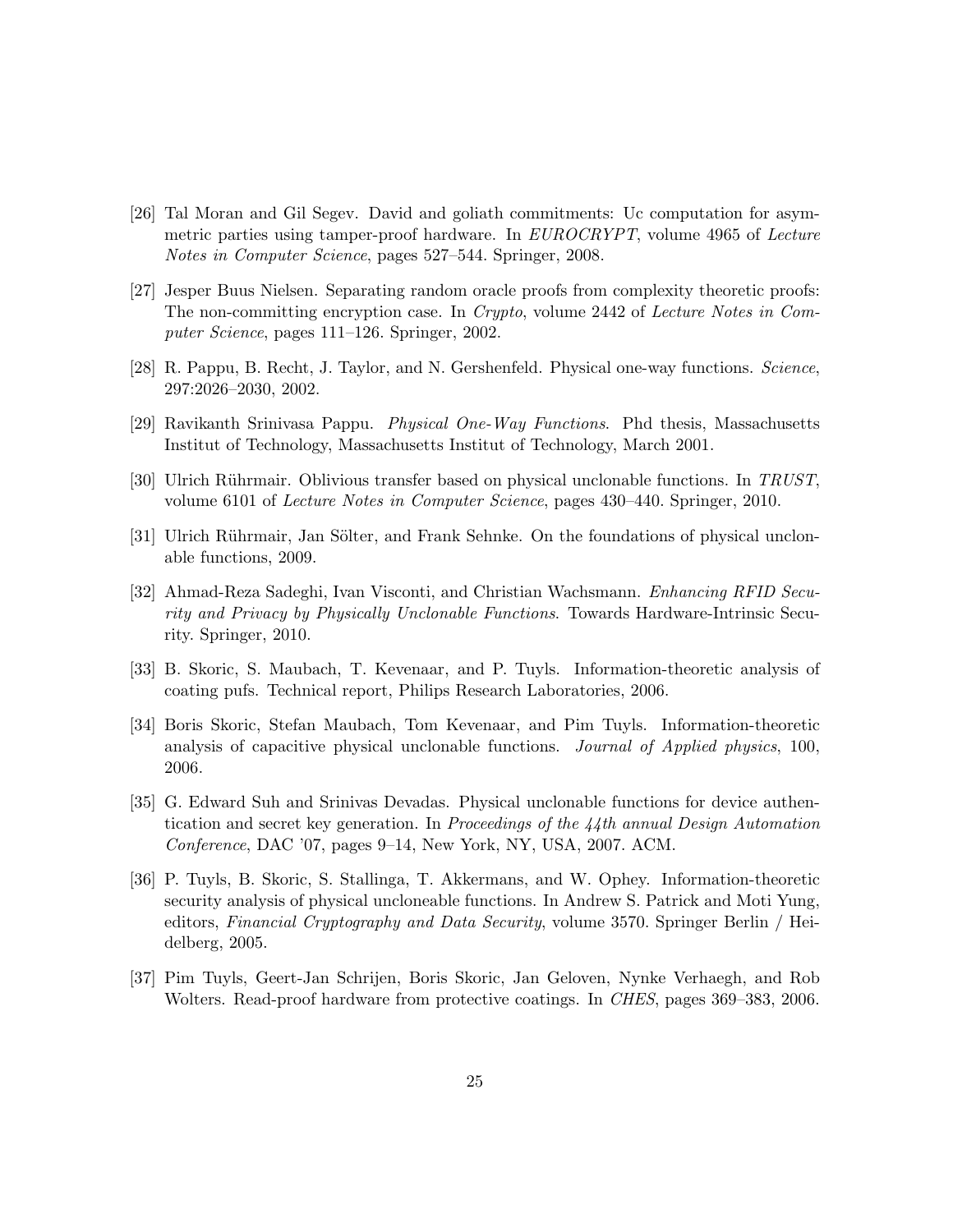- [38] Pim Tuyls, Boris Skoric, Tanya Ignatenko, Frans Willems, and Geert-Jan Schrijen. Entropy estimation for optical pufs based on context-tree weighting methods. In Pim Tuyls, Boris Skoric, and Tom Kevenaar, editors, Security with Noisy Data, pages 217–233. Springer London, 2007.
- [39] Pim Tuyls, Boris Skoric, and Thomas Andreas Maria Kevenaar. Security with Noisy Data: Private Biometrics, Secure Key Storage and Anti-Counterfeiting. Springer-Verlag New York, Inc., Secaucus, NJ, USA, 2007.
- [40] Stefan Wolf and Jürg Wullschleger. Oblivious transfer is symmetric. In EUROCRYPT, volume 4004 of Lecture Notes in Computer Science, pages 222–232. Springer, 2006.

# Appendix

# A Security Proof for the OT-Protocol of Section 5

As only static corruptions are considered, we can distinguish the simulation depending on the corrupted parties being involved. Our simulator  $S$  runs a black-box simulation of adversary  $A$ , emulating the communication of honest parties with the limited information provided in the ideal model, and such that  $\mathcal S$  can use the adversary to reply to the environment. As explained, for non-programmability we consider restricted simulators which faithfully initialize a PUF and allow the environment straight access when the PUF is in possession of the simulator. In the analysis below we analyze only a single execution; the argument extends straightforwardly to the at most N runs.

#### Simulating the case that both parties are honest.

- Whenever  $\mathcal{F}_{OT}$  writes (send<sub>OT</sub>, sid, ssid,  $P_i, P_j$ ) to the communication input tape of S in the ideal world, then this message indicates in the real world that  $Z$  wrote two secrets  $(s_0, s_1)$  to the communication input tape of  $P_i$ . S now draws two random values  $(s'_0, s'_1)$ as fake secrets and writes them to the local input tape of the simulated  $P_i$  in the ideal world. The simulator S then chooses two random values  $x_0, x_1 \in \{0,1\}^{\lambda}$  as the real  $P_i$ and runs the  $P_i$  algorithm which will write (send<sub>auth</sub>, sid, ssid,  $P_i$ ,  $P_j$ ,  $(x_0, x_1)$ ) to the simulated copy of  $\mathcal{F}_{\mathsf{auth}}$ .
- If at some point,  $\mathcal{F}_{OT}$  outputs (choose secret<sub>OT</sub>, sid, ssid,  $P_i$ ,  $P_j$ ), then S draws a random bit b and writes it to the local input tape of the simulated copy of the user  $P_i$ .
- All participants, i.e., the simulated parties,  $\mathcal{F}_{\text{PUF}}$ , and A might write on the (simulated) input tapes of each other and are activated upon receiving input to run according to their program. As long as they produce no local output,  $\mathcal S$  simply relays and activates its respective subroutines.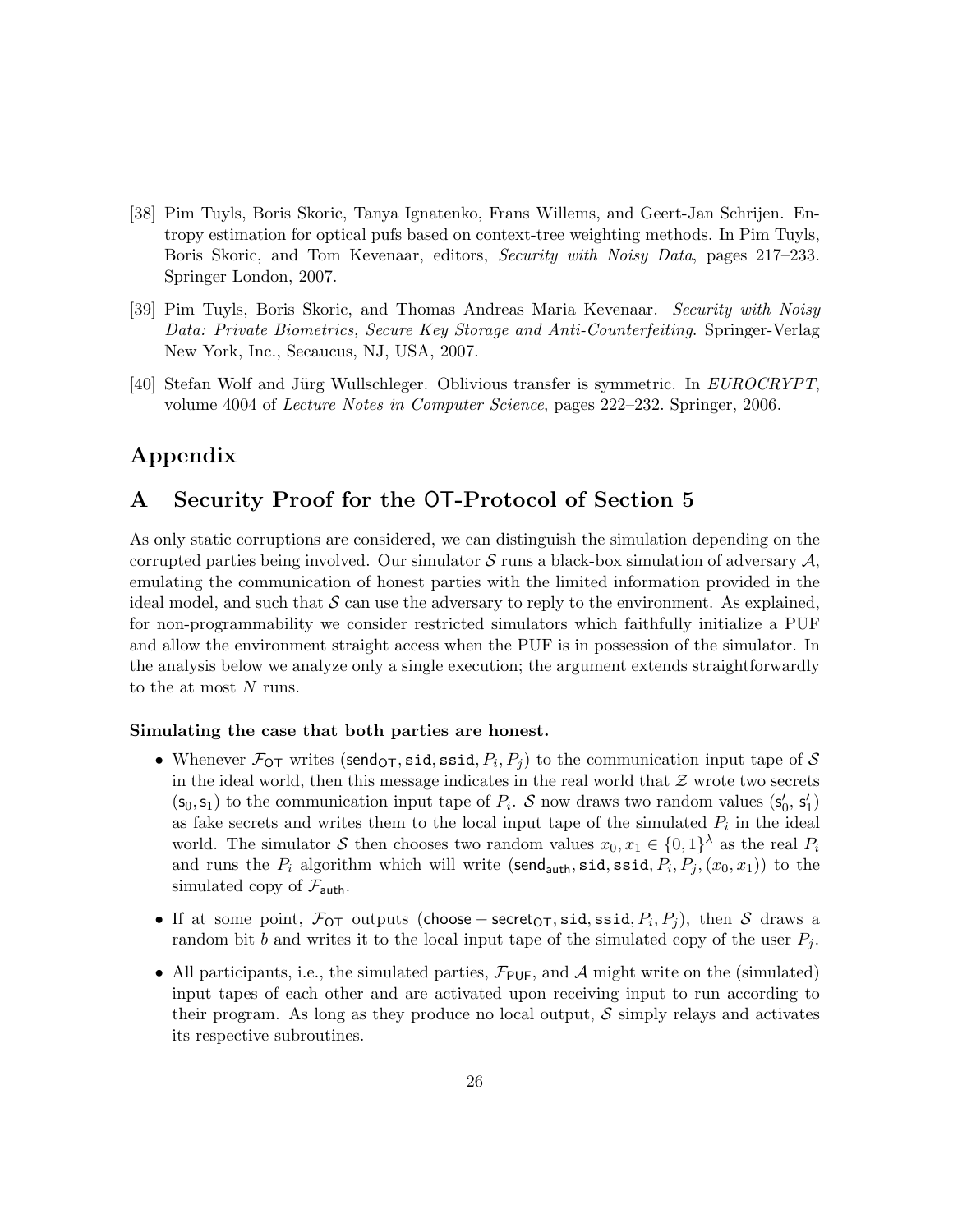• If one of the simulated honest users  $P_j$  produces local output, then this indicates that the corresponding session sid finished running the protocol. Note that only the receiver  $P_j$ produces an output in this protocol and would output the secret  $s_b$  to the environment as the real  $P_j$ . In this case, S writes (deliver<sub>OT</sub>, sid, ssid,  $P_i$ ,  $P_j$ ) on the input tape of  $\mathcal{F}_{\text{OT}}$ .

In the setup phase,  $A$  and  $B$  had access to the PUF used in the protocol and may make polynomially many measurements. We show that with high probability, for the adversary  $A$ , the sequence of strings  $(x_0, x_1, c \oplus x_b, s_0 \oplus st_0, s_1 \oplus st_1)$  looks like a random 5-tuple of strings. Towards this goal, we are going to show that with high probability, the five random variables corresponding to each of the entries are almost uniformly and independently distributed. As dependence is a symmetric property, it suffices to show that no random variable depends on the previous ones:  $x_0$  and  $x_1$  are drawn independently at random;  $c \oplus x_b$  is defined by drawing c at random and then Xoring it to  $x_b$ ; the distribution of  $c \oplus x_b$  is independent from  $x_0, x_1$ and b. The well-spread domain property (see Subsection 3.2) assures that with overwhelming probability, the adversary did not query the PUF on challenges closer than  $d_{\text{min}}$  from  $x_0 \oplus c \oplus x_b$ or  $x_1 \oplus c \oplus x_b$ . Assume from now on that this is indeed the case. Then, due to the well-spread domain property (see Subsection 3.2), the first outputs of  $\mathsf{Gen}(r'_0)$  and  $\mathsf{Gen}(r'_1)$  are distributed almost according to  $U_{\ell}$ . Even when observing the helper data, their statistical distance from  $U_{\ell}$  is at most  $\epsilon(\lambda)$  and, thus, their statistical distance from distributions corresponding other challenges (and other values  $(x_0, x_1, c \oplus x_b)$ ) is at most  $2\epsilon(\lambda)$  and thereby negligible which concludes the analysis.

**Receiver is corrupt.** We next consider the case where the sender  $P_i$  is honest and the receiver  $P_j$  is dishonest. The simulator S observes the dishonest receivers' PUF queries (made by A and  $\mathcal{Z}$ ) in the setup phase and stores the challenge-response pairs in a list  $\mathcal{L}$ . Those will later help the simulator to extract secret bits in the protocol execution. The simulator also keeps an initially empty list of challenge values  $\mathcal{C}$ .

Whenever  $\mathcal{F}_{\mathsf{OT}}$  writes (send<sub>OT</sub>, sid, ssid,  $P_i, P_j)$  on the input tape of  $\mathcal S$  then the simulator S draws a pair of random values  $(x_0, x_1)$  from  $\{0, 1\}^{\lambda}$  and sends  $(\text{sid}, P_i, P_j, (x_0, x_1))$  in the simulation. When A instructs the simulated  $P_i$  to send v to  $P_i$  as in the real world, simulator first checks if  $dis(v \oplus x_0, C) > d_{min}$  and  $dis(v \oplus x_1, C) > d_{min}$ . If so, the simulator S checks for each  $(c, r) \in \mathcal{L}$ , if either the hamming distance of c and  $v \oplus x_0$  is smaller than  $d_{\text{min}}$ , or if the hamming distance of c and  $v \oplus x_1$  is smaller than  $d_{\text{min}}$ . With overwhelming probability, for a single challenge c, both cases cannot occur simultaneously, as  $dis(c, v \oplus x_0) < d_{min}$  and  $\textsf{dis}(c, v \oplus x_1) < d_{\textsf{min}}$  implies  $\textsf{dis}(v \oplus x_0, v \oplus x_1) < 2d_{\textsf{min}}$  and  $\textsf{dis}(x_0, x_1) < 2d_{\textsf{min}}$ , but due to the well-spread domain property, the latter only occurs in negligibly many cases. We established that for a single challenge, only one of the statements can hold. We now show that with high probability, either there are no challenges in  $\mathcal L$  close to  $v \oplus x_0$ , or there are none which are close to  $v \oplus x_1$ . Assume, the adversary had non-negligible probability that there are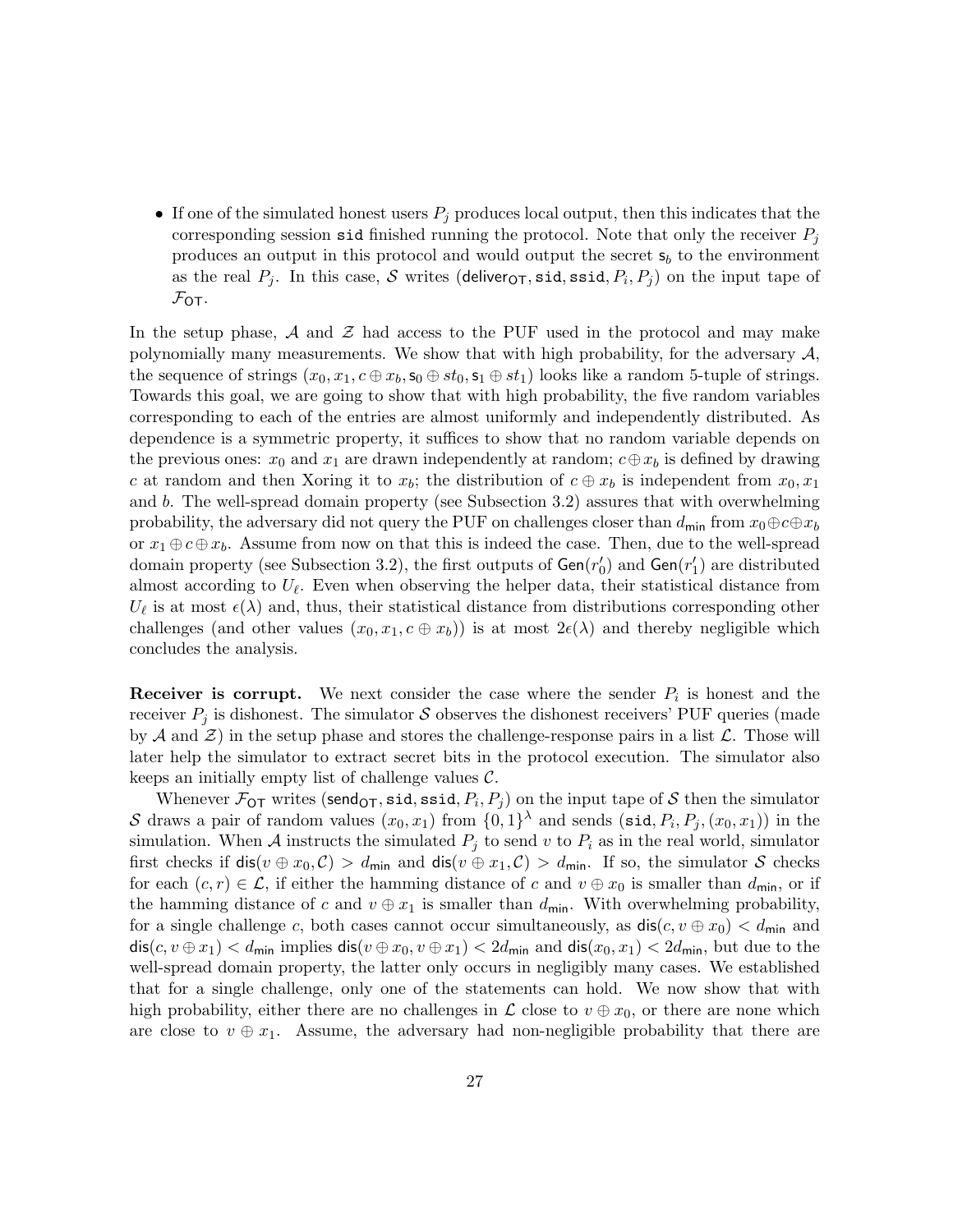$c_0, c_1$  in his list of previously made queries to the PUF, such that  $\text{dis}(c_0, v \oplus x_0) < d_{\text{min}}$  and  $\text{dis}(c_1, v \oplus x_1) < d_{\text{min}}$ . It follows that  $\text{dis}(c_0 \oplus x_0 \oplus x_1, c_1) < 2d_{\text{min}}$ , or, equivalently, that  $dis(x_0 \oplus x_1, c_0 \oplus c_1) < 2d_{\text{min}}$ . Now,  $x := x_0 \oplus x_1$  is a random value which, since A has at this point already made all queries, independent of any c-values which  $A$  has evaluated the PUF for. Thus, if  $A$  has non-negligible probability of having chosen such two challenges  $c_0$  and  $c_1$ , then this must hold for a non-negilible fraction of values  $x \in \{0,1\}^{\lambda}$ . Let  $p(\lambda)$  the number of challenges, the adversary queried. Then, the sums of two different challenges  $c_i$  and  $c_j$  are at most  $\binom{p(\lambda)}{2}$  $\binom{(\lambda)}{2} = \frac{1}{2}$  $\frac{1}{2}p(\lambda)(p(\lambda) - 1)$  which is a negligible fraction of  $2^{\lambda}$ . If we multiply this number by the number of elements in a ball of radius  $2d_{\text{min}}$ , then the property still holds, as  $2d_{\text{min}}$  is still in  $o(\lambda/\log\lambda)$ . Hence, A cannot cover a non-negligible number of values x.

If there only exist challenges c with  $dis_{\text{ham}}(x_0, v \oplus c) < d_{\text{min}}$ , then set  $b := 0$ . If there only exist challenges c with  $dis_{ham}(x_1, v \oplus c) < d_{min}$ , then set  $b := 1$ . If no such challenge exists, then draw  $b \leftarrow \{0, 1\}$  at random. The simulator  $\mathcal S$  now sends (send<sub>auth</sub>, sid, ssid,  $P_j, P_i, v)$  in the simulation. Since  $P_j$  is dishonest,  $\mathcal S$  can now write (choose – secret<sub>OT</sub>, sid, ssid,  $P_i, P_j, b$ ) on the input tape of  $\mathcal{F}_{OT}$ , and, upon receiving the message (choose – secret<sub>OT</sub>, sid, ssid,  $(P_i, P_j)$ ,  $S$  writes (deliver<sub>OT</sub>, sid, ssid,  $P_i, P_j$ ) on the input tape of  $\mathcal{F}_{\textsf{OT}}$  which passes the message (deliver<sub>OT</sub>, sid, ssid,  $P_i$ ,  $P_j$ , s<sub>b</sub>) to the corrupt user  $P_j$  and consequently to the simulator S which uses this value to compute a simulated output for  $P_i$  which is controlled by A. The simulator S picks a random value  $s_{1-b} \leftarrow \{0, 1\}^{\lambda}$ . In response to the message (send<sub>auth</sub>, sid, ssid,  $P_i$ ,  $P_j$ ,  $v$ ), simulator uses the PUF and Gen to determine  $st_0$ ,  $p_0$ ,  $st_1$  and  $p_1$ . The simulator  $\mathcal S$  then passes (send<sub>auth</sub>, sid, ssid,  $P_i, P_j,$  (s $_0 \oplus st_0, p_0,$  s $_1 \oplus st_1, p_1)$ ) to the simulated  $\mathcal{F}_{\mathsf{auth}}$ .

We now demonstrate that the joint view of  $\mathcal Z$  and  $\mathcal A$  in the protocol execution is indistinguishable from the joint view of  $\mathcal Z$  and the simulated  $\mathcal A$  with  $\mathcal S$  in the ideal world model. The only difference between the two executions is the final message  $(s_0 \oplus st_0, p_0, s_1 \oplus st_1, p_1)$ received by  $P_j$ . The checks performed assure that A did not query the PUF on any challenge with distance smaller than  $d_{\text{min}}$  from  $v \oplus x_{1-b}$ . Thus, by response independence (see Subsection 3.2),  $st_{1-b}$  is quasi uniform even in the presence of  $p_{1-b}$ . Thus, from the point of view of A, the value  $(s_{1-b} \oplus st_{1-b}, p_{1-b})$  is identically distributed for all values  $s_{1-b}$ .

**Sender is corrupt.** We finally assume that the sender  $P_i$  is dishonest and the receiver  $P_j$ is honest. The S will use its permanent PUF access to extract the secrets  $(s_0, s_1)$  from the dishonest sender. We now describe the simulation in detail: The simulator  $S$  waits for two conditions to be satisfied in arbitrary order:

- A instructs the malicious party  $P_i$  to send (sid, ssid,  $P_i$ ,  $P_j$ ,  $(x_0, x_1)$ ) in the simulation.
- The ideal functionality  $\mathcal{F}_{OT}$  writes (choose secret<sub>OT</sub>, sid, ssid,  $P_i, P_j$ ) on the input tape of  $S$ .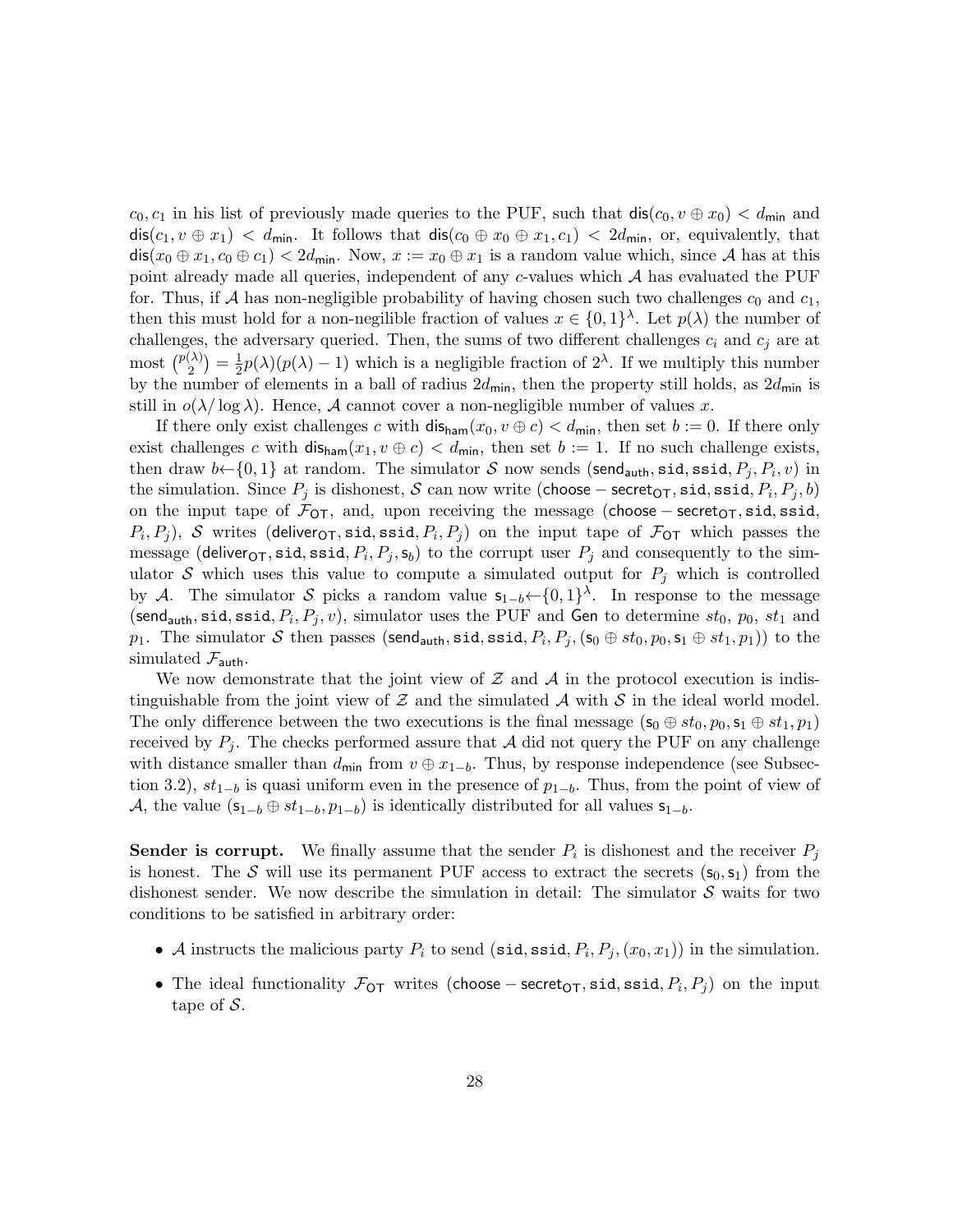The simulator S then draws a random string  $v \leftarrow \{0, 1\}^{\lambda}$  and returns it to  $P_i$ . When A instructs  $P_i$  to send (sid, ssid,  $P_i$ ,  $P_j$ ,  $a_0$ ,  $p_0$ ,  $a_1$ ,  $p_1$ ) to  $P_j$ , then S extracts the secrets  $s_0$ ,  $s_1$  as follows: The simulator S evaluates the PUF on  $v \oplus x_0$  and  $v \oplus x_1$  to get responses  $r_0$  and  $r_1$ . It then uses the helper data  $p_0$ ,  $p_1$  and Rep to obtain  $st_0$  and  $st_1$ . If one of the two Rep evaluation fails, then the corresponding value  $s_0/s_1$  is set to be the empty value  $\perp$ . Else, they are set to be  $s_0 := st_0 \oplus$  $a_0$  and  ${\sf s}_1:=st_1\oplus a_1.$  The  ${\cal S}$  then writes (send $_{\sf OT},$  sid,  ${\sf s}$ sid,  $P_i,P_j,({\sf s}_0,{\sf s}_1))$  on the input tape of the ideal functionality  $\mathcal{F}_{\textsf{OT}}$  and also instructs it with the message (deliver $_{\textsf{OT}},$  sid, ssid,  $P_i, P_j$ ).

We now show that the simulation for the case that  $P_i$  is dishonest is indistinguishable from the real world execution. This is the case (1) since in both world the message received by  $P_i$  is a uniformly random string; and (2) since the output of  $P_j$  is the same in both world executions. We elaborate on the latter: If  $P_j$  has input bit  $b = 0$  then it would proceed as the simulator S did to compute  $s_0$ . If  $P_j$  has input bit  $b = 1$  then it would compute  $s_1$  in the same way as the simulator  $S$ .

# B Complexity Theoretical Background on UC and PUFs

It is currently not known whether PUF distributions are simulatable by a probabilistic polynomial time (PPT) Turing machine. If so, then the UC framework allows to integrate PUFs easily. However, if they are not, then the UC theorem needs to be extended, because a PPT algorithm which has access to a PUF is computationally strictly stronger than a common PPT algorithm. It is thus important to investigate whether the environment  $\mathcal{Z}$ , the adversary  $\mathcal{A}$ , and the simulator  $S$  need to have access to a PUF.

When an algorithm is called a PUF-algorithm/-adversary/-simulator/-environment, then this means that it is a PPT algorithm which additionally has access to a PUF-functionality as described in Subsection 4.2 with the difference, that only init<sub>PUF</sub> and eval<sub>PUF</sub> queries may be asked. We sometimes also call this PUF-power or complexity PPT+PUF. This means, that the algorithm locally owns a PUF which it uses for computation. Moreover, these algorithms may "share" PUFs, and they may share PUFs with honest parties which use the PUFs during protocols. In the following, it is devoted to provide a clear and surprisingly simple view on the different possibilities to handle this issue as well as an analysis of compatibility with the universal composition theorem.

In the remaining part of this section, PUFs are considered not to be PPT simulatable. However, the observations do not become obsolete in case this claim turns out to be wrong, in particular because of programmability considerations. We will come back to this question in the end of this section.

#### B.1 PUF Access Models

We first argue that the real world adversary  $A$  and the simulator  $S$  both need to access PUFs and then investigate delicately on the different possibilities for PUF availability of the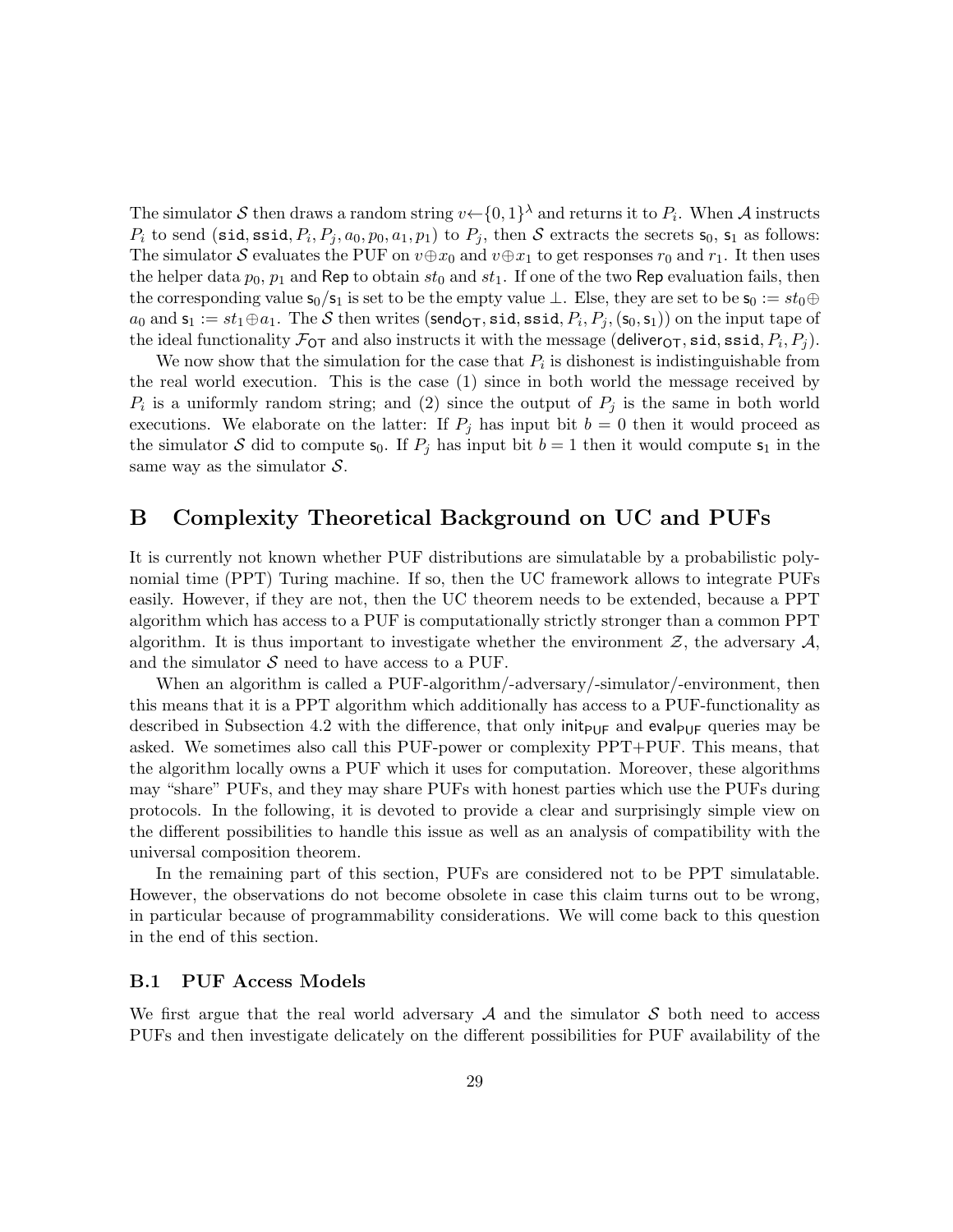environment.

We consider protocols that use PUFs. Thus, as a matter of fact, the real world adversary A may access PUFs through any of the corrupted parties taking part in the protocol. Thus, we consider the adversary A to have PUF-power. Consequently, the simulator  $S$  needs to be provided with PUF-power too. Else, any environment would trivially be able to distinguish the real world from the ideal world, as for A could send samples from its PUF to  $Z$ . If S tries to simulate those, it fails because the PUF distribution is not PPT-simulatable so that the environment  $\mathcal Z$  manages to distinguish the two adversaries easily irrespective of which protocol is considered.<sup>2</sup>

We now turn to the environment  $\mathcal{Z}$ . Figures 9, 10, and 11 illustrate different solutions to the problem. In Figure 9, the environment  $\mathcal Z$  does not access any PUF, whereas in Figure 10, the environment has PUF-power. However, the adversary and the environment do not necessarily operate on the same PUF *instance*. This model merely takes care of the fact that the environment has the same computational power as the adversaries. In Figure 11, the environment as well as the adversary  $A$  and the honest protocol participants access the same PUF functionality and thus possibly the same instance. This setting corresponds to the extend UC framework with shared functionalities [5].



Figure 9: The environment Z does not access a PUF.



Figure 10: The environment  $Z$  and the adversary  $A$  each access different PUFs.



Figure 11: The environment  $Z$ , the adversary  $A$  and the protcol participants all access the same PUF.

The first model should generally be discarded. If a PUFs add indeed computational power exceeding PPT, then providing security only against mere PPT algorithms is a weak choice and on top technically challenging, as the achieved security level is insufficient for universal composition in the presence of PUFs. See Subsection B.2 for inspection of the UC theorem and background on this issue.

We now turn to the second model. The adversary  $A$  and  $Z$  may exchange arbitrary information — at a first glance, it seems unnatural to require that they may not share the

<sup>&</sup>lt;sup>2</sup>More precisely, we are assuming here that it is even hard for PPT algorithms to produce indistinguishable distributions from PUF distributions.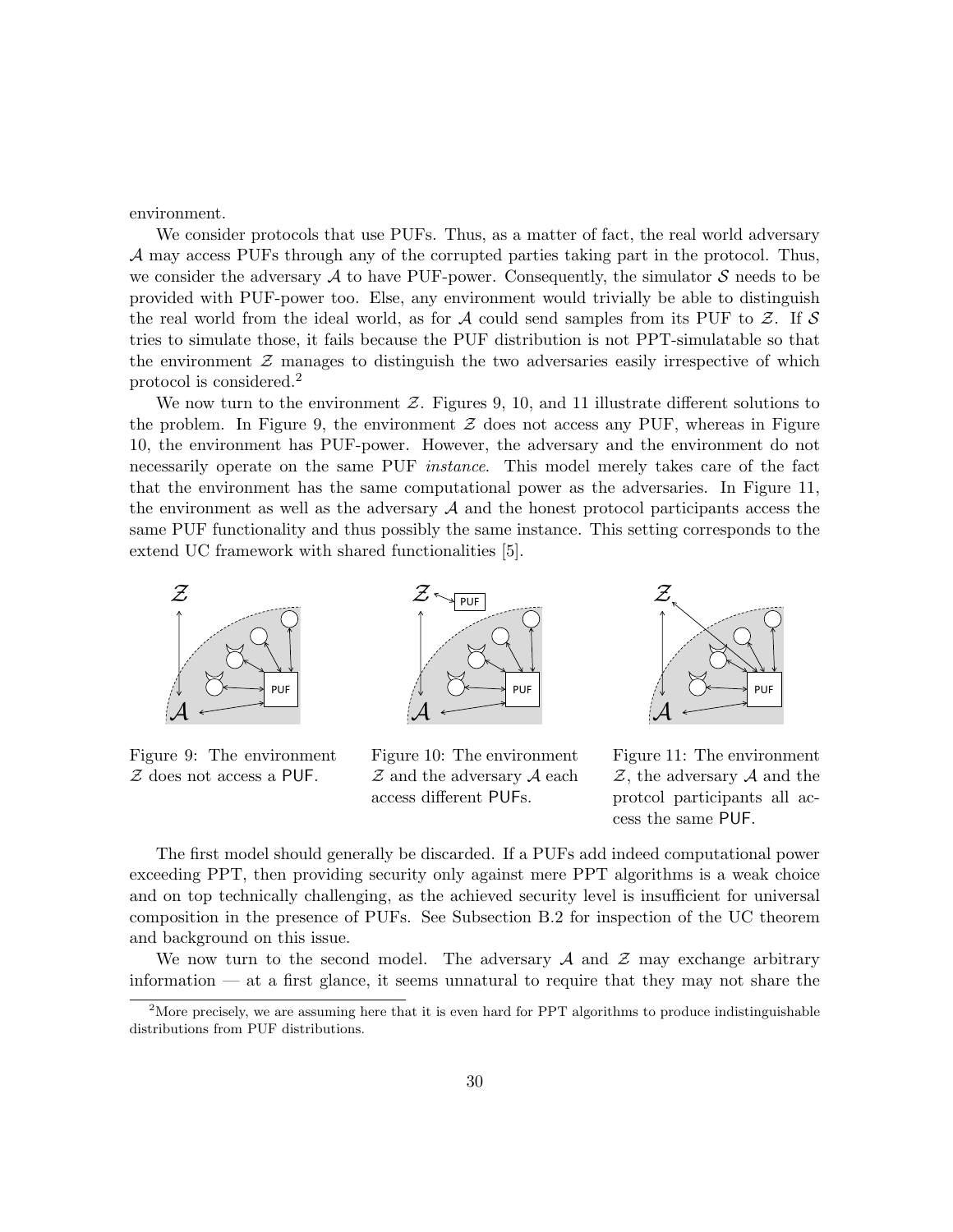same PUF. On the other hand, one might get the impression that there is no major difference between giving  $\mathcal Z$  direct access to the PUF and providing the access through  $\mathcal A$ . But indeed, there is. In the second model, the simulator  $\mathcal S$  is far more powerful. The simulator simulates A and thus controls  $\mathcal{A}$ 's access to the PUF. Thus,  $\mathcal{S}$  can fiddle with the PUF's output (consult Figure 12) and thereby program the PUF behavior. In the third model, the environment  $\mathcal Z$  is provided with direct access to the PUF. Thus, the simulator  $\mathcal S$  may not provide manipulated PUF answers to A, as those get detected by  $\mathcal{Z}$ , see Figure 13.





Figure 12: The simulator  $S$  can fiddle with the PUF's answers without being detected by  $\mathcal{Z}.$ 

Figure 13: The PUF answers provided to  $\mathcal Z$ by  $A$  through  $S$  need to be consistent with the answers provided to  $\mathcal Z$  by PUF directly.

This issue is comparable to programmability of random oracles. As observed by Nielsen [27], programmability of random oracles trivially allows to realize certain cryptographic tasks which are provably not achievable without programmability. For instance, without additional assumptions, commitment schemes are known not to be realizable in the plain UC model [6]. Moreover, Canetti and Fischlin [6] provided a UC-secure commitment scheme in the programmable common random string model. Later, Canetti et al. [5] extended the original impossibility result to the non-programmable common reference string model thus showing that programmability assumption cannot be removed. One would expect the same results to carry over for the situation of PUFs. However, querying a PUF is not a public operation as opposed to random oracle evaluation and accessing a common reference strings. Hence, the impossibility results do not directly carry through so that we were able to provide secure protocols in the non-programmable model for the three prominent tasks of oblivious transfer (Section 5), commitments (Section 6) and key exchange (Section 7). From now on, the nonprogrammable UC model with PUFs is called PUC, and the model depicted in Figure 10 is denoted as weak PUC.

All protocols are shown to be secure for static corruptions only. In Section B.5, we show that the requirements to realize oblivious transfer in PUC while allowing adaptive corruptions are very stringent. In Subsection B.2, we show that the composition theorem carries through in PUC as well as in weak PUC.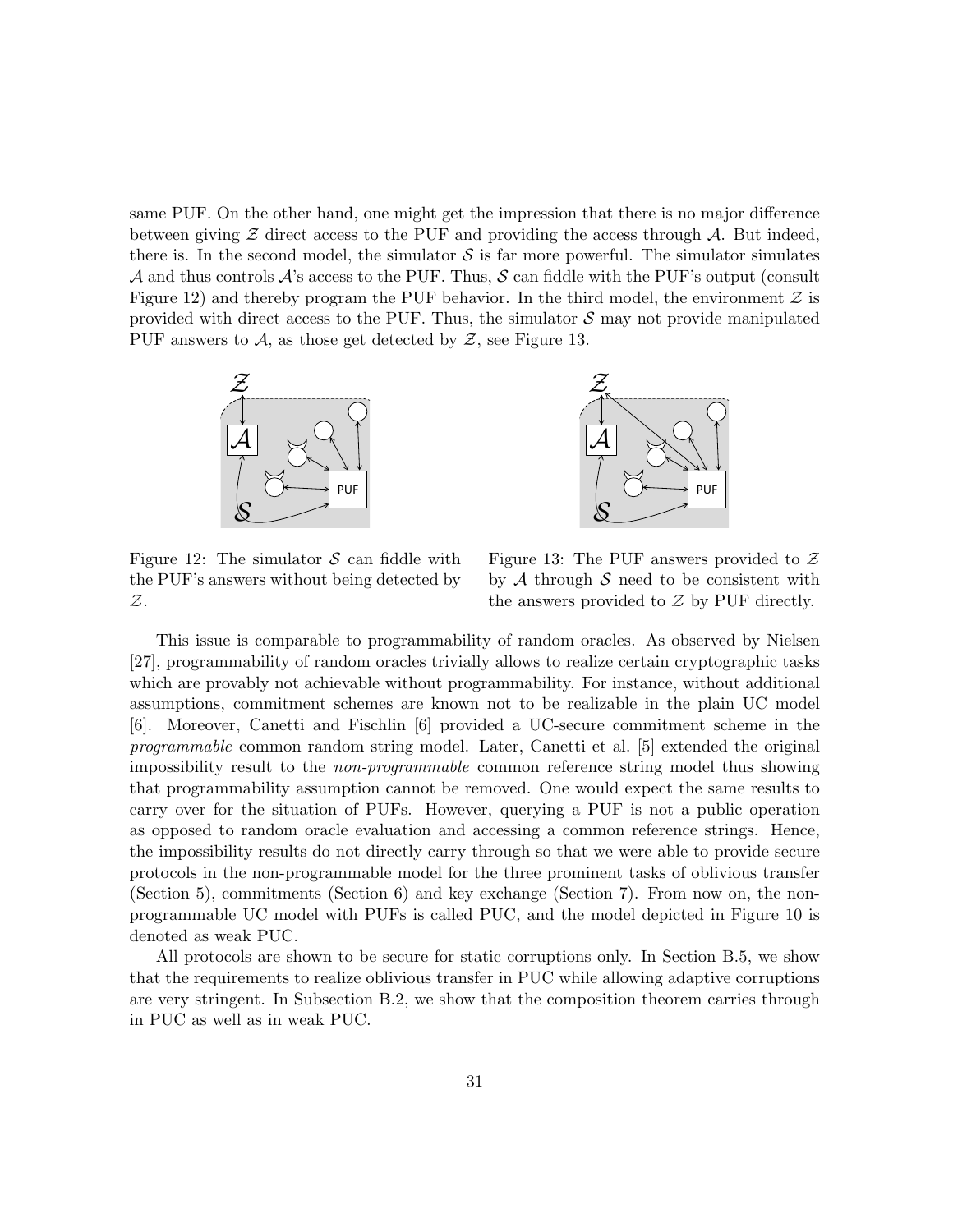### B.2 The Composition Theorem

We first give a short reminder of UC notations and theorems. A protocol  $\rho$  is said to UCemulate a protocol  $\phi$  if for all adversary A there is a simulator S such that for all environments Z, the output of the environment Z running with  $\phi$  and  $\mathcal{A}$ , written  $\text{EXEC}_{\phi,\mathcal{A},\mathcal{Z}}$  is computationally indistinguishable from the output of the environment  $\mathcal Z$  running with  $\rho$  and  $\mathcal S$ , written  $EXEC_{\rho,\mathcal{S},\mathcal{Z}}$ .

Canetti [4] proved that the notion of UC-emulation, i.e.,

$$
\forall \mathcal{A} \exists \mathcal{S} \ \forall \mathcal{Z} \ \mathbf{EXEC}_{\phi,\mathcal{A},\mathcal{Z}} \approx \mathbf{EXEC}_{\rho,\mathcal{S},\mathcal{Z}}
$$

is equivalent to

$$
\exists \mathcal{S} \,\forall \mathcal{Z} \,\, \mathrm{EXEC}_{\phi,\mathcal{D},\mathcal{Z}} \approx \mathrm{EXEC}_{\rho,\mathcal{S},\mathcal{Z}}
$$

where  $D$  is the dummy adversary which only executes instructions given by the environment Z and relays answers to the environment Z. The notation  $\pi^{\phi}$  denotes that the protocol  $\pi$ invokes  $\phi$  as a subroutine. The notation  $\pi^{\rho/\phi}$  means that  $\pi$  invokes  $\rho$  instead of  $\phi$ .

**Theorem B.1 (Composition Theorem)** Let  $\pi^{\phi}$ ,  $\rho$  and  $\phi$  be three protocols. If  $\rho$  UCemulates  $\phi$ , then  $\pi^{\rho/\phi}$  UC-emulates  $\pi^{\phi}$ .

We then obtain the following corollary which is the claim usually used when considering UCsecurity.

**Corollary B.2** Let  $\rho$  be a protocol which UC-emulates a functionality F and let  $\pi^{\mathcal{F}}$  be a protocol which UC-simulates a functionality G. Then,  $\pi^{\rho/\mathcal{F}}$  UC-emulates G.

We will first shortly summarize the proof of Corollary B.2 and then consider the proof of Theorem B.1. In Section B.4 and Section B.3, we then analyze where to be cautious when interacting with non-PPT algorithms such as PUFs.

Canetti proves Corollary B.2 as follows: Theorem B.1 assures that for every adversary A there is a simulator  $A_\pi$  such that for all environments Z, one has  $\text{EXEC}_{\pi^F,\mathcal{A}_F,\mathcal{Z}} \approx$  $\text{EXEC}_{\pi^{\rho/\mathcal{F}},\mathcal{A},\mathcal{Z}}$ . As  $\pi^{\mathcal{F}}$  UC-emulates  $\mathcal{G}$ , for every  $\mathcal{A}_{\pi}$  there is a simulator  $\mathcal{S}$  such that for all environments  $\mathcal{Z}, \text{EXEC}_{\mathcal{G}, \mathcal{S}, \mathcal{Z}} \approx \text{EXEC}_{\pi^{\mathcal{F}}, \mathcal{A}_{\mathcal{F}}, \mathcal{Z}}$ , and the result follows by transitivity of  $\approx$ .

The proof of Theorem B.1 is along the following lines: Assume  $S_\rho$  is such that for all  $\mathcal{Z}_\rho$ ,

$$
\mathrm{EXEC}_{\phi,\mathcal{D}_{\rho},\mathcal{Z}_{\rho}} \approx \mathrm{EXEC}_{\rho,\mathcal{S}_{\rho},\mathcal{Z}_{\rho}},
$$

see Figure 14 and Figure 15. Then, one constructs an adversary  $\mathcal{A}_{\pi}(\mathcal{S}_o)$  as a black-box construction from  $\mathcal{S}_{\rho}$ , and one shows that  $\mathcal{A}_{\pi}$  satisfies for all environment  $\mathcal{Z}_{\pi}$  that  $\text{EXEC}_{\pi^{\phi},\mathcal{D}_{\pi},\mathcal{Z}_{\pi}} \approx$  $\text{EXEC}_{\pi^{\rho/\phi}, \mathcal{A}_{\pi}, \mathcal{Z}_{\pi}}$ , see Figure 16 and Figure 17.

Assume, the latter does not hold, and let  $\mathcal{Z}_{\pi}$  be an environment that falsifies the statement. Then, one constructs an environment  $\mathcal{Z}_{\rho}(\mathcal{Z}_{\pi})$  such that Relation B.2 is falsified. The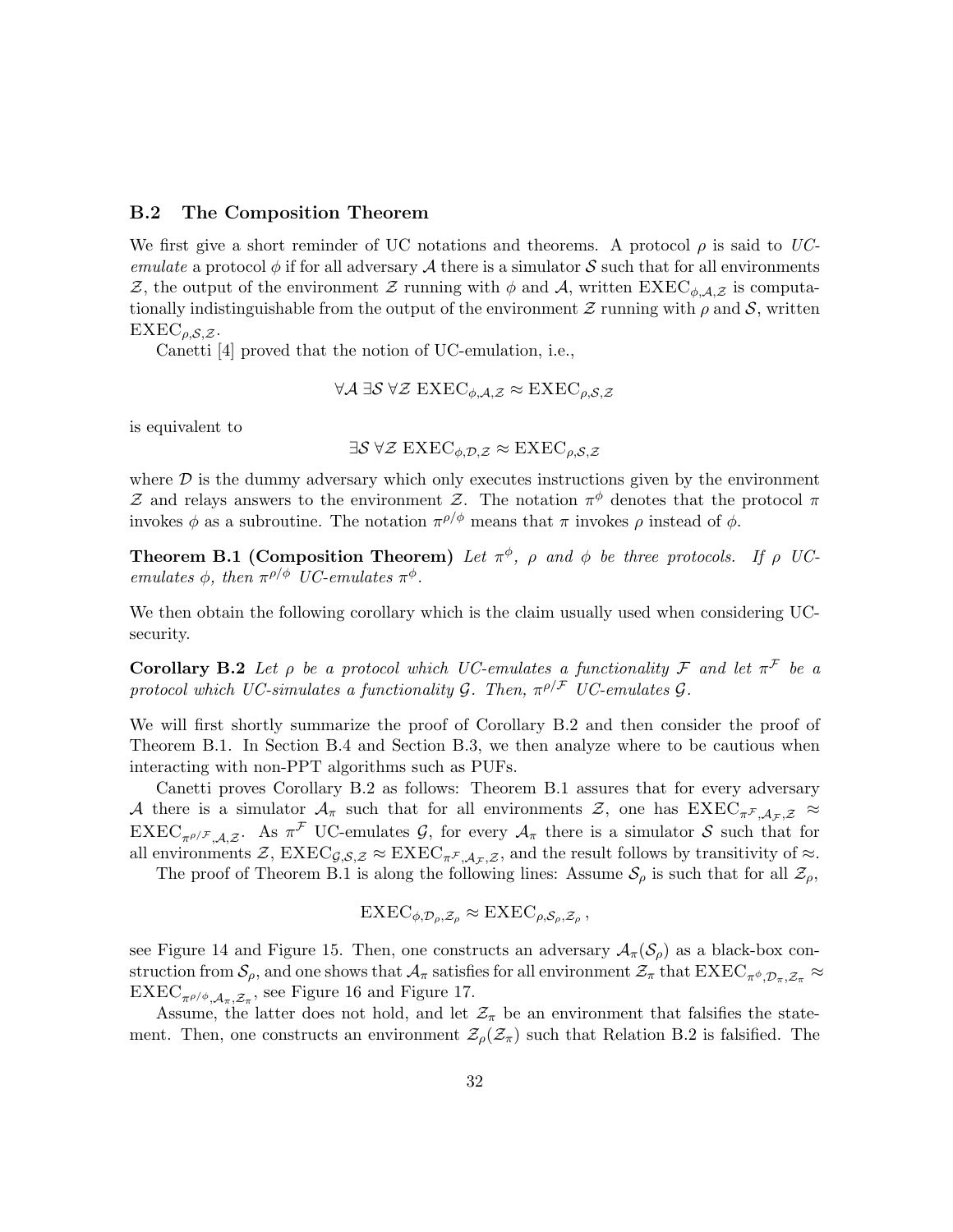

Figure 14: The environment  $\mathcal{Z}_{\rho}$  runs with  $\rho$ and the dummy adversary  $\mathcal{D}_{\rho}$ .



Figure 16: The environment  $\mathcal{Z}_{\pi}$  runs with  $\pi^{\rho/\phi}$  and the dummy adversary  $\mathcal{D}_{\pi}$ .



Figure 15: The environment  $\mathcal{Z}_{\rho}$  runs with  $\phi$ and the simulator  $\mathcal{S}_{\rho}$ . The latter runs  $\mathcal{D}_{\rho}$  as a subroutine.



Figure 17: The environment  $\mathcal{Z}_{\pi}$  runs with  $\pi^{\phi}$ and  $A_{\pi}$ . The adversary  $A_{\pi}$  runs S and the dummy adversary  $\mathcal{D}_{\pi}$  as subroutines.

constructions and their analysis on a high-level work as follows:  $A_{\pi}$  runs  $S_{\rho}$  as a subroutine in order to transform network outputs of the protocol  $\rho$  into simulated outputs of the protocol φ. For network outputs of the protocol π itself,  $A_\pi$  simply relays the outputs of the honest parties to  $\mathcal{D}_{\pi}$ . Now, the construction of  $\mathcal{Z}_{\rho}(\mathcal{Z}_{\pi})$  is as follows:  $\mathcal{Z}_{\rho}$  simulates the honest parties as the run  $\pi$ . It relays all inputs of  $\mathcal{Z}_{\pi}$  to these simulated parties. Whenever these parties activate an instance of  $\phi$  then  $\mathcal{Z}_{\pi}$  passes these inputs to the real parties (which either run  $\phi$  or  $\rho$  dependent on whether one is in the real or in the simulated world).  $\mathcal{Z}_{\rho}$  produces the same final output as  $\mathcal{Z}_{\pi}$ . See also Figure 18 and Figure 19. By inspection of the code, one is able to show that the view of  $\mathcal{Z}_{\pi}$  is identical in both situations, and thus,  $\mathcal{Z}_{\rho}(\mathcal{Z}_{\pi})$  distinguishes  $\phi$ from  $\rho$  whenever  $\mathcal{Z}_{\pi}$  distinguishes  $\pi^{\phi}$  from  $\pi^{\rho/\phi}$ .

We now analyze how the proof is affected when the algorithms are not PPT Turing machines but of complexity PPT+PUF. We consider two different scenarios: PUC and weak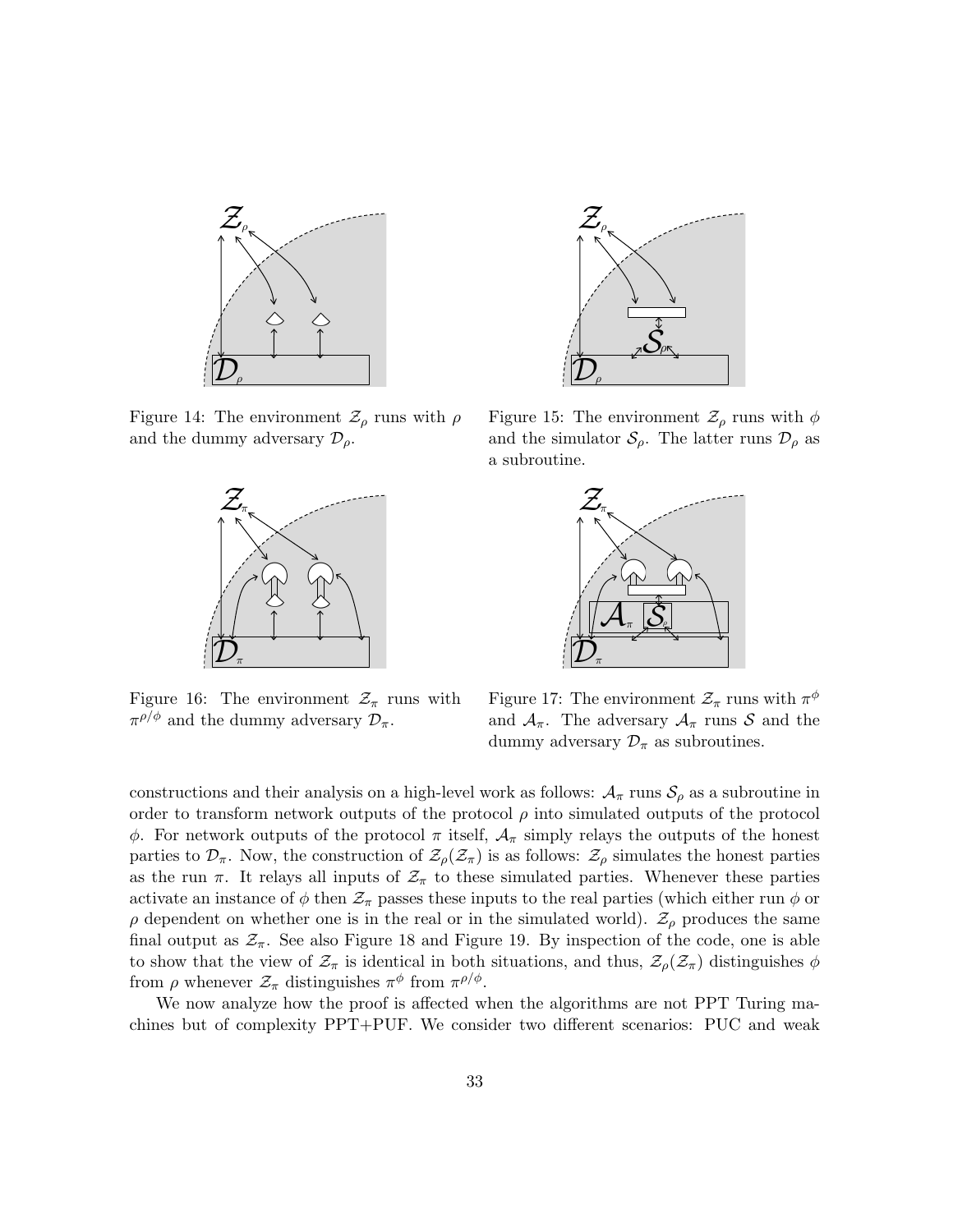

Figure 18: The environment  $\mathcal{Z}_{\rho}$  runs  $\mathcal{Z}_{\pi}$  and  $\mathcal{D}_{\pi}$  as subroutines. It simulates the protocol  $\pi$  and invokes instances of  $\phi$  whenever  $\pi$ intends to do so.



Figure 19: The environment  $\mathcal{Z}_{\rho}$  runs  $\mathcal{Z}_{\pi}$  and  $\mathcal{D}_{\pi}$  as subroutines. It simulates the protocol  $\pi$  and invokes instances of  $\rho$  whenever  $\pi$ intends to invoke an instance of  $\phi$ .

PUC.

#### B.3 The Composition Theorem in weak PUC

First of all, the theorem goes through if all algorithms may use a PUF, as it does not make a difference to which complexity class the algorithms belong as long as they are part of the same class so that simulations are possible, i.e., they can be PPT, unbounded, have additional PSPACE oracles or, as in the present case, access to a PUF. Caution is necessary when hybrid arguments are involved. The composition theorem uses a hybrid argument over the (polynomial) number of instances of an invoked protocol. For PPT+PUF, the polynomial bound on the number of instances is preserved.

Now, we would like to address compatibility issues: If the protocol  $\pi$  uses a PUF, but the subprotocol  $\rho$  does not use a PUF, then it is not sufficient for  $\rho$  to be proven secure in the classic UC setting. The reason is that it will be used in an environment that has PUF-power. In the proof, this will show up when  $\mathcal{Z}_{\rho}$  is constructed (see Figure 18 and Figure 19). To simulate  $\pi$ , the environment  $\mathcal{Z}_{\rho}$  needs to access a PUF. Thus,  $\mathcal{Z}_{\rho}$  has PUF complexity. To make use of the property that  $S_\rho$  is a good simulator (compare Figure 14 and 15),  $\mathcal{Z}_\rho$  should match the corresponding syntactical requirements. If  $S_\rho$  is only good for PPT environments, this does not hold. Thus, if a protocol uses PUFs, all uses subprotocols need to be proven secure against PUF environments.

Let's turn to the converse consideration. If  $\pi^{\mathcal{F}}$  emulates functionality  $\mathcal{G}$  and does not use a PUF, is UC-emulation sufficient, or is weak PUC-emulation necessary, if  $\mathcal F$  shall be realized by a protocol  $\rho$  that uses PUFs. Again, weak PUC-emulation is necessary. Intuitively, this follows from considering G and  $\pi^{\rho/\mathcal{F}}$ . The latter protocol uses a PUF while the first one does not. In the final analysis, thus, both need to be analyzed in the presence of PUFs. Else, they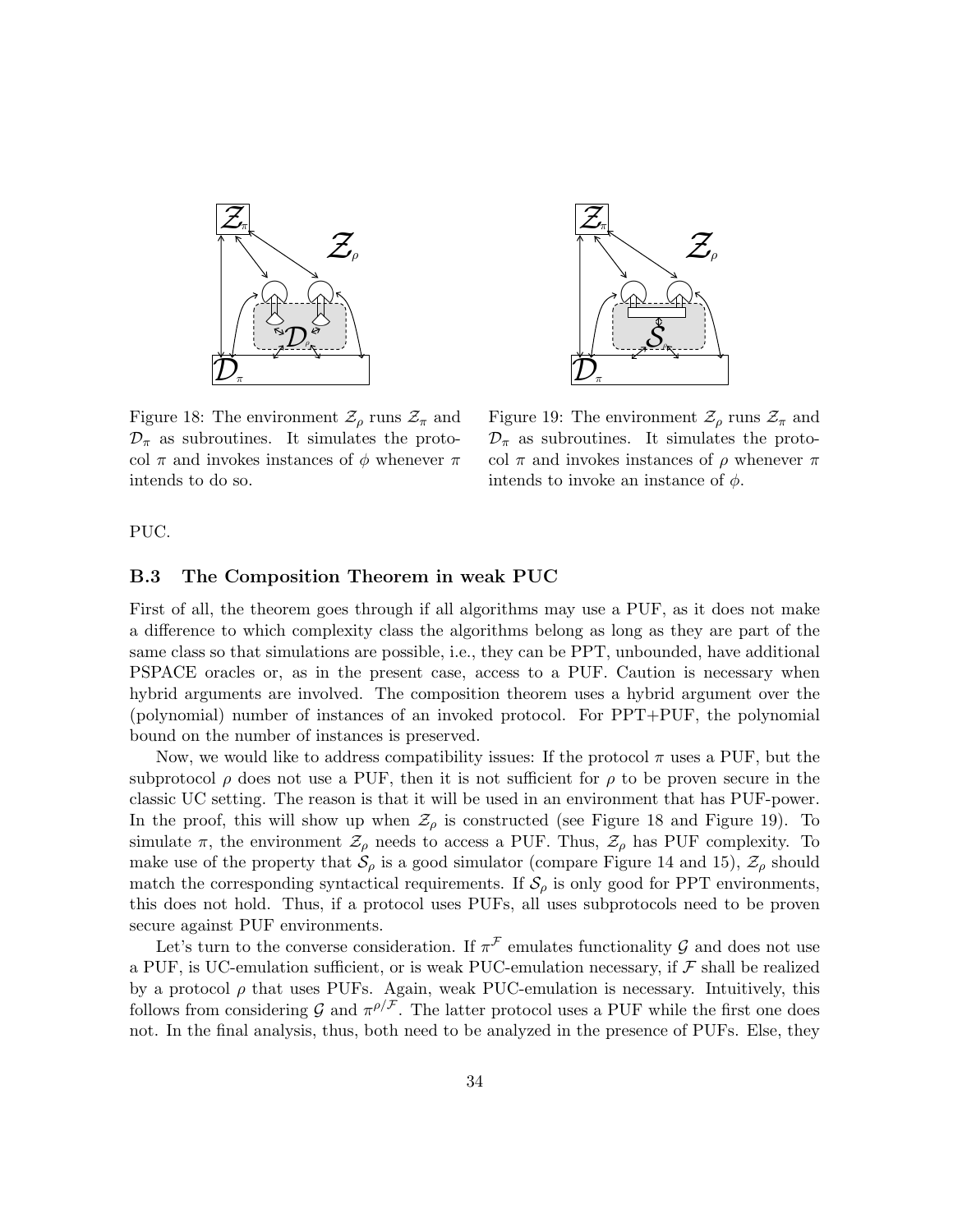can be distinguished easily. It is in the proof of Corollary B.2 that this becomes apparent: The proof used that for every PUF-adversary A there is a PUF-simulator  $A_{\pi}$  such that for all PUF-environments  $\mathcal{Z}$ , one has  $\text{EXEC}_{\pi^{\mathcal{F}},\mathcal{A}_{\mathcal{F}},\mathcal{Z}} \approx \text{EXEC}_{\pi^{\rho/\mathcal{F}},\mathcal{A},\mathcal{Z}}$ . Then, one used that  $\pi^{\mathcal{F}}$ emulates G which means that for every PPT-adversary  $A_{\pi}$  there is a PPT-simulator S such that for all PPT-environments  $\mathcal{Z}, \text{EXEC}_{\mathcal{G},\mathcal{S},\mathcal{Z}} \approx \text{EXEC}_{\pi^F,\mathcal{A}_{\pi},\mathcal{Z}}$ . Thus, the latter cannot be applied to a PUF-environment  $\mathcal Z$  and so the proof of corollary B.2 fails, if  $\pi^{\mathcal F}$  only provides a UC-emulation of  $G$  instead of a weak PUC-emulation.

We summarize our analysis for weak PUC:

**Theorem B.3 (Weak PUC Composition Theorem)** Let  $\pi^{\phi}$ ,  $\rho$  and  $\phi$  be three protocols which potentially may use PUFs. If  $\rho$  weak PUC-emulates  $\phi$ , then  $\pi^{\rho/\phi}$  weak PUC-emulates  $\pi^{\phi}$ .

**Corollary B.4** Let  $\rho$  be a protocol which weak PUC-emulates a functionality F and let  $\pi^{\mathcal{F}}$ be a protocol which weak PUC-simulates a functionality G. Then,  $\pi^{\rho/\mathcal{F}}$  weak PUC-emulates G.

None of the two conditions can be weakened to UC-emulation.

### B.4 The Composition Theorem in PUC

If all algorithms may access a common PUF functionality, then first of all, as observed in Subsection B.3, complexity issues are not problematic. Accessing a common functionality was previously mainly considered for random oracles. The common access provides nonprogrammability. However, to satisfy UC-syntax, we must alter our description of PUC slightly.

The syntactical tweak consists in granting the environment  $Z$  access to the PUF through the adversary but to restrict the adversary to honestly relay PUF queries and answers.

Moreover, the adversary  $A$  refuses to relay queries to PUFs that are currently owned by honest participants, as  $\mathcal{F}_{\text{PIF}}$  does not answer those. The S is required to do exactly the same: The PUF indices which belong to honest users may not be queried by the environment  $Z$ .

### B.5 Impossibility Results and Adaptive Corruption

In [6], Canetti and Fischlin show that adaptively secure commitments cannot be realized in UC. However, they provide a protocol which is secure in the common reference string (CRS) model. Here, the CRS is considered to be *programmable*, i.e., the simulator  $S$  can use the CRS to embed secret information which it later uses to simulate the protocol, formally backed up by the CRS-hybrid model. In [5], Canetti et al. introduce a generalized UC model with global setup (GUC). In this model, a trusted setup is genuinely generated and available in the ideal world as well as in the real world. As the setup is considered to be realized once and for all,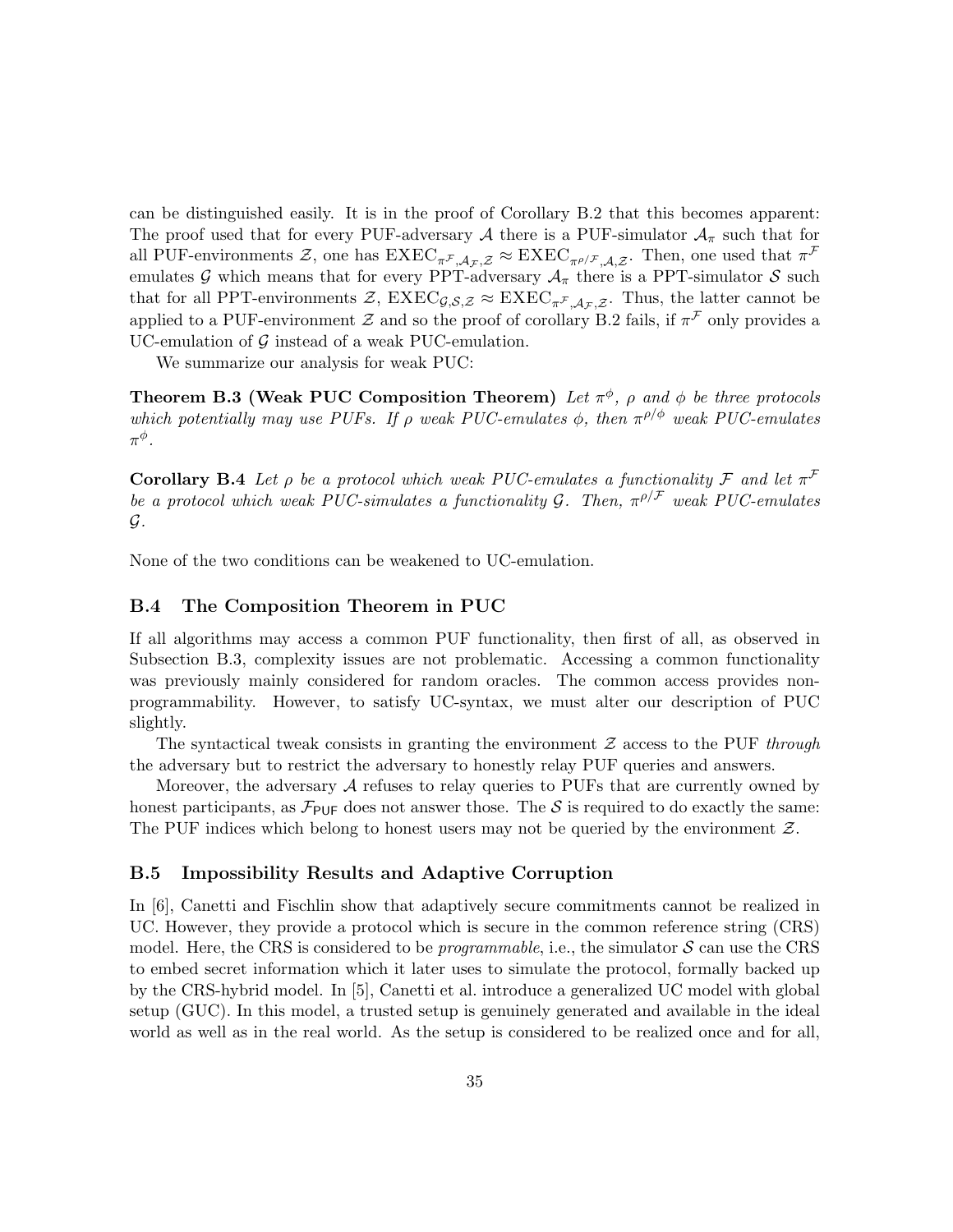any external protocol shall be able to use it. Thus, the environment is provided access to the setup as well.

Again, if the trusted setup in GUC is a common reference string, the environment's access prevents the simulator  $\mathcal S$  from manipulating the CRS; the simulator, too, needs to use the given CRS. Canetti et al. then show that the impossibility result of [6] can be generalized to GUC when the setup is a CRS. Somewhat surprisingly, this does not apply to PUC.

In the original proof, Canetti and Fischlin use that if there is secure commitment scheme in UC then there is a simulator  $S$  which can produce a commitment c which can later be opened to arbitrary values. Now, if such a  $S$  exists, then the commitment scheme cannot have been secure from the beginning, as any malicious participant can use the algorithm of  $\mathcal S$  to produce a fake commitment. The result is based on the fact that all information available to the S is also available to a malicious participant. Thus, the latter can use a copy of S to cheat. The proof is based on the assumption that a malicious user (respectively, the adversary  $\mathcal{A}$ ) has access to the same information as the simulator S. For PUFs, this is not the case.

This implies certain properties of PUC-secure protocols: During the execution of an oblivious transfer protocol (OT), the sender must have a secret which is not available to the receiver, as else, the extraction algorithm of the simulator  $S$  could be used by the receiver to break the protocol. We develop this thought further and consider adaptive corruption: We noted that the OT-protocol becomes insecure when the receiver has access to the PUF during the protocol execution. Note that usually this also holds after termination of the protocol: Consider the OT-protocol provided in Section 5. Any party which has access to the transcript of the protocol and the sender's PUF can extract both secrets from the transcript. Hence, the protocol is insecure w.r.t. adaptive corruption as corrupting the sender also provides access to the sender's  $PUF$  — as the simulator S provides a simulation without knowing both secrets, thus would reveal to the environment that it interacts with the ideal world. Moreover, this holds for all protocols where access to the PUF allows to extract both secrets from the protocol transcript. It is thus necessary to provide a non-committing transcript.

The transcript of the presented OT-protocol is not non-committing w.r.t. to the secrets of the sender. However, it is non-committing w.r.t. to the secret bit of the receiver, i.e., as the simulator  $\mathcal S$  has access to a PUF, for each message transcript, it can provide two states of the receiver, one for each secret bit  $b$ . Thus, the commitment scheme which we built in Section 6 is secure against adaptive attacks when the OT building block is replaced via the OT-protocol presented in 5. We her re-state the protocol depicted in Figure 20 with explicit OT subprotocol.

We now show how to react to adaptive corruptions and how to provide state for any of the two parties at any stage of the protocol. Note that the sender does not have any inputs from the environment. Thus, all simulations of the receiver (recall that the receiver of the commitment scheme plays the role of the  $S$  in the  $\overline{OT}$  scheme) can be done genuinely and its genuine state can be passed to the adversary A. For simulation of the sender's state, note that the simulator has access to the PUF and gets the secret bit of the committer. The  $S$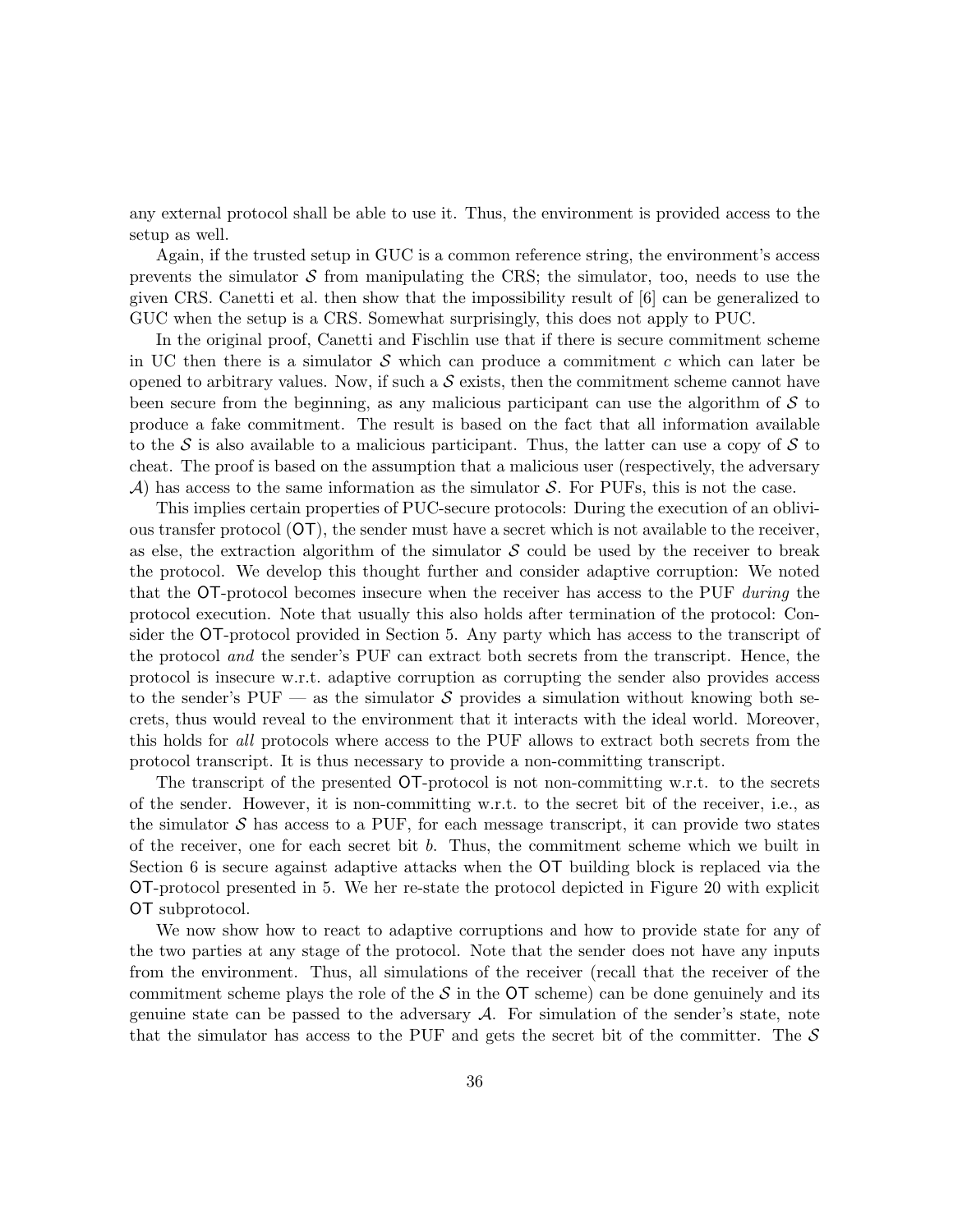| Sender $P_i$                                                                                                                                      | Receiver $P_i$                                                    |  |
|---------------------------------------------------------------------------------------------------------------------------------------------------|-------------------------------------------------------------------|--|
|                                                                                                                                                   | $(\textsf{init}_{\textsf{PIF}}, \textsf{sid}_0, P_i, \lambda)$    |  |
|                                                                                                                                                   | $k = 1, , \ell: c_k \stackrel{\$}{\leftarrow} \{0, 1\}^{\lambda}$ |  |
|                                                                                                                                                   | $r_k = (eval_{\text{PIF}}, \text{sid}_0, P_i, c_k)$               |  |
|                                                                                                                                                   | $\mathcal{L} := (c_1, r_1, , c_{\ell}, r_{\ell})$                 |  |
| $(\textsf{handover}_{\textsf{PUF}}, \textsf{sid}_0, P_i, P_j)$<br>$\mathcal{C} := \left[ \right]$                                                 | $\mathcal{C} := \mathbb{I}$                                       |  |
| Input: $\mathsf{s}_0, \mathsf{s}_1 \in \{0,1\}^{\lambda}, \text{sid}$                                                                             | Input: $b \in \{0,1\}$ , sid                                      |  |
| $(\mathsf{send_{auth}}, \mathsf{sid}, \mathsf{ssid}, P_i, P_j, (x_0, x_1))$<br>$x_0, x_1 \stackrel{\$}{\leftarrow} \{0,1\}^{\lambda}$             | Draw $(c, r) \overset{\$}{\leftarrow} \mathcal{L}$                |  |
| $\mathsf{s}_0, \mathsf{s}_1 \overset{\$}{\leftarrow} \{0,1\}^{\lambda}$                                                                           | $v := c \oplus x_h, c' := c \oplus x_0 \oplus x_1$                |  |
|                                                                                                                                                   | $dis(c, C) > d_{min}$ ?                                           |  |
| $(\mathsf{send_{auth}}, \mathsf{sid}, \mathsf{ssid}, P_i, P_j, v)$<br>$dis(v \oplus x_0, C) > d_{min}$ ?                                          | $dis(c', C) > d_{min}$ ?                                          |  |
| $dis(v \oplus x_1, C) > d_{\min}$ ?                                                                                                               | Add c, c' to $\mathcal C$                                         |  |
| Add $v \oplus x_0, v \oplus x_1$ to C                                                                                                             | Delete $(c, r)$ in $\mathcal L$                                   |  |
| $r'_0$ = (evalp <sub>UF</sub> , sid <sub>0</sub> , $P_i$ , $v \oplus x_0$ )                                                                       |                                                                   |  |
| $r'_1$ = (evalp <sub>UF</sub> , sid <sub>0</sub> , $P_i$ , $v \oplus x_1$ )                                                                       |                                                                   |  |
| $(st_0, p_0) \leftarrow \mathsf{Gen}(r'_0)$                                                                                                       |                                                                   |  |
| $(st_1, p_0) \leftarrow \mathsf{Gen}(r'_1)$                                                                                                       |                                                                   |  |
| $(\mathsf{send_{auth}}, \mathsf{sid}, \mathsf{ssid}, P_i, P_j, (\mathsf{s_0} \oplus \mathsf{st_0}, p_0, \mathsf{s_1} \oplus \mathsf{st_1}, p_1))$ |                                                                   |  |
|                                                                                                                                                   | $st_b \leftarrow \mathsf{Rep}(r, p_b)$                            |  |
|                                                                                                                                                   | $\mathsf{s}_b = \mathsf{s}_b \oplus st_b \oplus st$               |  |
| $(\mathsf{send_{auth}}, \mathsf{sid}, \mathsf{ssid}, P_i, P_j, b, v)$                                                                             |                                                                   |  |
| Accept, if $o = s_b$                                                                                                                              | $o := s_h$                                                        |  |

Figure 20: Adaptively secure commitment scheme with PUFs.

simulates the committer's state as follows (We simulate the state chronologically in order to capture all possible corruption moments): The list  $\mathcal L$  can be genuinely generated. The values c and c' are set to be  $c := x_b \oplus v$  and  $c' := c \oplus x_0 \oplus x_1$ . Set r to be the value returned by PUF when being evaluated on c. Set  $o := s_b$ . Note that before the final message is sent, the simulator  $S$  learns the challenge bit b and can compute o accordingly.

# C Related Security Properties of PUFs

In this section, we review security properties which are frequently mentioned in the context of PUFs. We investigate how they relate to our notion and provide complementary formalization. For an overview on PUF implementations as well as their properties, we refer the reader to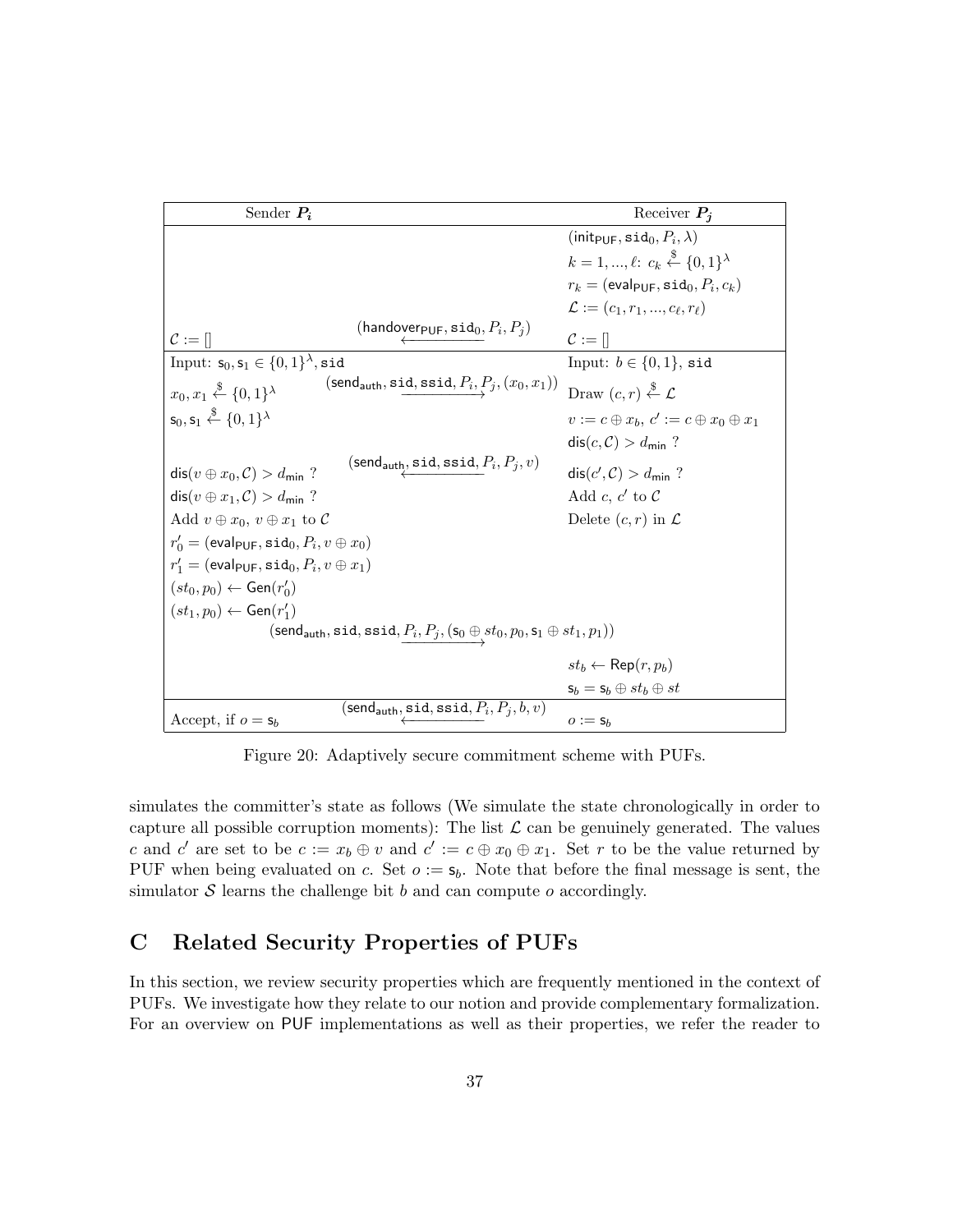[25] for a comprehensive overview.

### C.1 Uncloneability of PUFs

Uncloneability is usually considered in two flavors: *software-uncloneability* and *hardware*uncloneability [29, 39, 25]. Hardware uncloneability, also called physical uncloneability, requires that it is difficult to create a second device whose behavior is indistinguishable from the first one. For each PUF implementation the authors showed that physical cloning of their implementation is impossible, see for example  $[29, 24, 35, 17, 37, 25]$ . Note that *physi*cal properties are usually infinite properties. However, for cryptographic application, we are interested in its discrete mathematical behavior as a (noisy) function and thus consider cloneability merely with respect to its input/output behavior. Software uncloneability, also called model building requires that it should be hard to provide a software model of a PUF. Model building usually considers mere software models, while we additionally allow the software to use a second, different PUF to achieve its cloning goal.

Our entropy-based notion of unpredictability automatically assures both, software uncloneability and hardware uncloneability assuming that the creation process is not controllable. For a game-based formalization of hardware uncloneability, we refer the reader to [32]. As software uncloneability implies hardware uncloneability, the below game-based definition is strictly stronger than the one presented in [32]. Cryptographic applications that allow the adversary to read out arbitrarily many challenge pairs, require software uncloneability. Note that, however, in a weakened adversarial model, physical uncloneability can be sufficient.

A PPT algorithm  $\mathcal A$  which intends to clone a PUF<sub>1</sub> while having access to arbitrarily many PUF<sub>2</sub>,...,PUF<sub>n</sub>. Now, A might measure the PUF<sub>1</sub> on a couple of challenges  $c_1, ..., c_k$ . The algorithm  $\mathcal A$  then finishes the cloning process. From now on,  $\mathcal A$  is denied access to the  $PUF<sub>1</sub>$  and shall simulate its input/output behavior. We now draw a random challenge c. With high probability (see Appendix C.3), the challenge  $c$  is not close to any of the  $c_i$ . Thus, from  $\mathcal{A}$ 's point of view, the entropy on the response value r is high. Thus, information-theoretically, A has low probability in providing a suitable response. Note that we restrict the observable parameters of the PUF to be its input/output behavior.

#### Game  $UNC(PUF, A, \lambda)$

- Learning Phase Proceeding adaptively, the adversary has access to an oracle Sample which draws a PUF index  $i$  from the PUF family according to Sample as well as to Eval oracles that evaluate  $\text{PUF}_i$ . The index of the first sampling query is denoted by  $i_0$ .
- SIMULATION PHASE Eventually, we withdraw the adversary's possibility to query  $\mathsf{PUF}_{i_0}$ . The adversary can now be queried with input challenge values c. We denote this adversary by  $A$ . For all challenges c, he is required to output answers r that are (computationally) indistinguishable from answers given by  $\mathsf{PUF}_{i_0}$ . An (efficient) distinguisher  $\mathcal D$  is given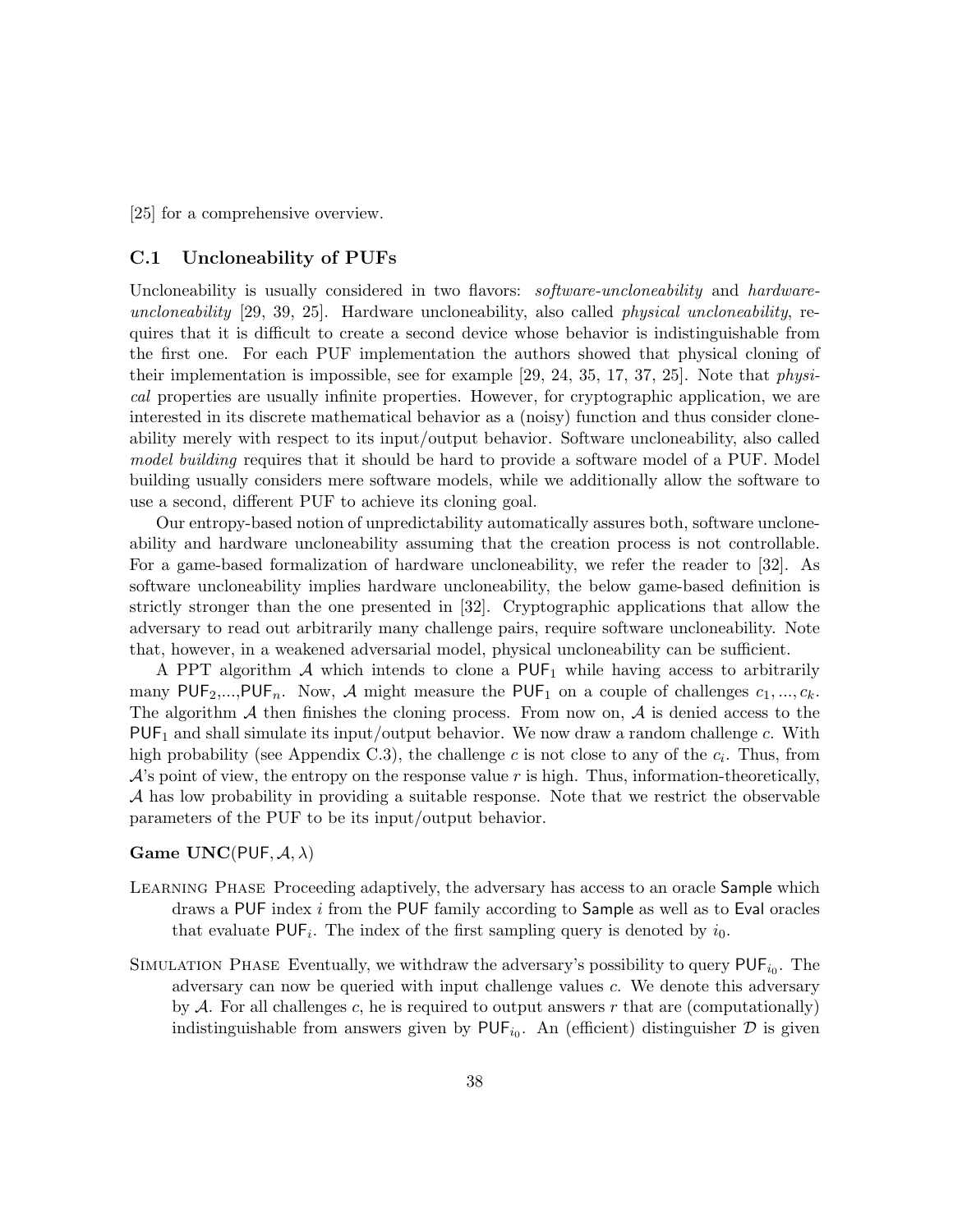two oracles that are either both equal to  $\mathsf{PUF}_{i_0}$ , or one oracle equal to  $\mathcal{A}$ , and one oracle equal to  $\mathsf{PUF}_{i_0}.$ 

For each (efficient) distinguisher D, we denote by  $\text{Unc}_{\mathcal{A},\mathcal{D}}(\lambda)$  the difference

$$
\operatorname{Prob}\Big[\mathcal{D}^{\mathcal{A},\mathsf{PUF}_{i_0}}=1\Big]-\operatorname{Prob}\Big[\mathcal{D}^{\mathsf{PUF}_{i_0},\mathsf{PUF}_{i_0}}=1\Big]\,.
$$

**Definition C.1 (Cloneability of PUFs)** A PUF is cloneable if there exists an efficient algorithms A such that for all (efficient) distinguishers D, the distinguishing advantage  $\text{Unc}_{A,\mathcal{D}}(\lambda)$ is negligible in  $\lambda$ .

### **Definition C.2 (Uncloneability of PUFs)** A PUF is uncloneable if it is not cloneable.

The latter definition is equivalent to the game-based definition of unpredictability provided in a concurrent paper by Armknecht et al. [1]. Note that Armknecht et al. consider a combination of a fuzzy extractor and a PUF, while the above definition considers a mere PUF.

# C.2 Unpredictability of PUFs

As considered earlier, unpredictability of PUFs states that it is difficult to compute the output to a chosen stimulus without evaluating the PUF. This property holds even if further CRPs are given (e.g., one collected several CRPs before). The difference to "regular" unpredictable functions is that the attacker may indeed be able to predict response values for challenges which are close to those it measured the PUF on. That is, some PUFs map closely related measurements to closely related outputs.

We provided a statistical and a computational variant of unpredictability. An alternative would be to use a game-based definition. Unfortunately, this is not suitable for UC-application. Note that our UC-definition implies the security notion defined by the following game: The attacker first collects several PUF measurements for challenge value of its choice up to a certain moment where it has no longer access to the device. Subsequently, the attacker has to output a valid challenge/response pair  $(c^*, r^*)$  such that the distance between its prediction and all previously measurements is at least  $\epsilon$ . If this conditions is fulfilled and if  $r^* \leftarrow \text{PUF}(c^*)$ , then the attacker wins the game. We define unpredictability of PUFs in the following game between a challenger and an adversary A:

# Game  $PRE(PUF, A, \lambda)$

- SETUP The challenger generates a PUF by running the generation procedure Sample to obtain a PUF index x.
- QUERIES Proceeding adaptively, the adversary  $A$  may query the PUF oracle  $\mathcal{O}_{\text{PUF}}$  on challenges  $c_i \in \{0,1\}^{\lambda}$ . It returns  $r_i \leftarrow \text{PUF}(c_i)$  to the attacker and adds  $c_i$  to a list  $\mathcal{Q}$  (list of challenge/response pairs queried by the attacker).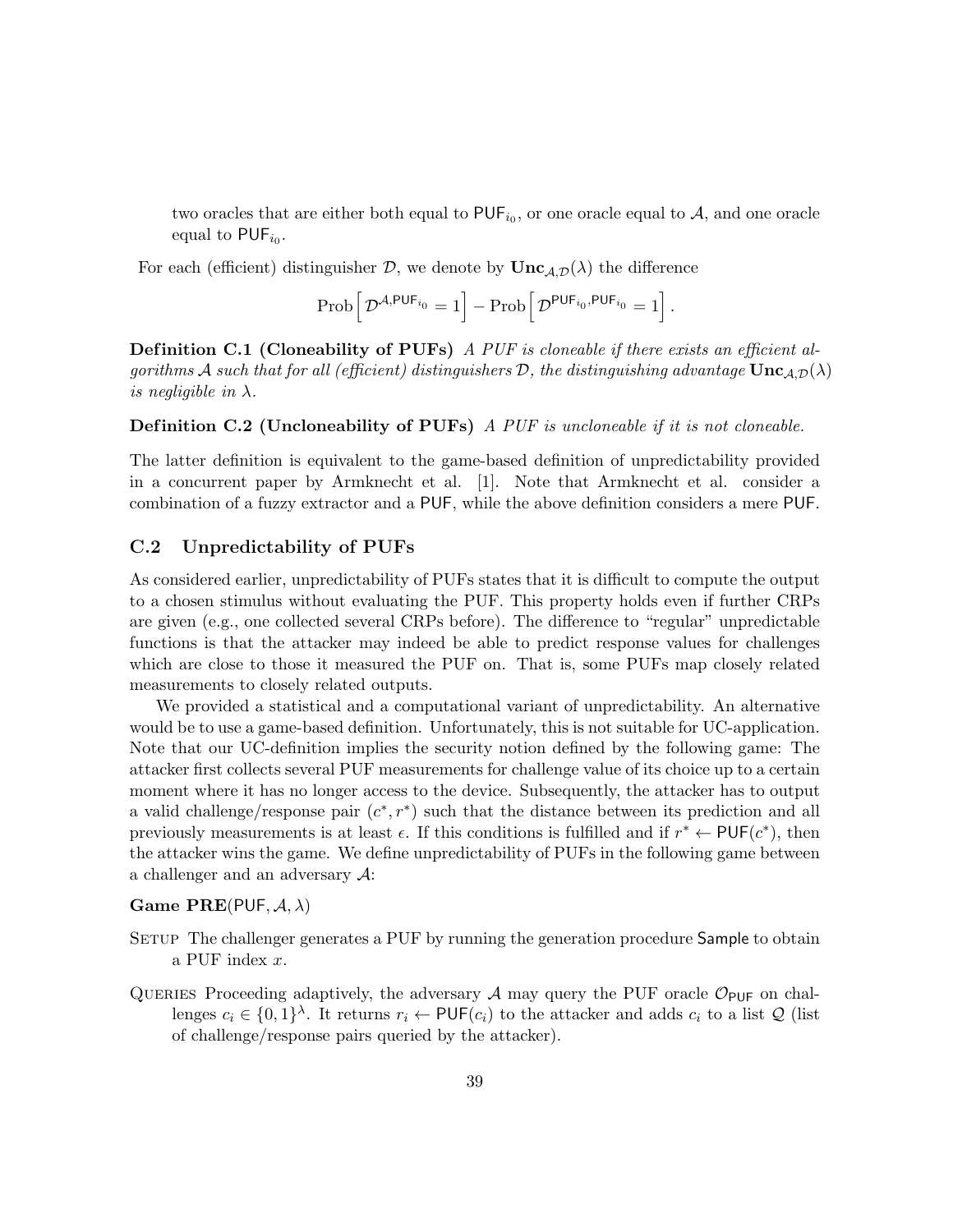OUTPUT Eventually, the adversary outputs a pair  $(c^*, r^*)$  with  $c^* \notin \mathcal{Q}$ . The game evaluates the PUF on  $r \leftarrow \text{PUF}(c^*)$ . It outputs 1 if the metric distance  $\text{dis}(c^*, c) > \epsilon(\lambda)$  for all  $c \in \mathcal{Q}$  and  $r = r^*$ .

We define  $\text{Pre}_{\mathcal{A}}(\lambda)$  be the probability that  $\text{PRE}(\text{PUF}, \mathcal{A}, \lambda)$  outputs 1.

**Definition C.3 (Unpredictability of PUFs)** A PUF is unpredictable with respect to the game  $\text{PRE}(\text{PUF}, \mathcal{A}, \lambda)$  if for all efficient algorithms A the probability  $\text{Pre}_{\mathcal{A}}(\lambda)$  is negligible in λ.

#### C.3 Uncorrelated Output of PUFs

If challenges are members of close-by regions, their corresponding responses are usually correlated, for example in the case of optical PUFs  $[29, 36]$ . However, if two challenges  $c_1, c_2$  are far away from each other, namely more than  $d_{\text{min}}$ , then their responses should not be close to each other. This property is implied by unpredictability.

If the outputs of two such different challenges were closely correlated, then knowing the PUF response to challenge  $c_1$  would provide more information about the PUF response to  $c_2$ than allowed by unpredictability. We now define the intuition of uncorrelated outputs in the following game:

Game UNCOR(PUF,  $d_{\text{min}}$ ,  $\mathcal{A}$ ,  $\lambda$ )

- SETUP The challenger generates a PUF by running the generation procedure Sample to obtain a PUF index x. The adversary adaptively generates challenges  $c_i$  which it may query to a PUF several times in arbitrary order. The tth response to the challenge  $c_i$  is denoted by  $r_{i,t}$ . Each time the game returns  $r_{i,t} \leftarrow \text{PUF}(c_i)$  to the attacker, it adds  $c_i, r_{i,t}$  to a list Q.
- OUTPUT Eventually, the adversary outputs  $(c_i^*, r_i^*), (c_j^*, r_j^*)$ . The game outputs 1 if the queries output by the adversary are in  $\mathcal{Q}$ ,  $dis(c_i^*, c_j^*) > d_{min}(\lambda)$  and the metric distance between the two responses is at most  $\rho(\lambda)$ , e.g,  $\overline{\text{dis}}(r_i^*, r_j^*) \leq \rho(\lambda)$ .

We define  $Cor_A(\lambda)$  as the probability that  $UNCOR(PUF, d_{min}, A, \lambda)$  returns 1.

**Definition C.4 (Uncorrelated Output of PUFs)** A PUF satisfies  $d_{\text{min}}$  uncorrelated output if for all efficient adversaries A the probability  $Cor_A(\lambda)$  is negligible in  $\lambda$ .

#### C.4 One-Wayness of PUFs

One-wayness of PUFs means that evaluating a PUF is easy while inverting it remains hard. That is, given a response r it should be hard to find a corresponding challenge  $c$  such that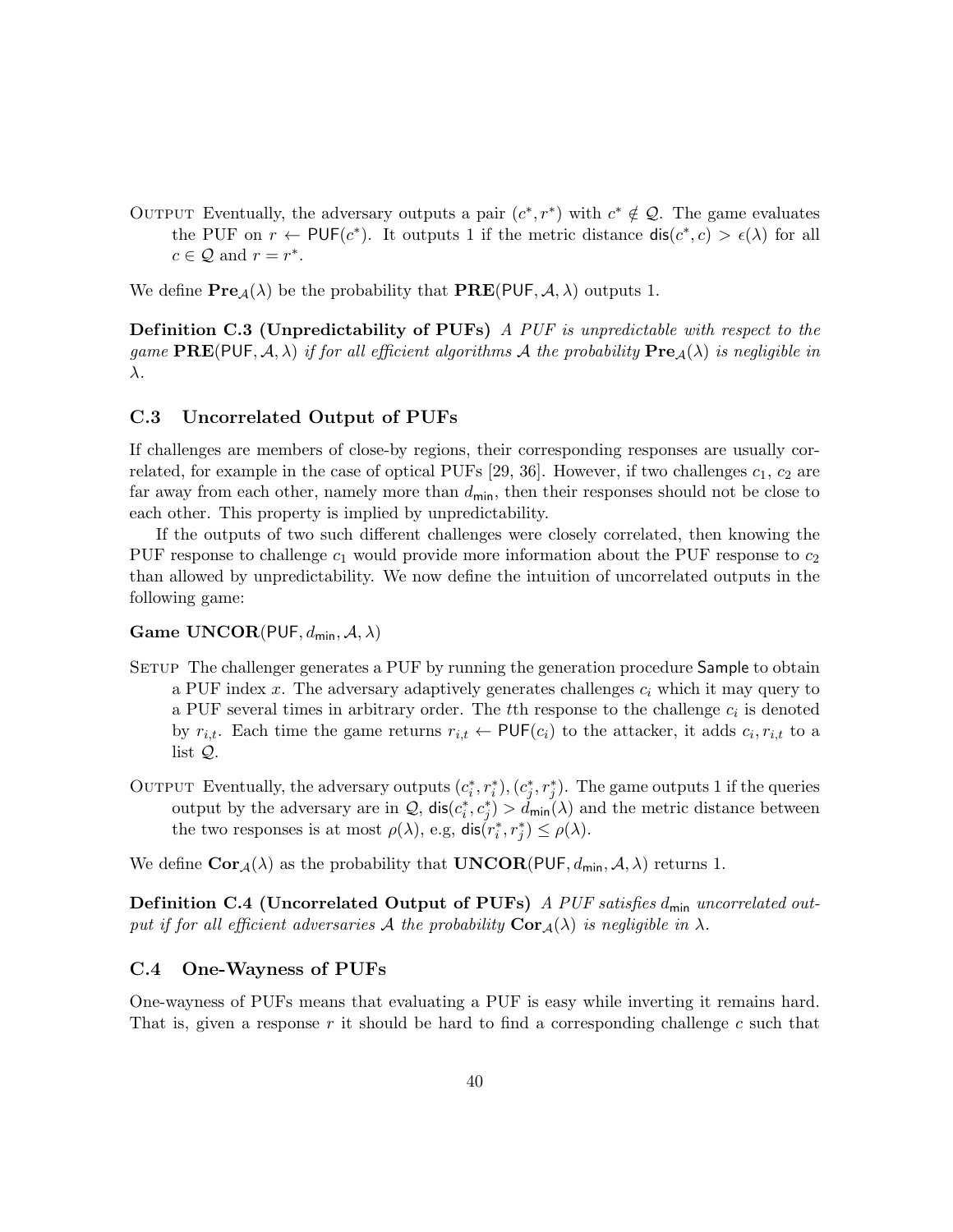for  $r' \leftarrow \text{PUF}(c)$ , the responses r and r' are close. A PUF family is one-way, if no algorithm A outputs the challenge c with more than non-negligible probability. Note that for PUFs with a small input ranges one-wayness is not achievable as outputting a random input already yields a non-negligible probability in inverting the PUF, e.g., simple arbiter PUFs. Moreover, measuring the PUF on all input values increases the probability to 1.

Our notion of unpredictability is incomparable to one-wayness, i.e., a PUF may satisfy unpredictability without being one-way, and conversely, a PUF can be one-way while not satisfying unpreditability. This shows that one-wayness does not imply that the PUF has any entropy at all which is, however, one of the main stated goals in PUF design<sup>3</sup>. This shows that one-wayness as a mere assumption is not sufficient. However, one-wayness is a desirable property which, however, seems to be hard to realize, as many of the common PUF types are not one-way, such as arbiter PUFs, ring-oscillator PUFs, SRAM PUFs and coating PUFs. Towards applicability for many PUF types, we thus discard the assumption of one-wayness.

We now first define one-wayness formally and then turn to the bidirectional separation between unpredictability and one-wayness.

Game INV(PUF,  $A, \lambda$ )

- SETUP The challenger generates a PUF by running the generation procedure Sample to obtain a PUF index x. It picks a challenge c at random and evaluates  $r \leftarrow \text{PUF}(c)$ . It hands r to the adversary.
- Output The adversary may adaptively query the PUF and finally outputs a challenge c. The challenger computes  $r' \leftarrow \text{PUF}(c)$  and outputs 1 if  $\text{dis}(r', r) < d_{\text{noise}}$ .

We define  $\text{Inv}_{\mathcal{A}}(\lambda)$  as the probability that  $\text{INV}(\text{PUF}, \mathcal{A}, \lambda)$  returns 1.

**Definition C.5** A PUF is one-way with respect to the game **INV**(PUF,  $A$ ,  $\lambda$ ) if for all efficient algorithm A the probability  $\text{Inv}_{\mathcal{A}}(\lambda)$  is at most  $\delta_{\text{Inv}}$ .

The following separations shall illustrate that unpredictability and one-wayness do not imply each other.

Unpredictability does not imply One-Wayness Assume, a PUF-family satisfies our notion of unpredictability for suitable parameters. Then, we can define a new PUF-family PUF<sup> $*$ </sup> which on input challenge c queries PUF on challenge c. The PUF then returns a response r, and PUF<sup>\*</sup> returns as its response R the pair  $R = (c, r)$ . The high-entropy condition of our unpredictability notion is still satisfied. However, PUF<sup>∗</sup> is not one-way.

<sup>&</sup>lt;sup>3</sup>In the first work, Pappu considered PUFs in the context of entropy [29]. Later on, people studied/revisited the notion of entropy of optical PUFs as well as of further PUF implementations [36, 33, 34, 21, 38]